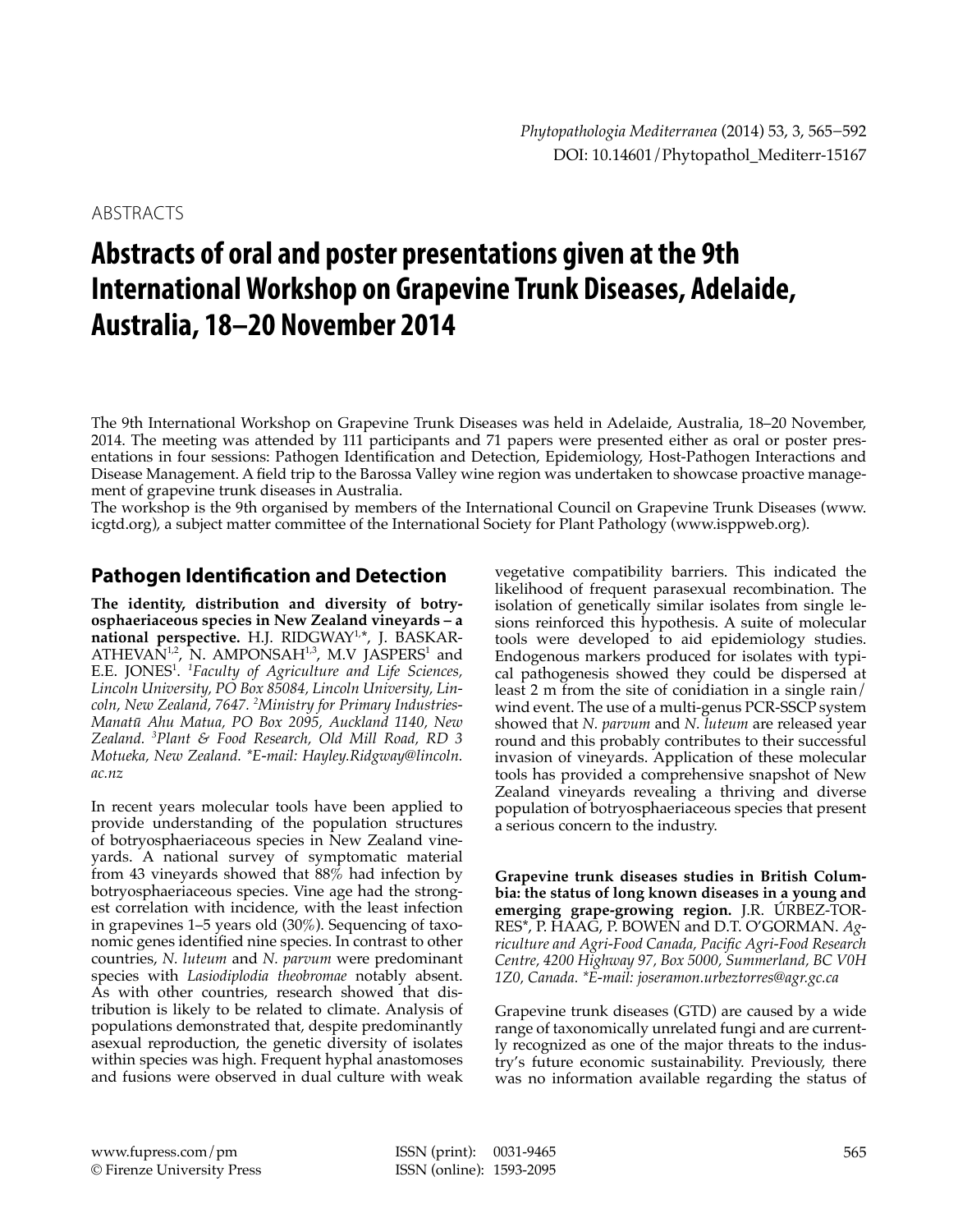GTD in British Columbia (BC), the second largest grapegrowing region in Canada. Therefore, following some preliminary investigations studies to determine the incidence, spread, and significance of GTD in BC started in 2010. Field surveys were conducted in 191 vineyards that included assesment of foliar symptomatology from over 60,000 vines and isolations from 463 symptomatic vines. These studies revealed the presence of all GTD in BC, including Botryosphaeria dieback, esca, Eutypa dieback, young vine decline (black foot and Petri disease), and Phomopsis dieback. Phenotypic characteristics, including colony growth and micromorphology of reproductive structures along with DNA analyses of four genes (ACTIN, β-tubulin, TEF-1α, ITS1-5.8S-ITS2) allowed us to identify i) five different black foot fungi in the genera *Cylindrocarpon* and *Ilyonectria*, ii) seven species associated with esca and Petri disease, including the novel species *Phaeoacremonium canadensis* and *Phaeoacremonium roseum*, iii) several botryosphaeriaceous and diatrypaceous taxa, and iv) species in the *Diaporthe*/*Phomopsis* genera. Pathogenicity tests for all identified fungi were completed and the characteristic 'tiger-stripe' symptoms commonly observed on escainfected vines were reproduced when 'Baco noir' on 3309C potted vines were artificially inoculated with *Phaeomoniella chlamydospora* and different *Togninia*/ *Phaeoacremonium* species under greenhouse conditions. This study represents the first attempt to demystify the status of GTD in BC, a young and emerging grapegrowing region with unique climatic conditions.

**Endophytic and pathogenic fungi associated with Grapevine Trunk Diseases in the Tokaj wine region, Hungary.** CS. KOVÁCS<sup>1,</sup>\*, E. SÁNDOR<sup>1</sup>, Z. BIHARI<sup>2</sup> and F. PELES<sup>1</sup> . *1 University of Debrecen, Faculty of Agricultural and Food Sciences and Environmental Management, Food Science Institute, Böszörményi Street 138., H-4032 Debrecen, Hungary; <sup>2</sup> Research Institute for Viticulture and Enology, Könyves Kálmán Street 54., H-3915 Tarcal, Hungary. \*E-mail: kovacs.csilla@agr.unideb.hu*

Grapevine trunk diseases (GTD) are amongst the most important diseases in vineyards worldwide. GTD are caused by several pathogenic fungi including, *Phaeoacremonium aleophilum, Phaeomoniella chlamydospora, Eutypa lata, Fomitiporia mediterranea, Diplodia seriata* among many others. However, there is currently very limited information about the status of GTD pathogens in the Tokaj wine region in Hungary. In this study, symptomatic vine samples showing GTD foliar symptoms were collected from vineyards in four areas in the Tokaj region in 2013: Szemere (Degenfeld), Dorgó (Disznókő), Szarvas (Kereskedőház) and Várhegy (Patrícius). The woody tissue samples were cut into small pieces, and were disinfected before plating on malt extract agar and incubated at room temperature for 3–8 days.

Pathogenic fungi were isolated from 207 symptomatic grape trunks. DNA isolation from fungal colonies was conducted with the NucleoSpin Plant II kit. The ITS4 and ITS5 primers were used for PCR amplification of the ITS1-5.8S-ITS2 region. Purified amplicons were sequenced by Mycrosinth, Austria. Consensus sequences were aligned with reference sequences using Clustal X and manually corrected with GeneDoc. Phylogenetic analyses were performed with MEGA 5.05. To date, 366 pure fungal cultures were isolated and identified. The majority of the isolates (56%) were determined as *Diplodia seriata* (Botryosphaeriaceae)*.* Other fungi, like *Fusarium* sp. (13.9%), *Alternaria* sp*.* (9.3%), *Aspergillus*  sp. (7.9%), *Mucor* sp. (7.1%)*, Diaporthe* sp. (3.3%), *Trichoderma* sp. (1.4%), *Epicoccum* sp. (0.5%), *Penicillium* (0.3%) and *Xanthomendoza* sp. (0.3%) were also identified from grapevine trunk samples.

**Fungal pathogens involved in Grapevine Trunk Dis**eases in China. J.Y.  $YAN<sup>1</sup>$ , W.  $ZHANG<sup>1</sup>$ , M.  $LIU<sup>1</sup>$ , X.H. LI<sup>1,\*</sup> and K.D. HYDE<sup>1, 2</sup>.<sup>1</sup> Institute of Plant and Environ*ment Protection, Beijing Academy of Agriculture and Forestry and Sciences, Beijing 100097, China. <sup>2</sup> Institute of Excellence in Fungal Research, Mae FahLuang University, Chiang Rai. 57100, Thailand. \*E-mail: lixinghong1962@163. com*

The grapevine cultivated area in China (both table- and wine-grapes) has significantly increased from 125,000 hectares to 625,000 hectares between 2002 and 2013. As the cultivation area has increased, diseases became a major problem for the grape industry in China. Apart from grape downy and powdery mildews, grapevine trunk diseases are the main factors limiting both vineyard longevity and productivity. Woody parts of the vine are infected by fungi, which lead to serious decline of the vineyard. In the past 10 years, grapevine trunk diseases have become serious in some regions. Botryosphaeria dieback, being one of the most devastating diseases in China has been studied previously. In this study, another two trunk diseases were studied. Diseased sample survey conducted throughout the country has shown *Diaporthe* spp. and *Pestalotiopsis* spp. are involved in the grape trunk diseases in China. Morphological and molecular phylogeny analysis confirmed four *Pestalotiopsis* species and five *Diaporthe*species associated with grape trunk diseases.

**Detection of trunk pathogen inoculum in young vineyards to encourage adoption of preventative practices.**  D.P. LAWRENCE<sup>1,\*</sup>, P.T. FUJIYOSHI<sup>1</sup>, R. TRAVADON<sup>1</sup>, D.A. CANTU<sup>2</sup>, A. MORALES-CRUZ<sup>2</sup>, P.E. ROLSHAUS-EN<sup>3</sup> and K. BAUMGARTNER<sup>1</sup>. <sup>1</sup>United States Depart*ment of Agriculture, Agricultural Research Service, Crops Pathology and Genetics Research Unit, Davis, CA, USA.*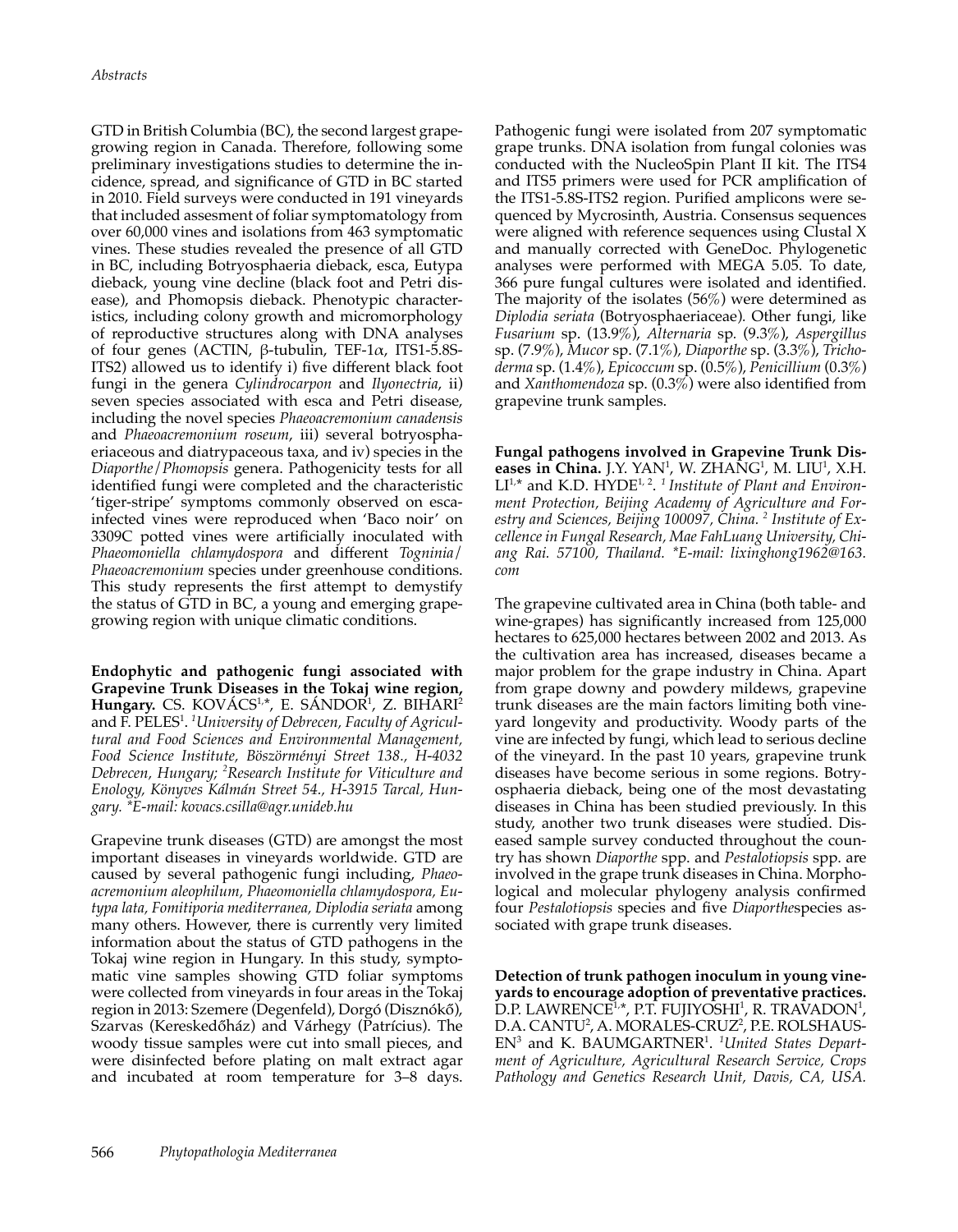*2 Department of Viticulture and Enology, University of California, Davis, CA, USA. <sup>3</sup> Department of Botany and Plant Sciences, University of California, Riverside, CA, USA. \*Email: dlawrence@ucdavis.edu*

Because there are no efficient eradicative practices for the wood infections caused by trunk diseases, routine use of preventative practices is critical to maintain vineyard productivity. To help convince California growers that early adoption of such practices is necessary in young vineyards, even in the absence of canopy symptoms, we evaluated spore traps (microscope slides and Rotorod® air sampler, coated in petroleum jelly) as a detection tool. Spores were trapped in three young (3–5 year-old, asymptomatic) and three mature (13–15 yearold, symptomatic) vineyards, 12 sites total, in each of two regions (Napa and San Joaquin Counties) from December 2013 to March 2014. Traps were collected one day after each of eight rain events. For culture-based detection, serial dilutions of spore suspensions were plated on PDA. For DNA-based detection, PCR primers were designed for the most aggressive and prevalent trunk pathogens (*Eutypa lata*, *Neofusicoccum parvum*, *Phaeomoniella chlamydospora*). Culture-based detection revealed *E*. *lata* in 11 sites, Botryosphaeriaceous fungi (e.g. *N. parvum*) in nine sites, and *P. chlamydospora* in no sites. DNA-based detection revealed *N. parvum* in eight sites, *P. chlamydospora* in two sites, and *E. lata* in no sites. Fewer pathogens were detected in culture and none by PCR from Rotorod® traps compared to microscope slides. Additional years of trapping and more specific primers based on genome sequences of the pathogens may resolve these conflicting results. Regardless, our finding of similar pathogens cultured from microscope slides in both young and mature vineyards suggests that preventative practices should be adopted in young vineyards.

**Design, development and implementation of an oligonucleotide array for identification and detection of fungal pathogens responsible for causing young vine decline.** J.R. ÚRBEZ-TORRES\*, P. HAAG, J. DICK, P. BOWEN and D.T. O'GORMAN. *Agriculture and Agri-Food Canada, Pacific Agri-Food Research Centre, 4200 Highway 97, Box 5000, Summerland, BC V0H 1Z0, Canada. \*E-mail: joseramon.urbeztorres@agr.gc.ca*

Black foot and Petri disease are principle causes of young vine decline (YVD) and mortality in young vineyards. To date, over 45 fungi in the genera *Cadophora*, *Campylocarpon*, *Cylindrocadiella*, *Ilyonectria*/*Cylindrocarpon*, *Phaeomoniella*, and *Togninia*/*Phaeoacremonium* have been associated with YVD. Though significant advances have been made on molecular identification and diagnostics of YVD fungal pathogens during the last decade, many have been PCR-based techniques and are designed for the identification of one or a small number of species at a time. Hence, considering that a wide range of taxonomically unrelated fungal species are involved in the YVD complex and that many of these can be found in the nursery propagated material prior to planting in commercial sites, there is a critical need for a diagnostic approach capable to simultaneously identify and rapidly differentiate a much larger number of YVD fungi at once. Accordingly, we have designed a DNA-based macroarray that contained over 100 species-specific oligonucleotide probes targeting unique polymorphisms of the β-tubulin gene region. Probe specificity was determined by hybridizing over 140 fungal isolates representing 73 different species from 8 genera including ex-type specimens from different geographical grape-growing regions. The DNA macroarray precisely identified and discriminated over 60 different fungal species including those associated with YVD. The array was validated by testing artificially inoculated grapevine cuttings and soil as well as commercial field samples. The high level of specificity demonstrated by this DNA array showed it to be a promising detection system for accurate identification of YVD pathogens in a single test.

**Two clonal lineages of** *Cadophora luteo-olivacea* **in Spain and South Africa revealed by multilocus ISSR markers.** D. GRAMAJE<sup>1,\*</sup>, M. LEON<sup>2</sup>, P.W. CROUS<sup>3</sup> and J. ARMENGOL<sup>2</sup> . *1 Department of Crop Protection, Institute of Sustainable Agriculture (IAS), Spanish National Research Council (CSIC), Alameda del Obispo s/n, P.O. Box 4084, 14080 Córdoba, Spain. 2 Instituto Agroforestal Mediterráneo, Universidad Politécnica de Valencia, Camino de Vera s/n, 46022 Valencia, Spain. <sup>3</sup> CBS-KNAW Fungal Biodiversity Centre, Uppsalalaan 8, 3584 CT Utrecht, The Netherlands. \*E-mail: dgramaje@ias.csic.es*

*Cadophora luteo-olivacea* is a fungal trunk pathogen of grapevine which has been recently isolated from vines showing decline symptoms in several grape growing regions worldwide. In this study, 80 *C. luteo-olivacea* isolates (65 from Spain and 15 from South Africa) were studied. They were collected in the 1999–2010 period from vines in young vineyards, from planting material showing black vascular streaking and decline symptoms characteristic of Petri disease or from nursery samples and planting material at different stages of the propagation process. These isolates were studied by means of Inter Simple Sequence Repeat (ISSR) analysis. A total of 55 polymorphic ISSR markers were obtained with the four ISSR primers used. The ISSR markers revealed 40 multilocus genotypes (MLGs) in the global population, with MLG13, MLG14, MLG29 and MLG31 being the most frequent. Minimum spanning network analysis showed that the MLGs from South Africa clustered around the most frequent genotype, while the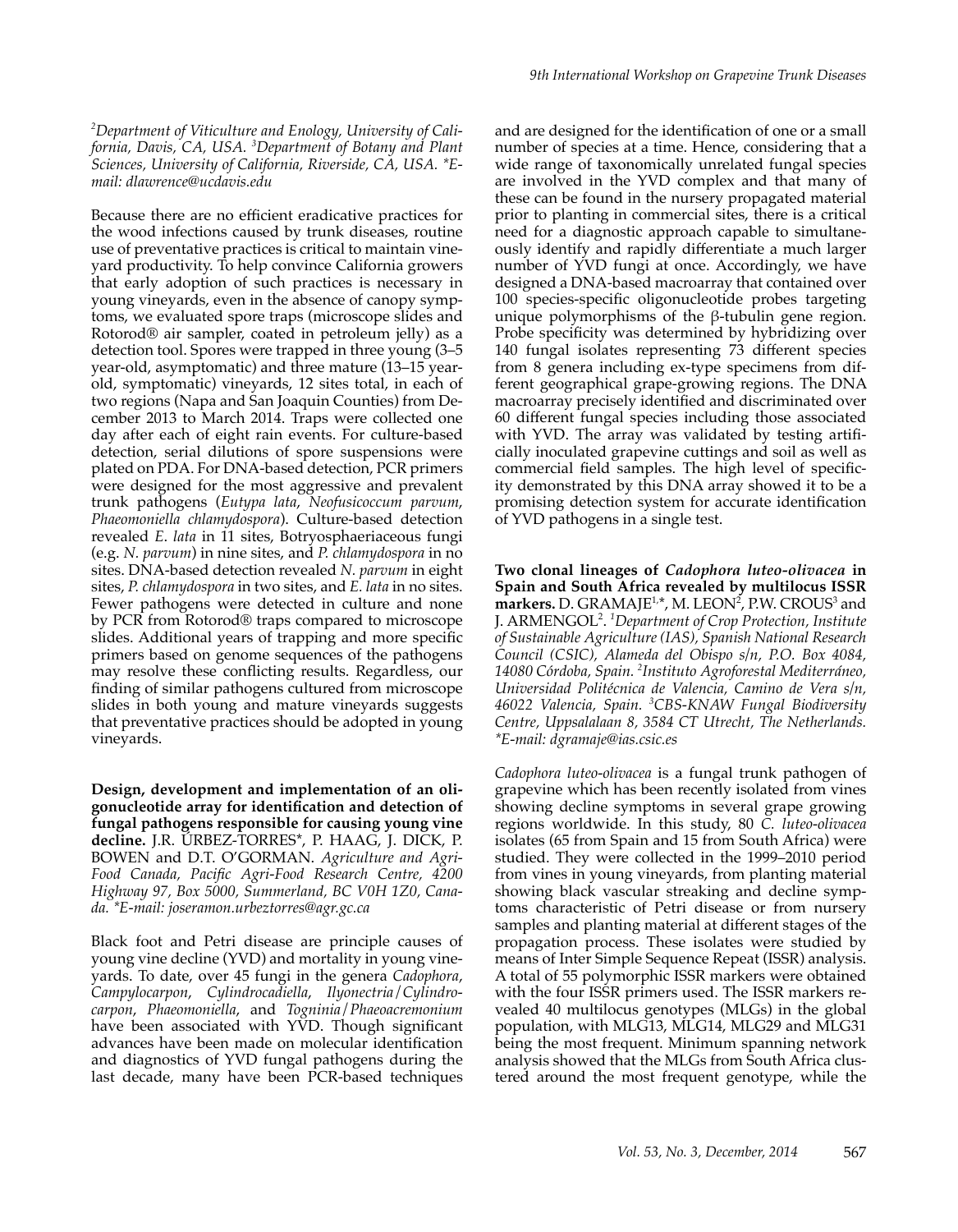genotypes from Spain were distributed all across the network. Bayesian and principal component analyses identified two highly differentiated genetic clusters in the Spanish and South African *C. luteo-olivacea* populations, with no intermediate genotypes among these clusters. This suggests several events of introduction, although movement within the Spanish provinces may have occurred repeatedly given the frequent retrieval of the same genotype in distant locations. Our findings provide new insights into the population genetic structure of *C. luteo-olivacea* and highlight the need to produce healthy and quality planting material in grapevine nurseries to avoid its spread throughout different grape growing regions.

**The role of** *Cadophora* **species as trunk pathogens in North American grape-growing regions.** D.P. LAW- $\text{RENCE}^1$ , R. TRAVADON<sup>1,\*</sup>, S. ROONEY-LATHAM<sup>2</sup>, W.D. GUBLER<sup>3</sup>, P.E. ROLSHAUSEN<sup>4</sup> and K. BAUM-GARTNER<sup>1</sup> . *<sup>1</sup> United States Department of Agriculture - Agricultural Research Service, Crops Pathology and Genetics Research Unit, Davis, CA 95616, USA. <sup>2</sup> Plant Pest Diagnostics Branch, California Department of Food & Agriculture, 3294 Meadowview Road, Sacramento, CA 95832- 1448, USA. <sup>3</sup> Department of Plant Pathology, University of California, Davis, CA 95616, USA. <sup>4</sup> Department of Botany and Plant Sciences, University of California, Riverside, CA 92521, USA. \*E-mail: rtravadon@ucdavis.edu*

*Cadophora* species are recently acknowledged as putative trunk pathogens in independent investigations from California, South Africa, Spain, Uruguay, and Canada. In particular, *Cadophora luteo-olivacea* has been associated with vines affected by Petri disease and Esca, and indeed has been shown to cause the characteristic black streaking in controlled inoculations. In North America, little is known regarding the diversity and relative importance of *Cadophora* species, their geographic distribution, and their ability to degrade grapevine wood. Accordingly, we characterized 41 *Cadophora* isolates recovered from decayed grapevine wood from a broad geographic area in North America, using morphological and molecular analyses, and pathogenicity assays. Morphological characterization (sizes of conidia, hyphae, conidiophores, and conidiogenous cells) identified five groups of isolates, which corresponded to five species as revealed by phylogenetic analyses of ITS, translation elongation factor 1-alpha, and beta-tubulin: *C. luteo-olivacea*, *C. melinii/fastigiata*, *C. malorum*, and two *Cadophora* sp. nov. Restricted to the northeastern US were *C. malorum* and the two *Cadophora* sp. nov., whereas *C. luteo-olivacea* was only recovered from California. *C. melinii/fastigiata* was present both in California and Ontario, Canada. Pathogenicity assays produced lesions significantly longer than those of the non-inoculated control plants after 24 months incuba-

tion in the greenhouse, indicating the ability of these *Cadophora* species to degrade grapevine wood. This study showed that *Cadophora* species infecting grapevine in North America are diverse and should help further morphological and molecular identification of this obscure group of fungi.

**Identification of** *Cylindrocladiella* **species isolated from rootstock wood cankers in California.** L.J. BET-TIGA<sup>1,</sup>\*, S.T. KOIKE<sup>1</sup>, W.D. GUBLER<sup>2</sup> and T. NGUYEN<br><sup>2</sup> <sup>1</sup> University of California Cooperative Extension, 1432, Ab-. 1*University of California Cooperative Extension, 1432 Abbott Street, Salinas, California 93901, USA.* <sup>2</sup>*Department of Plant Pathology, University of California, Davis, California 95616, USA. \*E-mail: lbettiga@ucanr.edu*

In late summer 2012, 2-year old grapevines (cv. Chardonnay on 101-14 Mgt) in a vineyard located in the Salinas Valley, California displayed black-foot disease. Internal tissues of roots and rootstock exhibited brown to black streaking and sections. Approximately 2% of vines were affected. Surface disinfested pieces of symptomatic wood, placed on PDA, consistently yielded two types of fungal colonies, one primarily yellow in color, and the other reddish. However, for all isolates the general morphological features were similar and consisted of penicillate conidiophores, cylindrical hyaline conidia, and hastate vesicles. Single-spore cultures of ten yellow and eight red isolates were used for molecular characterization. Based on the morphological and molecular data, yellow isolates were confirmed as *Cylindrocladiella lageniformis* and red isolates were identified as *C. peruviana*. To demonstrate Koch's postulates, 14-day-old colonies of three *C. lageniformis* and four *C. peruviana* isolates were inoculated onto potted plants of cv. Riesling by inserting mycelial agar plugs beneath cuts into the epidermis of shoots. The two *Cylindrocladiella* species were recovered from discolored tissue in all canes of their respective inoculated plants. Analysis of the recovered isolates demonstrated that these matched the morphological and molecular characteristics of the original isolates. Control canes, inoculated with sterile agar plugs, did not develop symptoms and no pathogen was isolated. To our knowledge this is the first documentation of *Cylindrocladiella lageniformis* and *C. peruviana* associated with a grapevine disease in California. These pathogens were also isolated from grapevines in 2014, indicating that the disease may be more broadly distributed.

**First molecular characterization of** *Phomopsis viticola* **and** *Diplodia seriata* **isolated from Esca-BDA diseased grapevines in Northern Tunisia.** A. BEN GHNAYA- $CHAKROUN<sup>1,2,3</sup>, A. REZGUI<sup>1,2,3</sup>, J. VALLANCE<sup>2,3</sup>, I.$ KHAROUBI<sup>1</sup>, M. DRIDI<sup>4</sup>, M.R. HAJLAOUI<sup>4</sup>, P. REY<sup>2,3,</sup>\* and N. SADFI-ZOUAOUI<sup>1</sup> . *1 Laboratoire des Microorgan-*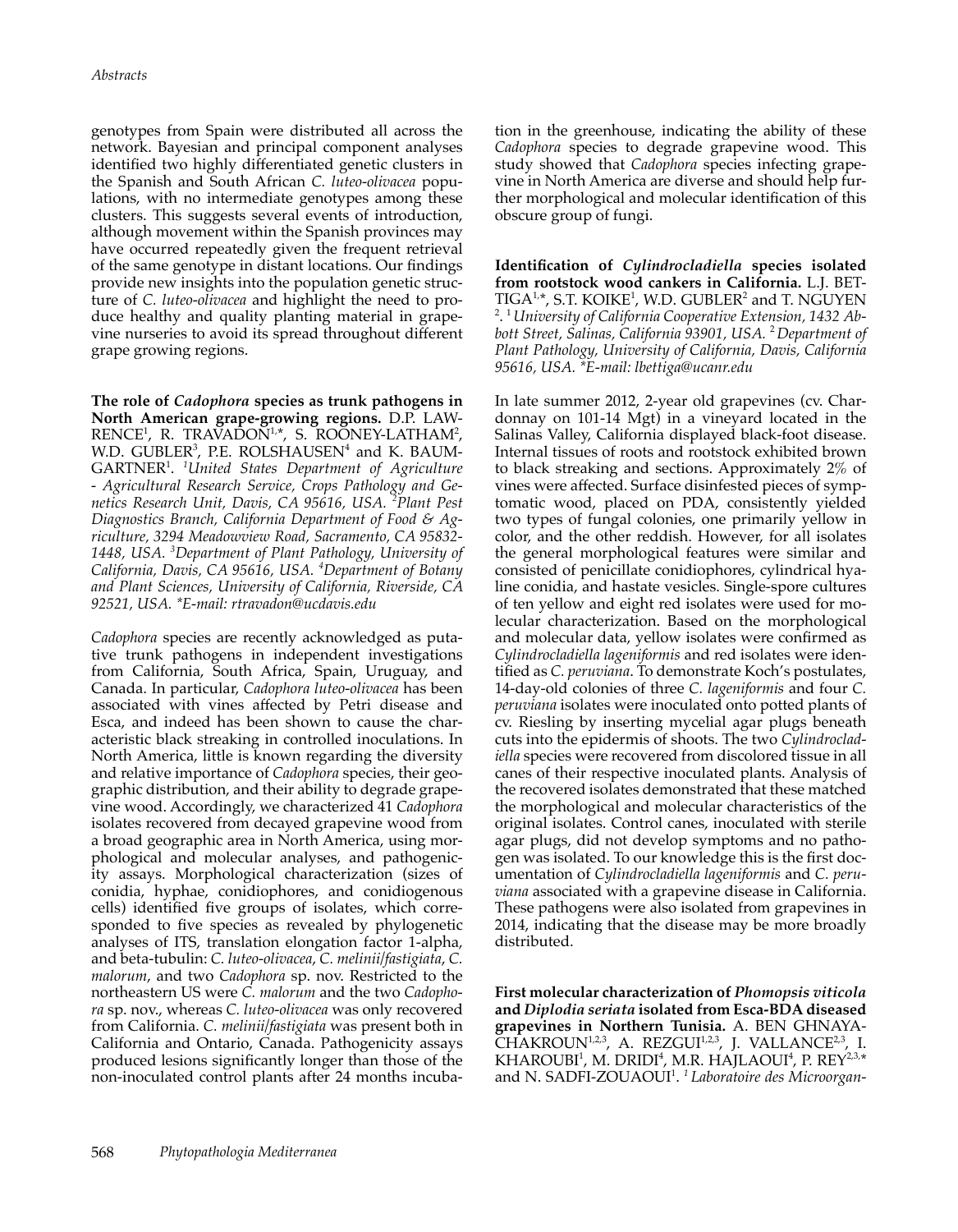*ismes et Biomolécules Actives, Département de Biologie, Faculté des Sciences de Tunis. Campus Universitaire, 2092 Tunis, Tunisie. 2 Université de Bordeaux, Bordeaux Sciences Agro, ISVV, UMR1065 SAVE, F-33140 Villenave d'Ornon, France. <sup>3</sup>INRA, UMR1065 Santé et Agroécologie du Vignoble (SAVE), ISVV, F-33140 Villenave d'Ornon, France. <sup>4</sup> Laboratoire de Protection des végétaux, Institut National de la recherche Agronomique de Tunisie (INRAT) 2049, Ariana Tunisie. \*E-mail: prey@bordeaux.inra.fr*

Esca and Black Dead Arm (BDA) are two major grapevine trunk diseases (GTDs)diseases, which occur worldwide. Although Esca and BDA have started to cause considerable damage in Tunisian vineyards, knowledge of the symptoms and microflora associated with these GTDs is still incomplete in Tunisia, The objective of this research was to study and characterize the fungal microflora that colonize the wood tissues of Esca-BDA symptomatic and asymptomatic vines. To do this, apparently healthy and necrotic wood tissues were collected from diseased and control plants in eight vineyards in the north of Tunisia, and analyzed using microbiological and molecular approaches. Our results showed that diverse fungal assemblages made up of potentially plant pathogenic and numerous saprophytic fungal species (mainly *Aspergillus* spp*.* and *Alternaria alternata)* colonize the wood tissues (apparently healthy wood and necrotic) of the sampled vines. The ITS sequencing of the different isolates confirmed the presence of *Phomopsis viticola* and *Diplodia seriata*, two fungi described in the literature as involved in GTDs. The molecular analysis also highlighted that *Alternaria alternata* is the main saprophytic strain colonizing both healthy and diseased wood. A halophilic bacterium (strain J9) was tested as an antagonistic agent against the isolated fungi using *in vitro* confrontations. The results, especially those concerning *D. seriata*, were promising.

**Pathogenic fungi and mycoparasites colonizing the functional wood of old vines with no Eutypa die**back or Esca foliar symptoms. E. BRUEZ<sup>1,2</sup>, K. BAUM- $\mathsf{GARTNER}^3$ , S. BASTIEN $^{1,2}$ , R. TRAVADON $^3$ , L. GUER-IN-DUBRANA1,2 and P. REY1,2, \*. *<sup>1</sup> Université de Bordeaux, Bordeaux Sciences Agro, UMR1065 SAVE, F-33140 Villenave d'Ornon, France. <sup>2</sup> INRA, UMR1065 Santé et Agroécologie du Vignoble (SAVE), ISVV, F-33140 Villenave d'Ornon, France. <sup>3</sup> United States Department of Agriculture, Agricultural Research Service, University of California, One Shields Avenue, Davis, CA 95616, USA. \*E-mail: prey@ bordeaux.inra.fr*

In France, grapevine trunk diseases Esca and Eutypa dieback tend to be less severe in vineyards older than 25 years. We compared the fungal microflora colonizing the functional (i.e. non-necrotic) wood of the cultivar

'Baco blanc' (a hybrid grape used in Armagnac production). During the spring season, 42- and 58-year-old vines were sampled; they showed no foliar symptoms of Esca or Eutypa dieback. The methods used for studying the microflora were isolation and subsequent sequencing the rDNA internal transcribed spacer region (ITS), and a molecular fingerprinting method, Singlestrand conformation polymorphism analysis (SSCP). Among the 421 cultured strains used for ITS sequencing, 7 plant-pathogenic fungal species, particularly those involved in Esca (42-year-old vines) and Eutypa dieback (58-year-old vines), were identified, including *Phaeomoniella chlamydospora*, *Fomitiporia mediterranea* and *Eutypa lata*. Fungal communities differed according to vine age, based on both cultured-based identification and SSCP profiles. However, communities did not differ significantly among the cordon or the upper, central, or basal parts of the trunk. Regardless of vine age, numerous mycoparasites, such as *Trichoderma* spp. and *Bionectria* sp., and saprobes were also isolated. The absence of foliar symptoms may be associated with an equilibrium resulting from competition between pathogenic and mycoparasitic fungi in the woody tissues.

**Molecular and phenotypic characterisation of** *Phaeomoniella chlamydospora* **isolates from the demarcated**  wine region of Dão (Portugal). J. SOFIA<sup>1,\*</sup>, A. PORTU-GAL<sup>1</sup>, H. PAIVA de CARVALHO<sup>1</sup>, N. MESQUITA<sup>1</sup>, T. NASCIMENTO<sup>2</sup>, M.T. GONÇALVES<sup>1</sup> and C. REGO<sup>2</sup>.<br><sup>1</sup>Centre for Eunctional Ecology, Department of Life Sciences. *Centre for Functional Ecology, Department of Life Sciences, University of Coimbra. Calçada Martim de Freitas, 3000- 446. Coimbra. Portugal. <sup>2</sup> Instituto Superior de Agronomia, Technical University of Lisbon, Tapada da Ajuda, 1349-017 Lisboa, Portugal. \*E-mail: jorge.sofia@drapc.mamaot.pt*

*Phaeomoniella chlamydospora* is considered one of the main causal agents of Esca and Petri disease, which are responsible for worldwide grapevine decay, as in the Portuguese demarcated wine region of Dão. In this old and well-known wine region, regional grapevine cultivars are mainly used with a low penetration of alien varieties, and most of the propagation material is produced in local nurseries. In the present work, we used 69 isolates of *Pa. chlamydospora*, obtained from symptomatic Esca and Petri disease grapevines, from different locations across the Dão region. We compared the morphological characteristics, geographic origin and ITS (Internal Transcribed Spacers) sequence variations to determine intraspecific variability and population structure. Furthermore, results will likely allow virulence assessment and prediction.

**Current situation of the fungal trunk pathogens of grapevines in Chile.** B.A. LATORRE\* and G.A. DIAZ. *Departamento de Fruticultura y Enología, Facultad de*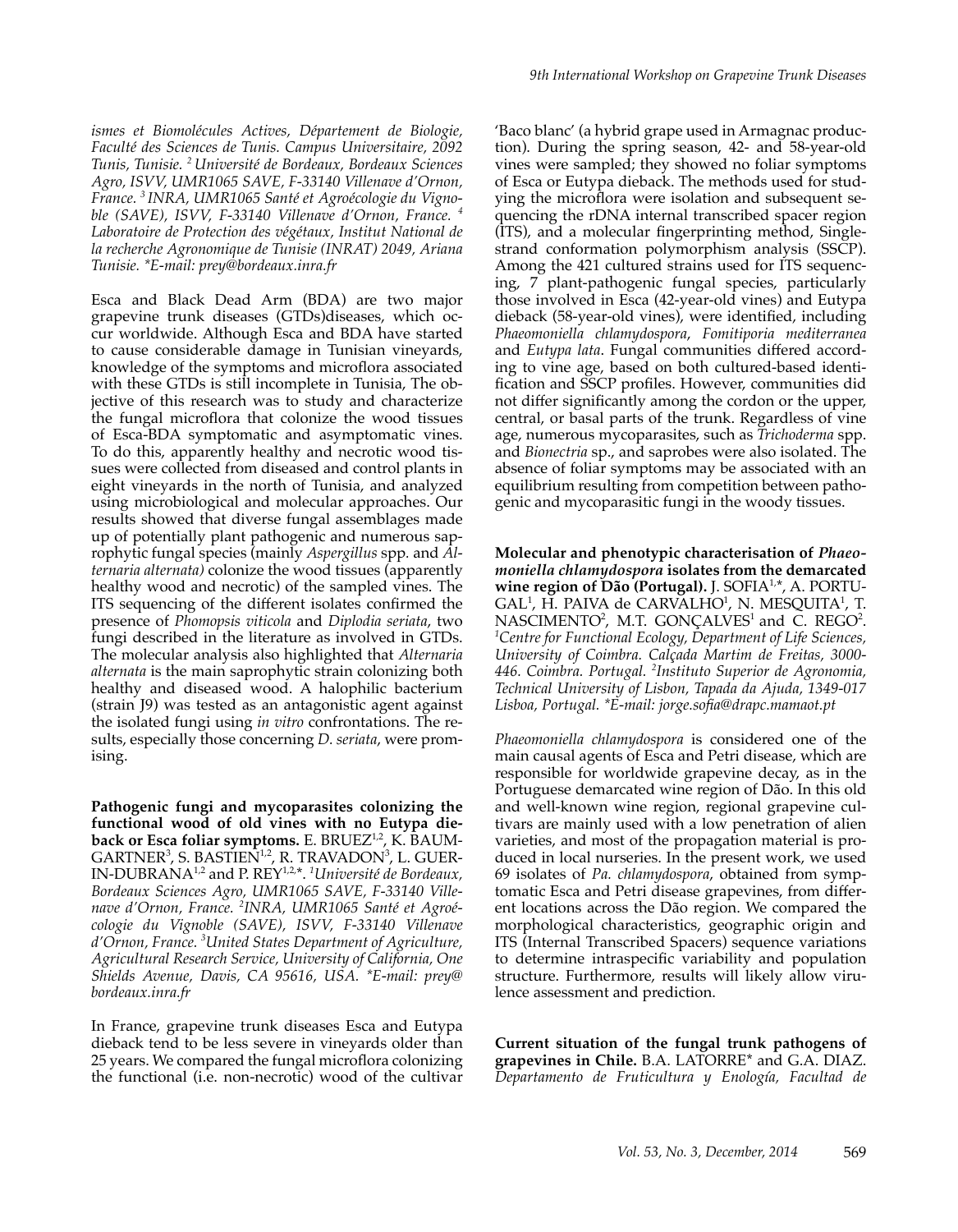#### *Agronomía e Ingeniería Forestal, Pontificia Universidad Católica de Chile, Vicuna Mackenna 4860, Macul, Santiago, Chile. \*E-mail: blatorre@uc.cl*

Trunk diseases in grapevine (*Vitis vinifera*) have been identified as a major problem in the wine and table grapes worldwide, reducing the productivity, quality and longevity of vineyards. The present study examined 694 wood samples from the cordons and trunks of vines with trunk disease symptoms in 67 Chilean vineyards located between Copiapó (27°18' S) and Los Angeles (37°42' S) from 2009 to 2012. A total of 1,363 fungal isolates were obtained from diseased cordons and trunks with dark brown streaking, yellowish spongy cankers and brown hard V-shaped cankers. On the basis of morphology and molecular analysis, a total of 11 fungal genera were identified at varying frequencies: *Phaeomoniella chlamydospora* (85%); Botryosphaeriaceae (56%) including *Diplodia mutila, D. seriata, Neofusicoccum parvum* and *Spencermartinsia viticola; Inocutis* sp. (47%); Diatrypaceae *(Cryptovalsa ampelina* and *Eutypella leprosa*) (4.8%); *Seimatosporium botan* (1.7%); *Phomopsis viticola* (0.4%); *Cylindrocarpon* sp. (0.4%); and *Phaeoacremonium aleophilum* (0.2%). All species were pathogenic, inducing dark brown streaking on various aged grapevine wood tissue. In conclusion, several fungal species are associated with grapevine trunk diseases in the Chilean vineyards being *Pa. chlamydospora, D. seriata* and *Inocutis sp*. the most frequent isolated species. These are pathogens that can be found alone or they can coexist in the same plant. There were no evidences of *Eutypa lata* affecting grapevines in Chile.

**MYCORRAY: a DNA microarray tool for the early, reliable, simultaneous identification of the grapevine trunk diseases fungal agents.** J. WOODHALL<sup>2</sup> , G. MARCHI $^1$ , T. CINELLI $^1$ , B. GINETTI $^1$ , D. BOSSIO $^1$ , J. TOMLINSON<sup>2</sup>, C. HARRISON<sup>2</sup>, N. BOONHAM<sup>2</sup> and L. MUGNAI1, \*. *<sup>1</sup> Dipartimento di Scienze delle Produzioni Agroalimentari e dell'Ambiente (DISPAA) sez. Patologia Vegetale ed Entomologia, P.le delle Cascine, 28, 50144 Firenze, Italy. <sup>2</sup> The Food and Environment Research Agency, Sand Hutton, York, YO41 1LZ, UK. \*E-mail: laura. mugnai@unifi.it*

Grapevine trunk diseases (GTD) including the Esca complex, Eutypa dieback, Botryosphaeria canker, and Black foot, often involve more than one causal agent and several causal agents may coexist in the same vine. Diagnoses with currently available diagnostic methods only detect one organism per test, making the detection of all GTD causal agents involved impractical and prohibitively expensive. With this purpose, a microarray tool (named MYCORRAY) is under development which aims for early, reliable, simultaneous identification of the 11 most relevant grapevine trunk fungi responsible for the most harmful trunk diseases of grapevines. The MYCORRAY system consists of a disposable Array Tube containing a DNA microarray chip and a cost-effective standalone array reader suitable for use by non-specialists, composed of an optical system and an image processing system. Additionally, a simple and inexpensive methodology for non-lethal sampling and DNA extraction has been developed for optimum detection of GTDs in vine material. Seven DNA extraction methods were compared to ensure maximum fungal DNA extraction and purification coupled with the highest sensitivity and minimum testing costs. Sampling using a drill from four points in the scion and two points on the rootstock that were pooled together gave the best results. Using traditional isolation techniques in combination with a nested PCR approach for pathogen detection, this sampling minimized the number of DNA extractions required. The MYCORRAY system in combination with this sampling protocol is therefore likely to provide a robust, efficient tool to help manage GTDs worldwide.

## **Epidemiology**

**Botryosphaeriaceae conidial dissemination in two different locations with Mediterranean semiarid climate in the Valparaíso region of Chile.** D. VALENCIA, C. TORRES and X. BESOAIN\*. *Facultad de Agronomía, Pontificia Universidad Católica de Valparaíso, Av. Brasil 2950, Valparaíso, Chile. \*E-mail: xbesoain@ucv.cl*

The dissemination of Botryosphaeriaceae causing dieback in vineyards has recently received increased attention. Rain and high relative humidity trigger conidial release into the environment which can infect pruning wounds during this time. However, the seasonal abundance of conidia varies among production areas and different latitudes. The goal of this study was to determine the effects of rainfall, relative humidity and temperature on the moment of maximal dispersion of Botryosphaeriaceae conidia in two Mediterranean semiarid temperate climate locations in Valparaíso Region of Chile. To achieve this, five microscope slides covered with liquid Vaseline were placed in four vineyards of two locations: Casablanca (with high marine influence) and Panquehue (with low marine influence) both displaying symptoms of Botryosphaeria dieback. The slides were replaced every week and sent to PUCV Phytopathology Laboratory in order to observe the presence of conidia presence over a one-year time period. In addition, isolations were carried out from plants with Botryosphaeria dieback at each location. Species were identified using morphological and molecular techniques. In Casablanca, a spore "peak" was detected during August, coinciding with the last rainfall recorded. Release started again at the beginning of autumn 2014 and has continued to the current time and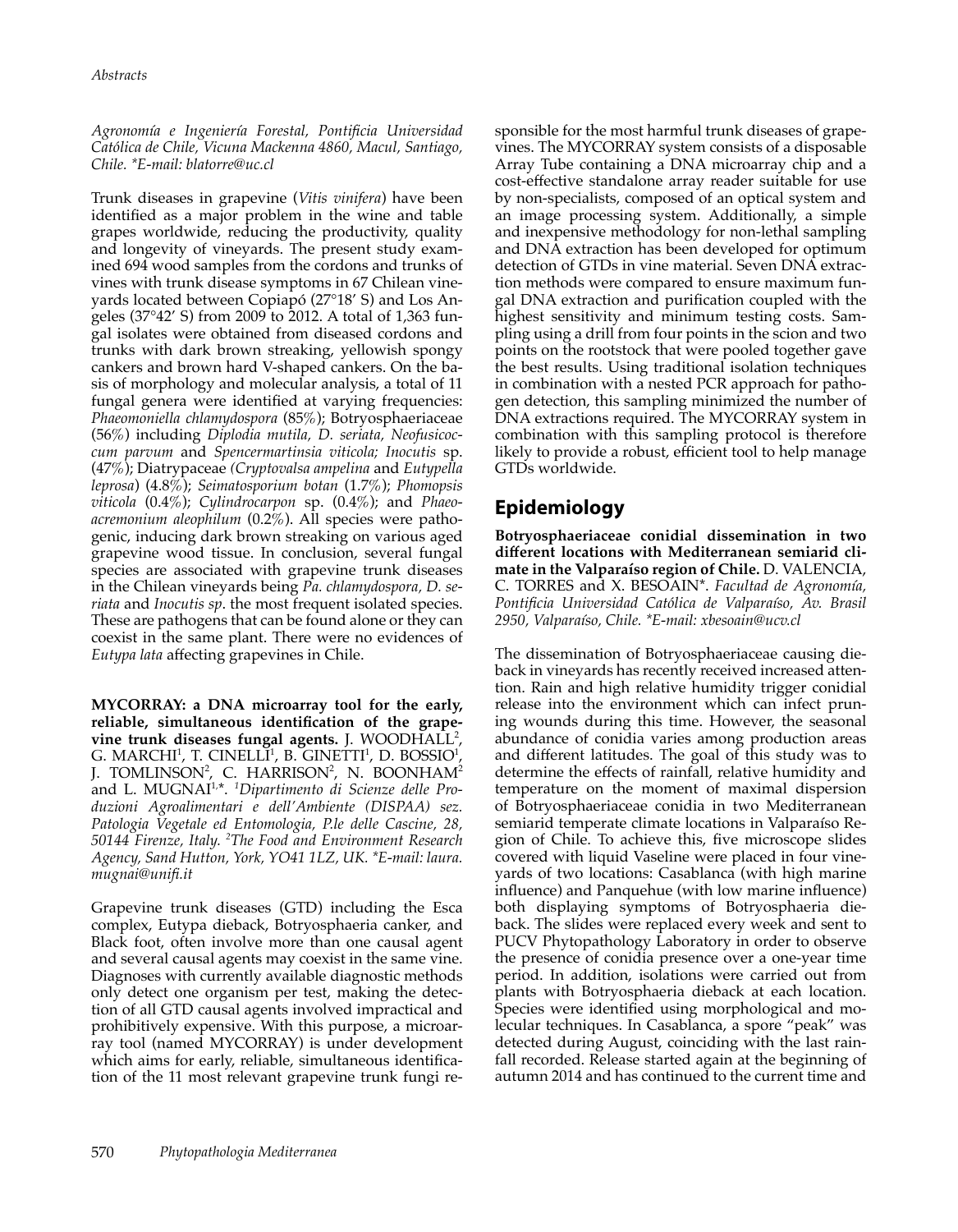according to winter rain patterns. In Panquehue location, spore release was observed during spring, while in fall-winter release was null or very low. The Botryosphaeriaceae species identified were *Diplodia seriata*, *Dothiorella* sp. and *Neofusicoccum* sp.

**Genetic analysis of** *Neofusicoccum parvum* **and** *N. luteum* **isolates from nurseries and vineyards indicates different infection sources.** R. BILLONES-BAA-IJENS<sup>1,2</sup>\*, J. BASKARATHEVAN<sup>1,3</sup>, M.V. JASPERS<sup>1</sup>, E.E. JONES<sup>1</sup>, R.H. CRUICKSHANK<sup>1</sup> and H.J. RIDGWAY<sup>1</sup>.<br><sup>1</sup>Eacultu of Agriculture and Life Sciences, Lincoln Uni-*Faculty of Agriculture and Life Sciences, Lincoln University, PO Box 85084, Lincoln University, Lincoln, New Zealand, 7647. <sup>2</sup> National Wine and Grape Industry Centre (NWGIC), Charles Sturt University, Mckeown Drive, Wagga Wagga, NSW 2678 Australia. <sup>3</sup> Plant Health and Environment Laboratory, Ministry for Primary Industries, PO Box 2095, Auckland 1140, New Zealand. \*E-mail: rbaaijens @csu.edu.au*

Surveys in 2007–08 showed that *Neofusicoccum parvum* and *N. luteum* are the two most prevalent and virulent species found in New Zealand vineyards and nurseries. However, *N. parvum* is more common in vineyards while *N. luteum* dominates in nurseries. Pathogenicity studies also showed that *N. parvum* was more aggressive and produced more severe, darker external lesions on canes than *N. luteum*. This study used genetic data to elucidate population origins of *N. parvum* and *N. luteum* from vineyards and nurseries*.* Vineyard and nursery isolates of *N. parvum* (n=79) and *N. luteum* (n=64) were genotyped using five universally-primed polymerase chain reaction (UP-PCR) primers. The five primers were able to amplify a total of 51 loci for *N. parvum* (66% polymorphic) and 54 loci for *N. luteum* (44% polymorphic). Phylogenetic analysis using parsimony (PAUP) showed that 92% and 78% of the *N. parvum* and *N. luteum* populations, respectively, were of unique genotypes. The neighbour joining trees showed that *N. parvum* from nurseries clustered separately from the vineyard isolates indicating the two populations were genetically distinct. This supported the initial hypothesis that the nursery infections by this aggressive species were intercepted during the grading process and, therefore, there was less movement of this species to the vineyards. In contrast, the *N. luteum* nursery and vineyard populations showed high genetic similarities. This indicated that the less distinct symptoms caused by this species are not graded out and, therefore, these infections can easily migrate from the nurseries to the vineyards.

**Spore release patterns of Petri disease fungi in South African vineyards and rootstock mother blocks.** M.A. BALOYI<sup>1</sup>, L. MOSTERT<sup>2</sup> and F. HALLEEN<sup>1,2,\*</sup>. <sup>1</sup>Plant

*Protection Division, ARC Infruitec-Nietvoorbji, Private Bag X5026, Stellenbosch, 7599, South Africa. <sup>2</sup> Department of Plant Pathology, University of Stellenbosch, Private Bag X1, Matieland, 7602, South Africa. \*E-mail: halleenf@arc.agric.za*

*Phaeomoniella chlamydospora* and *Phaeoacremonium* species have been associated with Petri disease in grape growing regions around the world. Spores of these pathogens are aerially dispersed and infect vines through susceptible wounds. However, no information is available about the time when these spores are released in South African vineyards. A study was undertaken in six vineyards and two rootstock mother blocks within the Western Cape Province, over two seasons, from May– November 2012 and March–November 2013. Microscope slides coated with petroleum jelly were affixed to five vines (or rootstock mother plants) in each vineyard. The slides were changed weekly, washed in 5ml sterile water and passed through 5- and 0.45-μm filters. The filters were backwashed and the suspensions plated onto PDA. Colonies resembling Petri disease pathogens were recorded, sub-cultured and identified on the basis of cultural characteristics (*Pa. chlamydospora*), and with species-specific primers or sequencing of the partial betatubulin and actin genes (*Phaeoacremonium* species). Spores of various species were detected within each of the vineyards and inoculum was available whenever pruning or sucker wounds were made in winter and spring. Over the two seasons 13 *Phaeoacremonium* species were detected, namely *Pm. aleophilum*, *Pm. alvesii, Pm. australiense, Pm. viticola, Pm. parasiticum, Pm. scolyti, Pm. sicilianum, Pm. subulatum, Pm. iranianum, Pm inflatipes, Pm. venezuelense*, *Pm. prunicola* and *Pm. griseoolivacea*, the latter two for the first time in South African vineyards. *Pa. chlamydospora* and *Pm. aleophilum* were the only species detected in all the vineyards. This study confirms the need for effective wound protection strategies.

**Studying and modelling the summer development**  of esca foliar symptoms. P. LECOMTE<sup>1</sup>, E. BRUEZ<sup>1,4</sup>, J. GERBORE<sup>1,2</sup>, P. PIERI<sup>3</sup>, L. GUERIN-DUBRANA<sup>1,4</sup>, D. BARKA<sup>1</sup>, Y. MEZIANI<sup>1</sup>, C. BENETREAU<sup>1</sup>, M. FER-MAUD<sup>1</sup> and P. REY<sup>1,4</sup>. <sup>1</sup>INRA, Université de Bordeaux, *ISVV, UMR1065 SAVE, CS 20032, F-33882, Villenave d'Ornon cedex, France. <sup>2</sup> BIOVITIS, F-15400 Saint Etienne de Chomeil. <sup>3</sup> INRA, Université de Bordeaux, ISVV, UMR1287 EGFV, F-33140 Villenave d'Ornon, France. <sup>4</sup> Université de Bordeaux, Bordeaux Sciences Agro, ISVV, UMR1065 SAVE, CS 20032, F-33882, Villenave d'Ornon cedex, France. \*E-mail: lecomte@bordeaux.inra.fr*

A survey carried out in Aquitaine vineyards (France) from 2004 to 2006 showed that the occurrence of esca foliar symptoms had a similar progressive pattern in all the plots surveyed. This pattern corresponded to a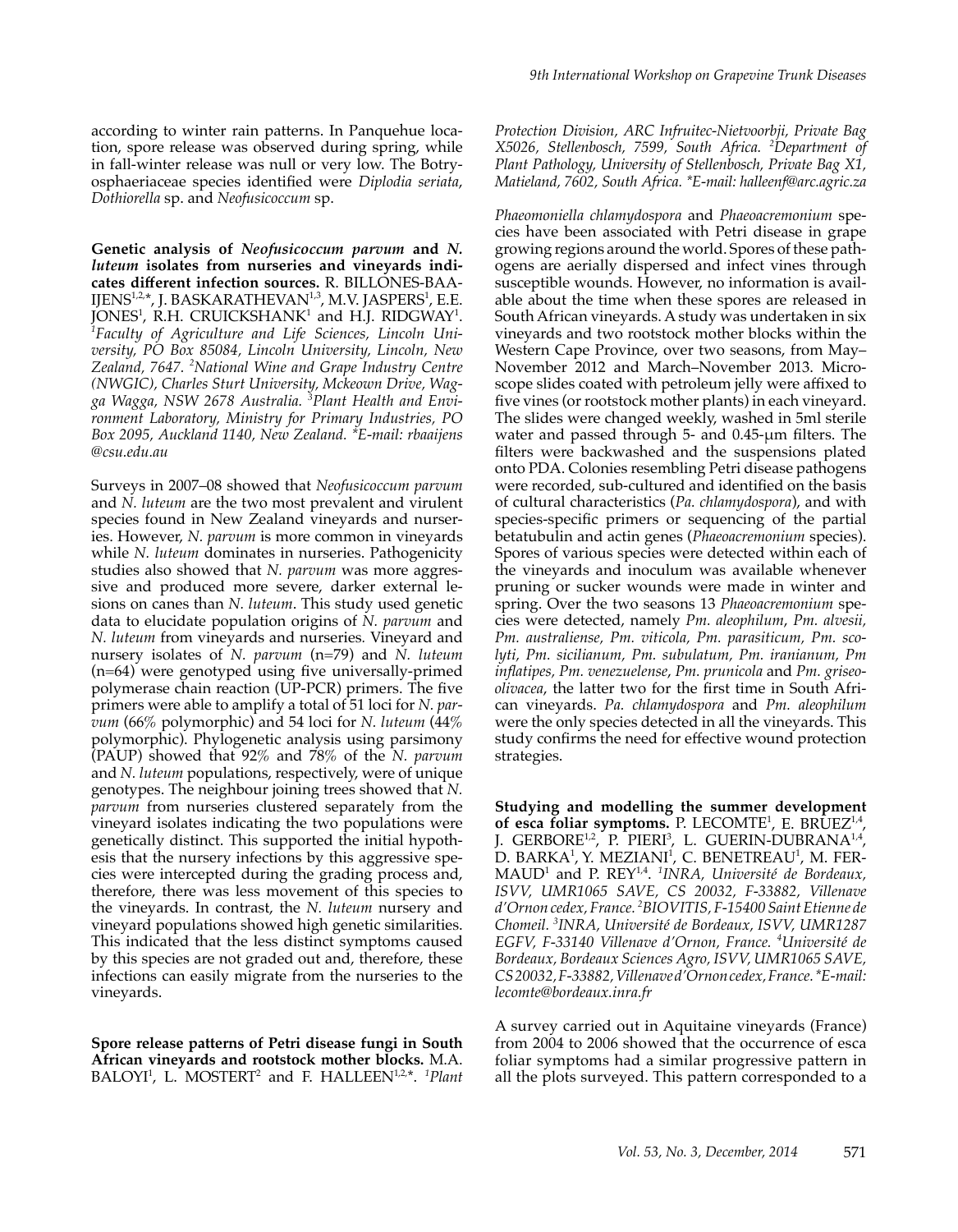sigmoidal increase in the incidence of vines exhibiting typical symptoms. In general, regardless of the site and year, the leaf-symptomatic vines increased uniformly over time, reaching a maximum incidence by the end of July. To further study this phenomenon, another survey was carried out from 2012 to 2014 in the Bordeaux region. It was based on regular monitoring of vines twice a week. The data confirmed previous results and were used to develop a logistic model aimed at characterizing the period of symptom appearance over time. This period corresponded to the increase in average temperatures and to a putative establishment of water restriction. This model could be used to study the effect of environmental factors, *i.e.* soil, climate and the susceptibility of cultivars. Esca symptoms were mostly associated with longitudinal xylem discolorations located just under the bark on cordons or trunks. The origin of this peculiar symptom is still unclear even though it has been attributed to infections by Botryosphaeriaceae. In the same survey, vines with recent symptoms were identified and investigated. Diverse fungal communities were isolated from discoloured or "apparently healthy wood". The percentages of Botryosphaeriaceae isolated from these samples were not significantly different. Furthermore, their absence in some samples indicated that these fungi cannot be responsible (at least alone) for the xylem discolorations.

**Unmanned Aerial Vehicle based remote sensing as a predictive tool for the onset of grapevine leaf**  stripe disease symptoms. S.F. DI GENNARO<sup>1,2,\*</sup>, M. BENANCHI<sup>3</sup>, A. MATESE<sup>1</sup>, J. PRIMICERIO<sup>1</sup>, L. GEN- $ESIO<sup>1</sup>$ , A. PALLIOTTI<sup>2</sup>, O. FACINI<sup>4</sup>, S. DI MARCO<sup>4</sup> and L. MUGNAI<sup>3</sup> . *1 Istituto di Biometeorologia (IBIMET), CNR, Via G. Caproni 8, 50145 Florence, Italy. <sup>2</sup> Dipartimento di Scienze Agrarie e Ambientali, Università degli Studi di Perugia, Borgo XX Giugno 74, 06128 Perugia, Italy. <sup>3</sup> Dipartimento di Scienze delle Produzioni Agroalimentari e dell'Ambiente (DiSPAA), Sez. Patologia vegetale ed Entomologia, Università degli Studi di Firenze, Piazzale delle Cascine 28, 50144 Florence, Italy. <sup>4</sup> Istituto di Biometeorologia (IBIMET), CNR, Via Gobetti 101, 40129 Bologna, Italy. \*E-mail: f.digennaro@ibimet.cnr.it*

Grapevine Leaf Stripe Disease (GLSD) foliar symptoms were proved by several authors to be linked to a drastic alteration of photosynthetic function, as well as an activation of defence responses in affected grapevines, several days before the appearance of the first visible symptoms on leaves. This study suggests a method to investigate the correlation between high-resolution multispectral images acquired by Unmanned Aerial Vehicles (UAV) and GLSD foliar symptoms monitored by ground surveys. This approach previously showed a high correlation between Normalized Difference Veg-

etation Index (NDVI) acquired by the UAV and GLSD symptoms, and the ability to discriminate symptomatic from asymptomatic plants. High-resolution multispectral images were acquired over 2012 and 2013 in June and July in an experimental vineyard, located in Tuscany (Italy), where vines had been surveyed and mapped since 2003. Each vine was mapped with Leica Differential-GPS, and classified for foliar symptoms appearance and disease severity weekly since the beginning of each season. In 2013, single leaves from the vineyard were analyzed for physiological parameters using a Portable Photosynthesis System (Li-Cor 6400). Remote sensing and ground observation data were analyzed to promptly identify the early stages of symptoms, even before visual detection. The objective of this research was to develop an innovative method aimed primarily at conducting a quantitative and qualitative analysis of the symptom spread, and then to realize a predictive tool of the GLSD symptoms onset.

**Seasonal susceptibility of grapevine pruning wounds to artificial infection with** *Diplodia seriata* **and** *Phaeomoniella chlamydospora* **in Catalonia, NE Spain.** G. ELENA\* and J. LUQUE. *IRTA Cabrils, Ctra. de Cabrils km 2, 08348 Cabrils, Spain. \*E-mail: georgina.elena@irta.cat*

Dispersal of grapevine trunk diseases in the vineyard relies on the infection of pruning wounds by airborne pathogen spores. The aim of this study was to evaluate the period in which pruning wounds remain susceptible to infection by the pathogenic fungi *Diplodia seriata* and *Phaeomoniella chlamydospora*. An experimental 'Tempranillo' vineyard located in our institution was pruned at two different seasons: *early* in autumn, and *late* in winter. In both seasons, pruning wounds (N=20) per treatment) were artificially inoculated with a conidial suspension of each pathogen separately at different periods after pruning (1 day, and after 1, 2, 4, 8 and 12 weeks). For the control treatment, pruned canes were treated with sterile distilled water. Four months after the inoculations, the percentage of fungal recovery from canes was determined. The experiment was repeated twice in the seasons 201213 and 20132014. The reisolation percentage of *D. seriata* fell below 35% after 2 weeks in the early pruning, while a comparable decrease in the late pruning was not observed until 8 weeks. *Phaeomoniella chlamydospora* showed a similar pattern since the reisolation percentage decreased dramatically after 4 weeks in the early pruning while susceptibility in late pruning only fell below 25% after 8 weeks. The results indicated that pruning wounds remain less susceptible to pathogen infection after an early pruning as compared to a late pruning, thus suggesting that a shift of the traditional late pruning in the area to an early pruning would reduce the risk of pathogen infection in Catalonia.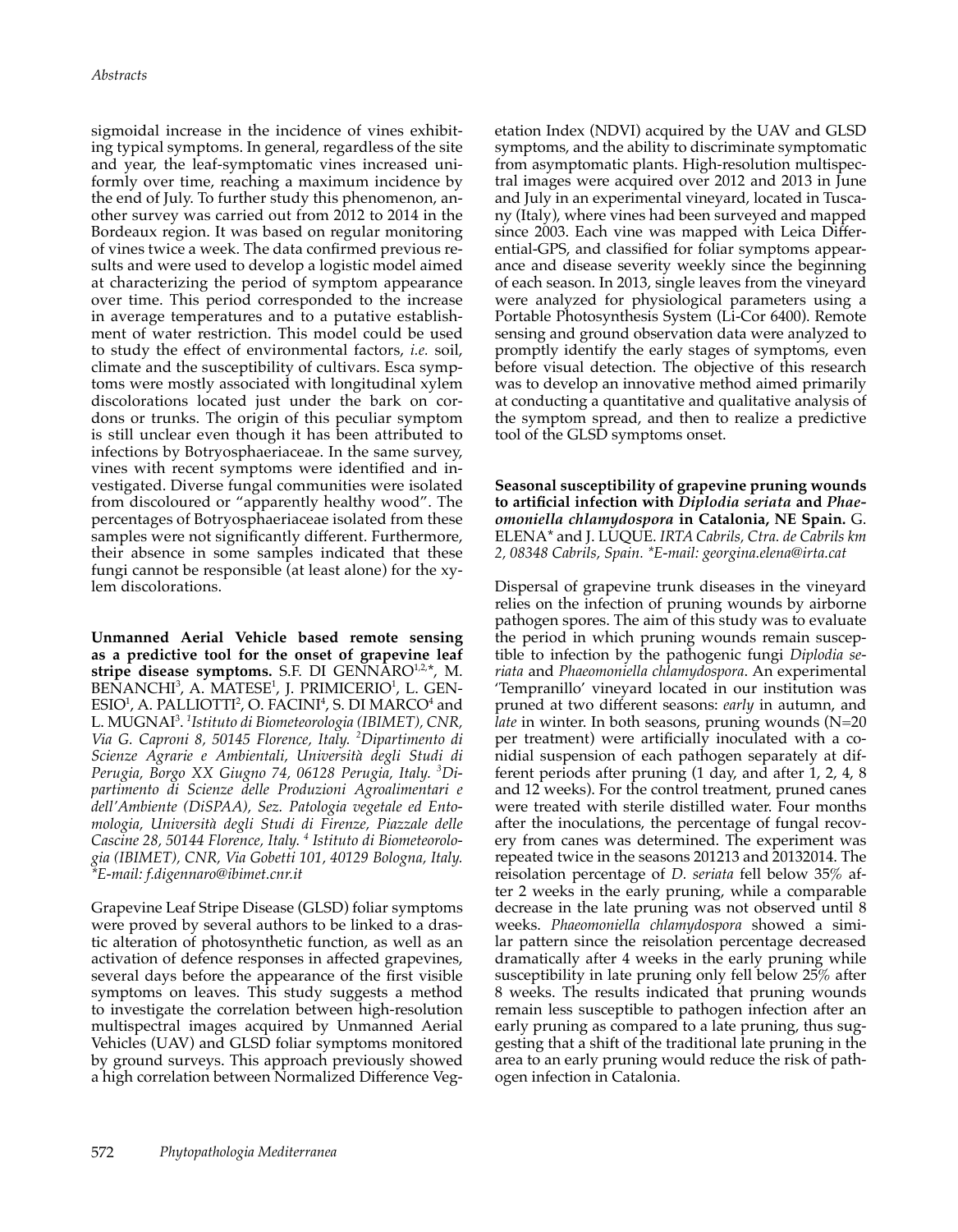**Grapevine sucker wounds as infection ports for trunk**  disease pathogens. G. MAKATINI<sup>1</sup>, C. MUTAWILA<sup>1</sup>, F. HALLEEN1,2 and L. MOSTERT1,\*. *<sup>1</sup> Department of Plant Pathology, University of Stellenbosch, Private Bag X1, Matieland, 7602, South Africa. <sup>2</sup> Plant Protection Division, ARC Infruitec-Nietvoorbji, Private Bag X5026, Stellenbosch, 7599, South Africa. \*E-mail: lmost@sun.ac.za*

The susceptibility of sucker wounds to different trunk disease pathogens was assessed from natural and artificial infections. Sucker wounds were sampled from three wine and two table grape vineyards during 2011 and 2012 in the Western Cape province of South Africa. Isolations were made from 161 sucker wounds and the fungal cultures were identified. Sixtytwo percent of wounds were naturally infected by at least one of the trunk pathogens. The most predominant trunk disease pathogens isolated from sucker wounds of field wine and table grape cultivars, respectively were *Phomopsis*  (*Po.*) *viticola* (46%; 18%), *Diplodia* (*D*.) *seriata* (30%; 9%) and *Phaeomoniella* (*Ph*.) *chlamydospora* (27%; 5%). Lower incidences of *Phaeoacremonium aleophilum* (18%), *Eutypella* sp. (3%), *Cryptovalsa ampelina* (2%), *Diplodia* sp. (1%) and *Neofusicoccum australe* (1%) were obtained, however, only from wine grapes. Sucker wounds on 1-year-old potted grapevine plants of Chardonnay cultivar were inoculated with spore suspensions of *Eutypa lata*, *N*. *parvum, Pa*. *aleophilum*, *Ph. chlamydospora* and *Po*. *viticola* in the glasshouse. After 4 months all the inoculated pathogens could be re-isolated. Sucker wound susceptibility was further ascertained under field conditions on Cabernet Sauvignon vines by artificial inoculation of the same pathogen species. After 5 months, only *Po. viticola, N. parvum* and *Ph. chlamydospora* could be re-isolated. The duration of susceptibility of field sucker wounds to *Ph. chlamydospora* was assessed for 4 weeks*.* The wounds remained susceptible for 4 weeks with a decline in susceptibility after one week. This study showed that sucker wounds are susceptible to the major trunk disease pathogens.

**Potential role of shears on the infection of grapevine by fungal trunk pathogens.** C. AGUSTÍ-BRISACH, M. LEÓN, J. GARCÍA-JIMÉNEZ and J. ARMENGOL\*. *Instituto Agroforestal Mediterráneo, Universidad Politécnica de Valencia, Camino de Vera s/n, 46022-Valencia, Spain. \*Email: jarmengo@eaf.upv.es*

Four Spanish vineyards were surveyed during pruning in 2012. In each vineyard, shears were washed with a sterile solution of 0.2% Tween-20 after pruning ten grapevines. Twenty liquid samples were collected from a total of 200 plants. Molecular detection of fungal trunk pathogens in these samples was performed by nested-PCR using specific primers to detect Botryosphaeriaceae spp., *Eutypa lata*, *Cadophora luteo-* *olivacea*, *Phaeoacremonium* spp. and *Phaeomoniella chlamydospora*. All trunk pathogens*,* with the exception of *E. lata*, were detected in samples from the four vineyards evaluated by nested-PCR, being *Ca. luteo-olivacea* and *Phaeoacremonium* spp. the most frequent. We found the co-occurrence of  $2, 3$  or 4 different fungal trunk pathogens in the same sample. *Cadophora luteo-olivacea* and *Phaeoacremonium* spp. were the combination most frequently detected. In addition, fungal isolation from liquid samples in semi-selective culture medium for *Ca. luteo-olivacea*, *Phaeoacremonium* spp. and *Pa. chlamydospora* was also performed, but only *Ca. luteo-olivacea* was recovered from samples collected in 3 out of 4 vineyards evaluated. Shears artificially infested with suspensions of conidia or mycelial fragments of *Diplodia seriata*, *Eutypa lata*, *Ca. luteo-olivacea*, *Pm. aleophilum* and *Pa. chlamydospora*, were used to prune 1-year-old grapevine cuttings of 110 Richter rootstock. Fungal reisolation from the cuttings four months after pruning confirmed that infested shears were able to infect them through pruning wounds. Our results demonstrate the potential of inoculum present on shears to infect grapevines.

**Co-infection by** *Neofusicoccum luteum* **and** *N. parvum* **influences direction of lesion expansion but not total**  lesion size. J. BASKARATHEVAN<sup>1,2</sup>, E.E. JONES<sup>2</sup>, M.V. JASPERS<sup>2</sup> and H.J. RIDGWAY<sup>2,\*</sup>. <sup>1</sup>Ministry for Primary *Industries-Manatū Ahu Matua, PO Box 2095, Auckland 1140, New Zealand. 2 Faculty of Agriculture and Life Sciences, Lincoln University, PO Box 85084, Lincoln University, Lincoln 7647, New Zealand. \*E-mail: Hayley.Ridgway@ lincoln.ac.nz*

In a national survey of symptomatic vines a total of 238 samples were collected yielding 336 isolates of botryosphaeriaceous species. From this collection 18 lesions were systematically sampled to determine if multiple species were present. Twelve lesions contained multiple species. *Diplodia seriata* was found most frequently in combination with other species (40%) but *Neofusicocum luteum* and *N. parvum* were found most frequently together (20%). To determine whether co-infection by these two *Neofusicoccum* species was synergistic, trunks of 1-year-old Sauvignon blanc vines were co-inoculated with two isolates each of *N. luteum* and *N. parvum,* either together or alone. Each pair of isolates for each species consisted of a weakly virulent and highly virulent isolate, with virulence established in previous experiments. Following inoculation the presence of both species in one lesion was confirmed by PCR. The results showed that in co-inoculated lesions mean total lengths were not larger than the lesion length produced by the most virulent of the isolate pair (*P*≤0.05), irrespective of the virulence of the second isolate. However, when the distances from the inoculation points to lesion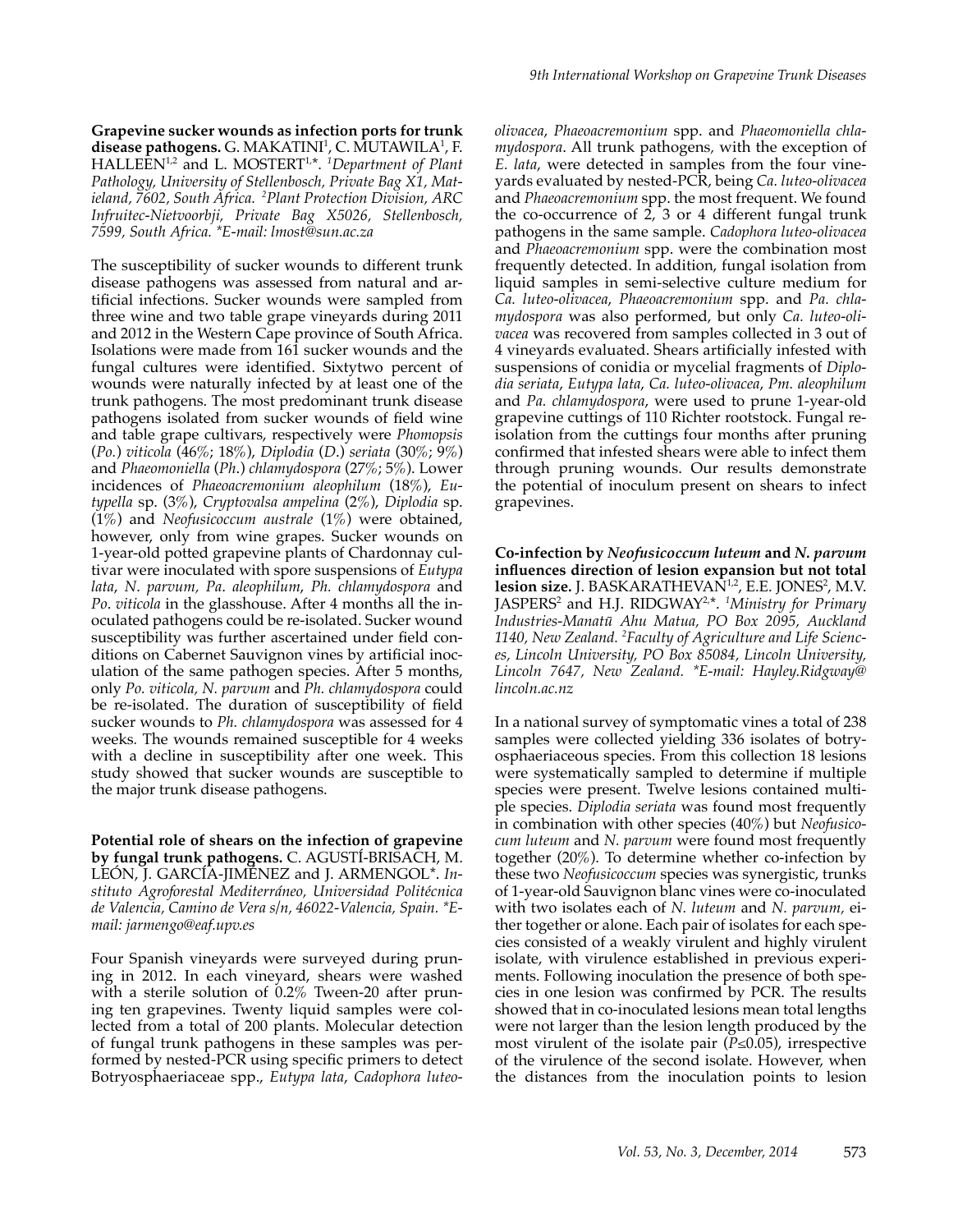edges were analysed, results showed that there were significantly greater lengths below than above inoculation points for all combinations (*P*≤0.05). In addition, co-inoculation of two weakly virulent isolates reduced upward movement ( $P \le 0.05$ ). A decrease in the endophytic movement of *N. luteum* beyond the lesion was also observed in all co-inoculations. Overall, the results demonstrated that there were no synergistic effects of co-inoculation with these two common species.

**The genetic structure of Botryosphaeriaceae isolated from vineyards in south eastern Australia as revealed by molecular markers.** Y. QIU, C.C. STEEL, G.J. ASH and S. SAVOCCHIA\*. *National Wine and Grape Industry Centre, Charles Sturt University, School of Agricultural and Wine Sciences, Locked Bag 588, Wagga Wagga NSW 2678 Australia. \*E-mail: ssavocchia@csu.edu.au*

Genetic variation within four species of Botryophaeriaceae isolated from south eastern Australian vineyards (Lower and Upper Hunter Valley and Mudgee) was investigated using a hierarchical sampling and a range of PCR primers. A set of 100 primers (Microsatellite Primer Set #9; Biotechnology laboratory, University of British Columbia, Canada),  $(ACC)_{5}$ , R1 (consensus region from a plant intron splice junction) and M13 (core sequence of the M13 minisatellite region) primers were screened with a selection of isolates from all four species. Of these, five of the 100 primer set,  $(ACC)_{5}$ , M13 and R1 were selected and resulted in 280 highly reproducible polymorphic bands across 127 *Diplodia seriata*, 23 *Neofusicoccum parvum*, 18 *Botryosphaeria dothidea* and three *Lasiodiplodia theobromae* isolates. Cluster analysis with the integrated locus matrix separated the isolates into four distinguishable groups according to species (cophenetic correlation = 0.97). Within *D. seriata* differentiation by region was evident. Furthermore, for this species there was variation in genotype between vineyards in several instances. Isolates of *N. parvum* showed greater homogeneity between vineyards and regions, while *B. dothidea* showed homogeneity between regions from which they were isolated (Lower and Upper Hunter Valley). The results obtained in this study were effective in determining the genetic variation within the Botryosphaeriaceae species examined and could be used to guide sampling in future surveys and population studies.

**Ocurrence of** *Phaeomoniella chlamydospora* **in** *Vitis vinifera* **and** *V. labrusca* **vineyards of the Serra Gaúcha region of the Rio Grande do Sul state in southern Brazil.** M.A.K. ALMANÇA<sup>1,\*</sup>, C. RUSIN<sup>1</sup>, G. GIOTTO<sup>1</sup>, G.T. MARTINELI $^{\rm l}$ , M.R. DE OLIVEIRA $^{\rm l}$  , F.R. CAVAL-CANTI<sup>2</sup> and F. HALLEEN<sup>3</sup> . *<sup>1</sup>Rio Grande do Sul Education, Science and Technology Federal Institute, Osvaldo* 

*Aranha Avenue, 540, Zip Code 95700-000 Bento Gonçalves, Rio Grande do Sul, Brazil. <sup>2</sup>Embrapa Grape & Wine, Livramento Street, 515, Bento Gonçalves, Rio Grande do Sul, Brazil. <sup>3</sup>Plant Protection Division, ARC Infruitec-Nietvoorbji, Private Bag X5026, Stellenbosch, 7599, South Africa. \*Email: marcus.almanca@bento.ifrs.edu.br*

Several factors affect the quantity and quality of grapevine production in Brazil. This includes the grapevine decline phenomenon and the various disease complexes associated with it. For example, in Brazil, there is very little knowledge about Esca and Petri disease and the distribution of the pathogens associated with it. The objective of this research was to study *Phaeomoniella chlamydospora* (Pchl) distribution in different cultivars and plant parts from vineyards in the Serra Gaúcha region of the Rio Grande do Sul state in southern Brazil. Grapevines with decline symptoms were collected in 21 vineyards and taken to the laboratory for destructive sampling and analysis. *Vitis vinífera* cultivars included Chardonnay (14 plants), Merlot (1) and Cabernet Sauvignon (7). *Vitis labrusca* cultivars included Isabel (1 plant), Bordô (10) and Niágara (4). Isolations were made from symptoms in spurs, arms, upper part of the trunk, graft union and basal end of the rootstock. Pchl incidences ranged from 2.5 to 27.4% in *V. labrusca* and 4.8 to 8.8% in *V. vinifera*. From the different plant parts Pchl incidences ranged from 7.3 to 13.1%. From the different internal symptoms, Pchl was most frequently isolated from black spotting (17.1 %) and soft and spongy rotted wood (15.4%), followed by brown-red wood (7.8%), black line (7%) and wedge shaped necrosis (6.3%).

## **Host Pathogen Interaction**

**Induction of grapevine defence systems using the oomycete** *Pythium oligandrum* **against a pathogenic**  fungus involved in Esca. A. YACOUB<sup>1,2,3</sup>, J. GERBORE<sup>4</sup>, N. MAGNIN<sup>1,2</sup>, J. VALLANCE<sup>2,1</sup>, D. GRIZARD<sup>4</sup>, R. GUYONEAUD<sup>3</sup> and P. REY2,1,\*. *<sup>1</sup> INRA, UMR1065 Santé et Agroécologie du Vignoble (SAVE), ISVV, F-33140 Villenave d'Ornon, France. <sup>2</sup> Université de Bordeaux, Bordeaux Sciences Agro, ISVV, UMR1065 SAVE, F-33140 Villenave d'Ornon, France. <sup>3</sup> UMR CNRS 5254/IPREM-EEM, IBEAS, Université de Pau et des Pays de l'Adour, 64013Pau, France. 4 BIOVITIS, 15400 Saint Etienne de Chomeil, France. \*Email: patrice.rey@bordeaux.inra.fr*

The oomycete, *Pythium oligandrum*, has been reported to control several diseases and is able to induce plant defense systems. In order to control grapevine diseases, we isolated *P. oligandrum* strains from the rhizosphere of vines cultivated in 12 vineyards of the Bordeaux region. *Pythium* spp. with echinulated-oospores were frequently isolated from the root system of the sampled vines, with *P. oligandrum* being the most frequently identified species (91% of strains, analyses based on ITS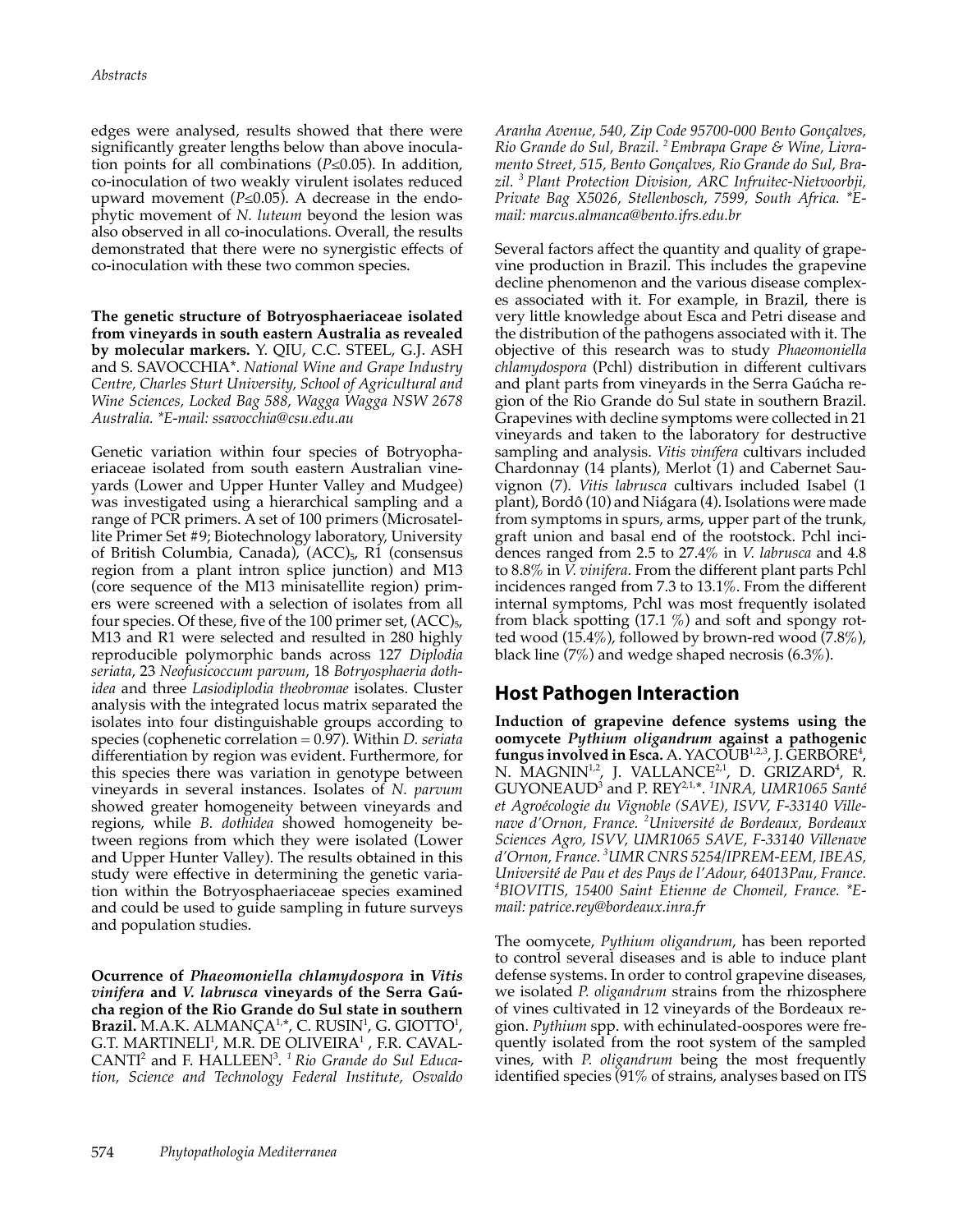region). Strains from this oomycete were used to control a fungus involved in esca, *Phaeomoniella chlamydospora*, in a greenhouse assay conducted in 2010, 2011 and 2013. In comparison with control plants infected with the pathogen, necroses were reduced by 50% when *P. oligandrum* colonized the root system of the Cabernet Sauvignon cuttings. Genes involved in various grapevine defense pathways were studied to determine plant responses after inoculation by *P. oligandrum* and/or *P. chlamydospora*. In the trunk, when *P. oligandrum* colonized the roots*,* infection with *P. chlamydospora* was associated with a quicker and a more intense up-regulation of the 22 studied genes. Interestingly, 7 days post inoculation, genes up-regulations were observed in the biosynthetic pathway of phenylpropanoids (6 genes studied), indoles (2 genes), and cell wall synthesis (3 genes). However, when the plants were infected with *P. chlamydospora* alone, the grapevine defense responses were different: only some specific Pathogenesis-Related proteins were stimulated 14 days post inoculation. Priming is probably induced by *P. oligandrum* and we are currently using *Vitis vinifera* micro-arrays to investigate this finding.

**Anatomical differences of grapevine xylem influences tolerance to esca disease.** J. POUZOULET and P.E. ROLSHAUSEN\*. *Department of Botany and Plant Sciences, University of California, Riverside, CA, 92521, USA. \*E-mail: philrols@ucr.edu*

No grapevine cultivar is known to be resistant to *Phaeomoniella chlamydospora* (*Pch*) and *Phaeoacremonium aleophilum (Pal)*, the main causal agents of esca disease. However, the variability of disease incidence and severity amongst grapevine cultivars as observed in the field suggest a degree of tolerance towards these pathogens. The goals of our study were to better understand the mechanism of tolerance to esca disease amongst grapevine cultivars and especially focusing on the xylem morphology and the compartmentalization process of the pathogens. Wood cuttings of 4 commercial grapevine cultivars (i.e, 'Merlot', 'Cabernet Sauvignon', 'Chardonnay' and 'Thompson Seedless') representing a continuum between tolerance and extreme susceptibility were experimentally inoculated with *Pch* and *Pal*  and grown in glasshouse. Ten weeks post-inoculation, the colonization of the host vascular system was evaluated by measuring the length of wood discoloration, performing fungal re-isolation, and quantifying fungal DNA through qPCR. For both fungi, the degrees of susceptibility supports previous field and greenhouse studies, and provides evidence that tolerance is related to the ability of the plant host to successfully compartmentalize the fungal pathogens. In addition our results established that vessel diameter is correlated to the degree of susceptibility whereby varieties with small vessels like 'Merlot' were more tolerant to esca pathogens

than varieties with large vessels such as 'Thompson seedless'. We discuss how this concept could be use to predict cultivars tolerance, and future prospect for the development of alternative management strategies of esca disease.

**Extracellular compounds from** *Diplodia seriata* **and**  *Neofussicoccum parvum* **induce differential defence gene expression patterns and necrosis in grape-** $\nu$ ine cells. M. BENARD-GELLON<sup>1,\*</sup>, C. TARNUS<sup>2</sup>, F. MAZET-KIEFFER<sup>1</sup> , C. BERTSCH<sup>1</sup> and S. FARINE<sup>1</sup> . *1 Laboratoire Vigne Biotechnologie et Environnement EA 3991, Université de Haute-Alsace, rue de Herrlisheim 33, BP 68008 Colmar Cedex, France. <sup>2</sup> Laboratoire de Chimie Organique et Bioorganique, École Nationale Supérieure de Chimie, Université de Mulhouse, rue Alfred Werner 3, F-68093 Mulhouse Cedex, France. \*E-mail: melanie.gellon@uha.fr*

The different fungi associated with grapevine trunk diseases can be isolated in the necrotic wood but not in the symptomatic leaves. Other factors seem to be responsible for the foliar symptoms and may represent the link between wood and foliar symptoms. We hypothesized that the extracellular compounds produced by the fungi associated with grapevine trunk diseases are responsible for pathogenicity. In our work, we tested the aggressiveness of total extracellular compounds produced by *Diplodia seriata* and *Neofusicoccum parvum* on grapevine cells (cv. Chardonnay). We showed that the total extracellular compounds produced by *N. parvum* induced more necrosis and triggered a different defence gene expression pattern compared to those of *D. seriata*. Additionally we tested the toxicity of purified mellein, a characteristic toxin present in the extracellular compounds of Botryosphaeriaceae. We revealed a delayed necrosis and a lower-level defence gene expression, in our *in vitro* model, with doses one hundred times higher than those found in the liquid fungal cultures. Therefore, the possible function of other types of extracellular compounds, like proteins, was hypothesized. We evaluated the amount, the pattern and the impact of extracellular proteins produced by these fungi. Our results pointed out that *N. parvum* produced more extracellular proteins and in higher concentration when compared to *D. seriata*. Moreover extracellular proteins from *N. parvum* were more aggressive than those from *D. seriata* on necrosis production and clearly induced more grapevine defence genes. Future works to characterize these proteins and their functions should also be investigated in the future.

**Visualization of internodal and nodal colonization of**  *Vitis vinifera* **L. by** *Phaeoacremonium aleophilum* **us**ing a gfp marker. R.J.G. PIERRON<sup>1,2</sup>, M. GORFER<sup>3,4</sup>, H. BERGER<sup>4</sup>, A. JACQUES<sup>1</sup>, A. SESSITSCH<sup>4</sup>, J. STRAUSS<sup>3,4</sup>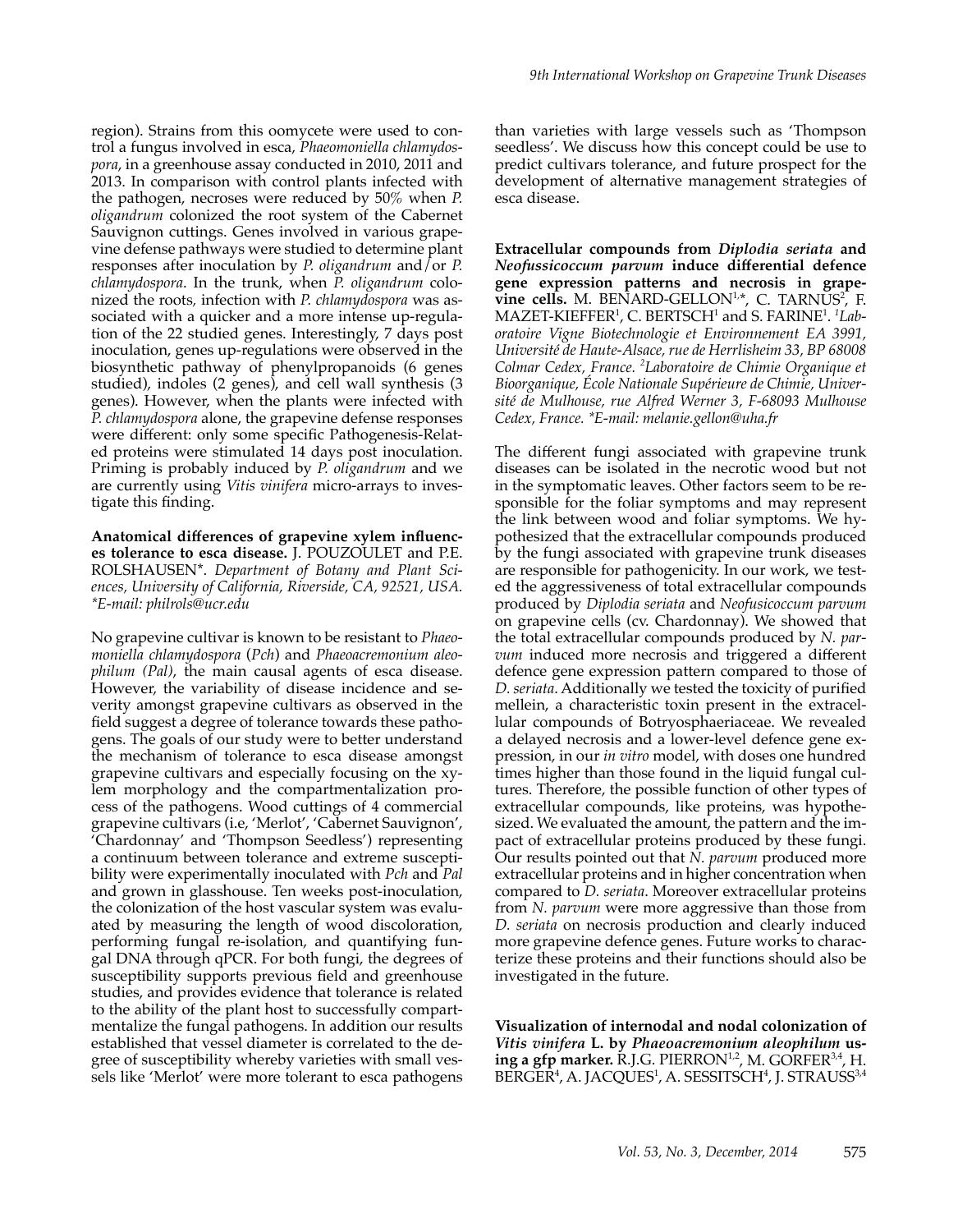and S. COMPANT4,\*. *<sup>1</sup> Université de Toulouse, Institut National Polytechnique de Toulouse, Ecole d'Ingénieurs de Purpan, Département des Sciences Agronomiques et Agroalimentaires, Equipe Vins Viticulture et Œnologie, 75 voie du TOEC, BP 57611, F-31076 Toulouse Cedex 03, France. <sup>2</sup> Université de Toulouse, LGC UMR 5503 (CNRS/UPS/INPT), Dept BIOSYM, INP-ENSAT, 1 avenue de l'Agrobiopole, 31326 Castanet-Tolosan, France. <sup>3</sup> University of Natural Resources and Life Sciences, Department of Applied Genetics and Cell Biology, 3430 Tulln, Austria. <sup>4</sup> Bioresources Unit, Health & Environment Department, AIT Austrian Institute of Technology GmbH, 3430 Tulln, Austria. \*E-mail: stephane.compant@ait.ac.at*

Esca disease became a major threat for viticulture in recent decades. *Phaeoacremonium aleophilum* is considered a pioneer of the complex pathosystem, which involves several species that cause the grapevine trunk disease esca. The microbial behaviour of this species inside plants remains poorly investigated. We will present evidence of the colonization behaviour of one GFPtagged derivative of *P. aleophilum* (*gfp7*) after inoculation of grapevine plants in the internodal and nodal regions of the main stems of one year-old rooted cuttings of Cabernet-Sauvignon. Colonization was assessed six weeks post-inoculation using Confocal Laser Scanning Microscopy (CSLM) microscopy. Fungal inoculation after an internodal wounding led to high colonization of the xylem fibers as revealed by GFP-marked mycelium. Parenchymal cells were also colonized by spores and very few mycelia were observed in the lumen of xylem vessel elements six weeks post inoculation. At the nodal level, infection of pruning wounds caused a strong reaction zone in plant tissues and did not allow fungal colonization six weeks post inoculation. Mycelium was detected near the tissues, but with loss of the GFP signal when the fungus approached the plant tissues. These results suggest that some woody tissues can induce defenses against *P. aleophilum*. Furthermore, the investigation of fungal colonization and growth patterns in xylem wood fibers provide key information of the early events of grapevine infection for further studies aimed at developing control tools against escaassociated fungi.

**Synthesis of differential physiological perturbations in grapevine organs in response to esca proper and apoplexy.** M. MAGNIN-ROBERT<sup>1</sup>, A. SPAGNOLO<sup>1</sup>, T. D. ALAYI², C. CILINDRE<sup>3</sup>, L. MERCIER<sup>4</sup>, C. SCHAEFFER-REISS<sup>2</sup>, A. VAN DORSSELAER<sup>2</sup>, C. CLÉMENT<sup>1</sup> and F. FONTAINE1,\*. *<sup>1</sup> Université de Reims Champagne-Ardenne, URVVC EA 4707, Laboratoire Stress, Défenses et Reproduction des Plantes, BP1039, 51687 Reims Cedex 2, France. 2 Université de Strasbourg, IPHC, UMR 7178, Laboratoire de Spectrométrie de Masse Bioorganique, 67087 Strasbourg, France. 3 Université de Reims Champagne-Ardenne, URVVC* 

*EA 4707, Laboratoire d'Œnologie et Chimie Appliquée, BP 1039, 51687Reims Cedex 2, France. <sup>4</sup> Moët & Chandon, 6 rue Croix de Bussy, 51200 Epernay, France. \*E-mail: florence. fontaine@univ-reims.fr*

Esca proper poses a significant threat for viticulture along with apoplexy, often occurring on grapevines affected by esca proper. To verify if different responses are activated in leaves, green stems or trunks of apoplectic (A) and esca proper-affected (E) vines, two-dimensional gel electrophoresis coupled to mass spectrometry analysis was used. Moreover, expression of the relative transcripts of targeted proteins was also monitored by qRT-PCR. In leaves, drastic alterations of photosynthetic functions as well as defence response were registered in pre-symptomatic leaves. These alterations were amplified during the symptom development. In green stems, foliar expression of E- and A-affected plants was accompanied by an increase of PR-protein- and oxidative stress-related gene expressions. Moreover, an upregulation of the phenylpropanoid pathway-related gene expression and an accumulation of phenolic compounds were observed. In trunk, asymptomatic wood was mainly characterized by down-expression of proteins involved in cell growth and defence responses. The proteome of black streaked wood, characterized by extensive presence of GTD agents, revealed over-expression of proteins involved in defense. There was no evidence of strong different response in the trunk wood of A- and E- affected plants. This could mean that, despite the different feature of these external crown symptoms, grapevine responses at trunk wood level are very similar in both cases. These results indicate that leaves, green stems and trunk are able to react before and/or during foliar expression of E and A, but various levels in defence responses are triggered upon onset of their symptoms.

**Investigating the pathogenic and beneficial microorganisms that naturally colonize the healthy wood tissues of Esca foliar-symptomatic and asympto**matic vines. E. BRUEZ<sup>1,2</sup>, J. VALLANCE<sup>1,2</sup>, J. GER- $BORE<sup>3</sup>$ , P. LECOMTE<sup>1</sup>, L. GUERIN-DUBRANA<sup>1,2</sup> and P. REY1,2,\*. *<sup>1</sup> INRA, UMR1065 Santé et Agroécologie du Vignoble (SAVE), ISVV, F-33140 Villenave d'Ornon, France. 2 Université de Bordeaux, Bordeaux Sciences Agro, ISVV, UMR1065 SAVE, F-33140 Villenave d'Ornon, France. 3 BIOVITIS, 15400 Saint Etienne de Chomeil, France. \*Email: prey@bordeaux.inra.fr*

Fungal and bacterial microflora colonizing the wood tissues of grapevines which expressed esca-symptomatic foliar symptoms or not, were characterized and compared. Both trunk and rootstock of 10 year-old vines were sampled. Depending on whether the wood tissues were necrotic or not, the fungal and bacterial communities were different. Observations over a pe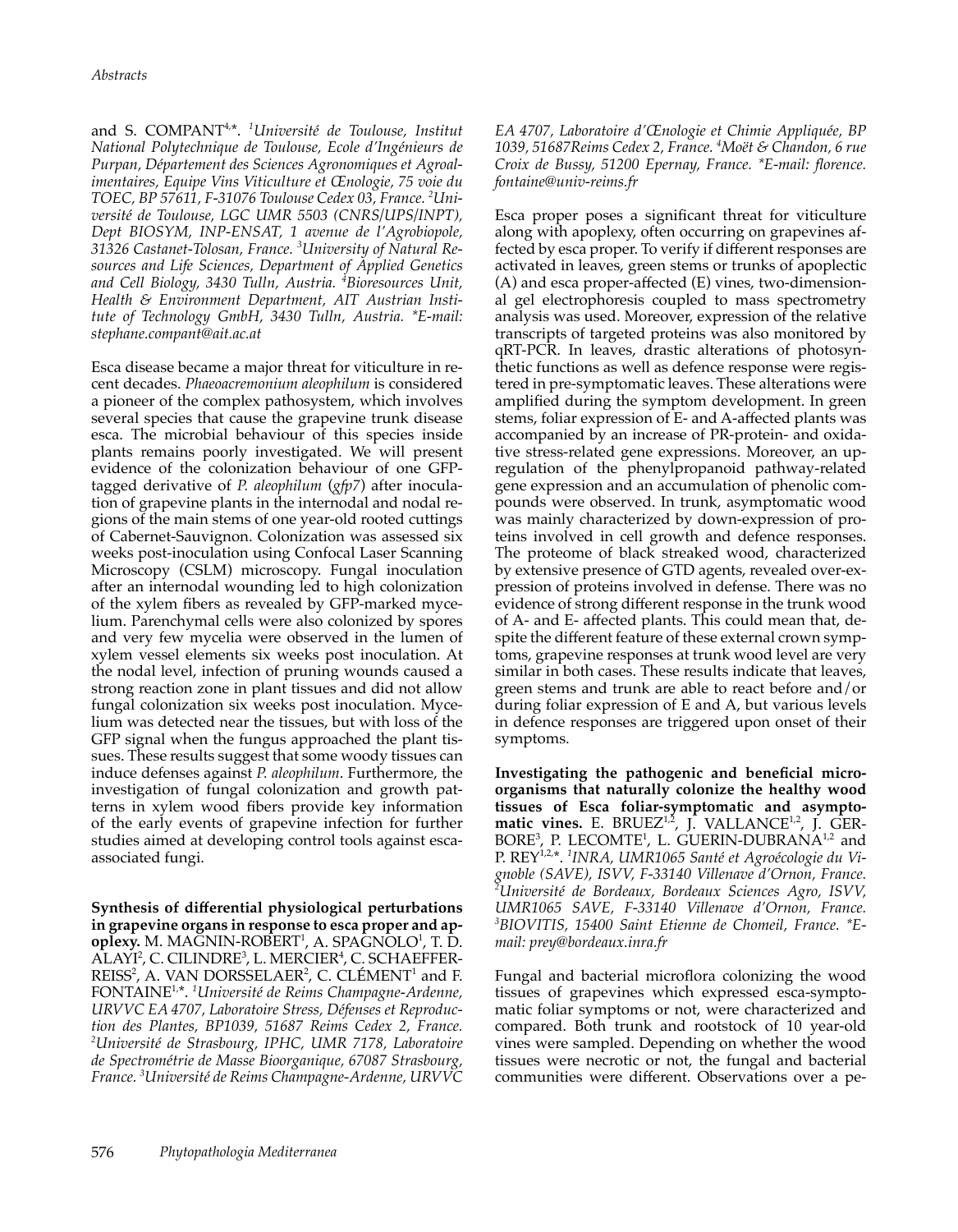riod of one year, using a fingerprinting method, Single Strand Conformation Polymorphism (SSCP), and the ITS-DNA sequencing of cultivatable fungi and bacteria, showed that shifts occurred in the fungal and bacterial communities colonizing the "apparently healthy wood tissues". However, whatever the sampling time, spring, summer, autumn or winter, the microbial communities colonizing the healthy tissues of asymptomatic or symptomatic plants were not significantly different. High-throughput sequencing indicated that diverse assemblages of fungi (515 OTUs) and bacteria (222 OTUs) colonise the non-necrotic tissues. Numerous plant protective fungi, such as *Trichoderma* spp., and bacteria, such as *Bacillus* spp. and *Pantoea agglomerans,* have been isolated in these wood tissues. Pathogenic fungi, such as *Botryopshaeria* spp., *Phaeomoniella chlamydospora* were also identified in these non-necrotic tissues. Regarding such microflora, several questions are still the matter of speculation: (i) What is the role of the microbial communities that colonise the non-necrotic wood tissues of the grapevines? (ii) What are the interactions between fungal and bacterial communities? (iii) What are the abiotic factors that have most influence on microbial communities in the wood tissues, leading to a decrease in microbial diversity in the "apparently healthy wood tissues" and to the development of necroses?

**Susceptibility of the Vitaceae family to Botryosphaeriaceae: a focus on** *Vitis sylvestris***.** X. GUAN<sup>1</sup> , S. ES- $SAKI<sup>1</sup>$ , H. LALOUE<sup>1</sup>, P. NICK<sup>2</sup>, C. BERTSCH<sup>1,\*</sup> and J. CHONG<sup>1</sup> . *1 Laboratoire Vigne Biotechnologies et Environnement EA-3991, Université de Haute-Alsace 33 rue de Herrlisheim 68000 Colmar, France. 2 Botanical Institute, Molecular Cell Biology, Karlsruhe Institute of Technology, Kaiserstrasse 2 76128, Germany. \*E-mail: christophe.bertsch@uha.fr*

*Vitis vinifera* cultivars show different levels of susceptibility to grapevine trunk diseases, generally determined by the extent of foliar symptoms appearing in the field. However, the cause of these foliar symptoms and the relation between foliar symptom development and wood necrosis remain only partially understood. In this study, we investigated necrosis symptoms in the Vitaceae family after artificial inoculation of *Neofusicoccum parvum* and *Diplodia seriata* on woody internodes*.* The resistance level of all the Vitaceae members to *N. parvum* and *D. seriata*  ranked into different orders. Moreover, three genotypes from *V. vinifera* ssp. *sylvestris*, the ancestor of *V. vinifera,* were selected based on a lower necrosis development after inoculation with *N. parvum* and *D. seriata*. Expression of defence genes was studied in these *V. vinifera sylvestris* genotypes after inoculation, both in green and necrotic wood. Gene expression was compared between resistant accessions and susceptible ones. In another approach, we studied the response of the *V. vinifera* cytoskeleton to culture filtrate of different Botryosphaeriaceae. The cy-

toskeleton has indeed been proposed as sensor for processing or decoding stress signals. It is thus of interest to know if *V. vinifera* is able to perceive the metabolites synthesized by fungi associated to BDA. Overall, this study shows that members of the Vitaceae family show different levels of susceptibility to Botryosphaeriaceae and that lower susceptibility is associated to enhanced expression of some defence genes.

**Effect of growth stage on sensitivity of grapevine (***Vitis vinifera* **L. cv Mourvèdre) to infection by the Botryosphaeria dieback agents** *Neofusicoccum parvum* **and**  Diplodia seriata. A. SPAGNOLO<sup>1</sup>, P. LARIGNON<sup>2</sup>, M.  $MAGNIN-ROBERT<sup>1</sup>, A. HOVASSE<sup>3</sup>, C. CILINDRE<sup>4</sup>,$ A. VAN DORSSELAER<sup>3</sup>, C. CLÉMENT<sup>1</sup>, C. SCHAEF-FER-REISS<sup>3</sup> and F. FONTAINE<sup>1,\*</sup>. <sup>1</sup>Université de Reims *Champagne-Ardenne, URVVC EA 4707, Laboratoire Stress, Défenses et Reproduction des Plantes, BP 1039, Reims (Cedex 2) 51687, France. <sup>2</sup> Institut Français de la Vigne et du Vin Pôle Rhône-Méditerranée, France, Domaine de Donadille, Rodilhan 30230, France. <sup>3</sup> Université de Strasbourg, IPHC, UMR 7178, Laboratoire de Spectrométrie de Masse Bioorganique, Strasbourg 67087, France. <sup>4</sup> Université de Reims Champagne-Ardenne, URVVC EA 4707, Laboratoire d'Œnologie et Chimie Appliquée, BP 1039, 51687Reims Cedex 2, France. \*E-mail: florence.fontaine@univ-reims.fr*

Botryosphaeria dieback, esca and Eutypa dieback are trunk diseases which pose important economic problems for vineyards worldwide, and currently, no effective treatment is available to control these diseases. *Neofusicoccum parvum* (Np) and *Diplodia seriata* (Ds) are among the causal agents implicated in Botryosphaeria dieback. Since little information is available on the life cycle of Np and Ds, the goal of this study was to determine the seasonal growth stage when grapevines are most susceptible to infection. Green stems of 16-yearold vines cv. Mourvèdre were artificially infected with *N. parvum* or *D. seriata* at the onset of three different phenological stages [G stage (separated clusters), flowering and veraison]. Highest mean lesion lengths were recorded with inoculation at flowering. Major proteome changes associated with artificial infections during the three different phenological stages were also reported using two dimensional gel electrophoresis (2D)-based analysis. Twenty (G stage), 15 (flowering) and 13 (veraison) differentially expressed protein spots were subjected to nanoLC-MS/MS and a total of 247, 54 and 25 proteins were respectively identified. At flowering, a weaker response to the infection was activated as compared to the other stages, and some defense-related proteins were even down regulated (e.g., superoxide dismutase, major latex-like protein, and pathogenesis related protein 10). Globally, the flowering period seemed to represent the period of highest sensitivity of grapevine to Botryosphaeria dieback agent infection,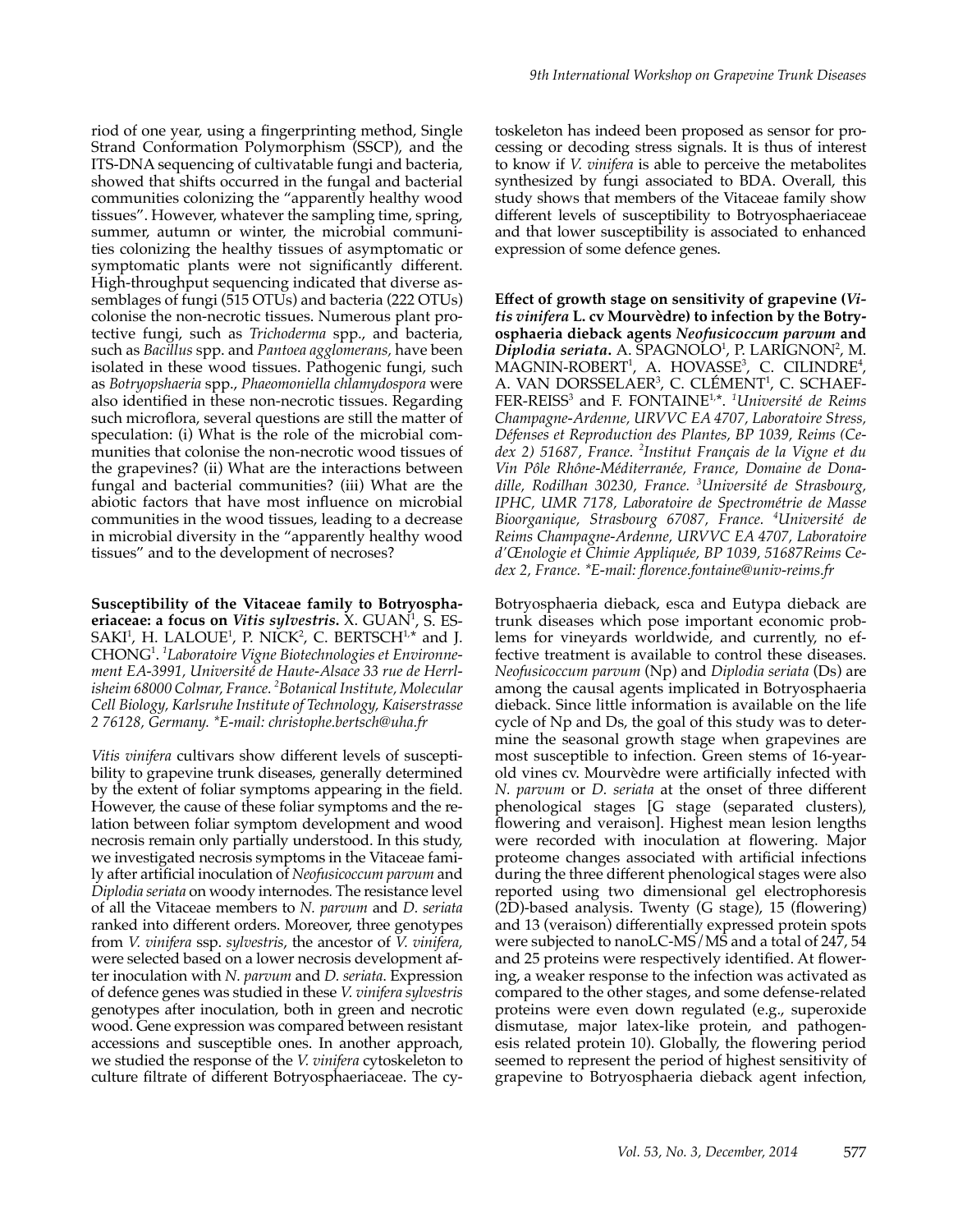possibly being related to the high metabolic activity in the inflorescences.

**Plant-based markers of infection for** *Neofusicoccum*  parvum. K. BAUMGARTNER<sup>1,</sup>\*, S. CZEMMEL<sup>2</sup>, G.R. CRAMER<sup>2</sup>, E.R. GALARNEAU<sup>1</sup>, R. TRAVADON<sup>1</sup>, D.P. LAWRENCE<sup>1</sup>, A.J. MCELRONE<sup>1</sup> and D.A. CANTU<sup>3</sup>.<br><sup>1</sup>United States Denartment of Aoriculture, Aoricultural Re-*United States Department of Agriculture, Agricultural Research Service, Crops Pathology and Genetics Research Unit, Davis, CA 95616, USA. <sup>2</sup> Department of Biochemistry and Molecular Biology, University of Nevada, Reno, NV 89557, USA. 3 Department of Viticulture and Enology, University of California, Davis, CA 95616, USA. \*E-mail: kbaumgartner@ ucdavis.edu*

Canopy symptoms of Botryosphaeria dieback do not appear until years after *Neofusicoccum parvum* infects a pruning wound. There are control practices to minimize such infections, but growers tend to wait until symptoms are visible, at which point disease prevention is far less effective. Toward development of an early detection tool that would identify infected plants in nurseries and vineyards, we used RNA-Seq to identify differentially-expressed genes in the leaves of inoculated vs. non-inoculated Cabernet Sauvignon in the greenhouse. Woody stems were examined using light microscopy and high resolution computed tomography (HRCT) to monitor the spread of infection, and its spatial and temporal relationships to wood anatomical changes. The early stage of infection occurred prior to 2 months post-inoculation (MPI), when spread of the pathogen beyond the inoculation site was the farthest. This incubation period was also characterized by the largest stem lesions, the highest levels of fungal colonization and xylem vessels fully-occluded by gels, and the lowest starch content in xylem fibers and rays. Prior to 2 MPI, RNA-Seq and validative qPCR analyses identified eight candidate genes, which were transcriptionally activated by infection, but not by wounding alone. The best candidate genes [a dehydrin, a BURP domain protein, and a peptide similar to abscisic acid-induced wheat plasma membrane polypeptide 19 (AWPM-19)] identified the pathogen's presence with high specificity. Furthermore, expression of the eight candidate genes was not affected by *Planococcus* feeding, powdery or downy mildew infection, or abiotic stresses (heat, UV light), based on screenings of publicly-available, genome-wide expression data.

**Variable levels of laccase are secreted by four species of** *Ilyonectria* **that infect grapevines.** B. PATHROSE1,2, M.O. OUTRAM<sup>2</sup>, E.E. JONES<sup>2</sup>, M.V. JASPERS<sup>2</sup> and H.J. RIDGWAY2,\*. *<sup>1</sup> 8/38 Cooyong Cres, Toongabbie, NSW, Australia, 2146. <sup>2</sup> Faculty of Agriculture and Life Sciences, Lincoln University, PO Box 85084, Lincoln University,* 

*Lincoln, New Zealand, 7647. \*E-mail: Hayley.Ridgway@ lincoln.ac.nz*

Laccases are a family of enzymes (polyphenol oxidases; PPO-1 and PPO-2) implicated in pathogenesis and degradation of lignin by many phytopathogens, including those that infect grapevines. The aim of this study was to (i) confirm that *Ilyonectria* species pathogenic to grapevines secrete laccase, (ii) to determine whether isolates vary in laccase secretion and (iii) to determine whether the amino acid sequence of laccase (*lcc1*) differs between species. Laccase activity was measured using ABTS (2, 2<sup>1</sup> -azino-bis [3-ethyl-benzthiazoline-6-sulfonic acid]) and DMP (2,6-dimethoxy-phenol). Six isolates of *I. liriodendri* and five isolates of the *I. macrodidyma* complex, including, *I. macrodidyma* (n=3), *I. torrensensis* and *I. novozelandica* were inoculated as agar plugs into minimal liquid media and incubated at 20°C for 7 days. The mycelium free extracellular fluid was assayed for PPO-1 and PPO-2 activity by their oxidation of ABTS and DMP, respectively. The results showed that all isolates produced PPO-1 activity but only seven produced detectable PPO-2 activity. There was isolate variation in both PPO-1 and PPO-2 activity for all species for which >1 isolate was tested (*P*<0.000). Degenerate PCR was used to amplify the *lcc1* gene from *I. macrodidyma, I. novozelandica, I. torrensensis* and *I. liriodendri*. Six amino acid polymorphisms were identified within isolates of *I. liriodendri* and the *I. macrodidyma* complex. Amino acid polymorphism was not found between isolates of the same species. Thus, variable laccase activity is likely to result from variable amount of enzyme secretion rather than isolate differences in enzyme activity.

**Evaluating grapevine germplasm for resistance to Eu**typa dieback. R. TRAVADON<sup>1,\*</sup>, J.E. PREECE<sup>2</sup> and K. BAUMGARTNER<sup>1</sup> . *1 United States Department of Agriculture - Agricultural Research Service, Crops Pathology and Genetics Research Unit, Davis, CA 95616, USA. <sup>2</sup> United States Department of Agriculture - Agricultural Research Service, National Clonal Germplasm Repository, Davis, CA 95616, USA. \*E-mail: rtravadon@ucdavis.edu*

Eutypa dieback of grapevine is a trunk disease that impairs vineyard productivity worldwide. In the vineyard, the causal agent *Eutypa lata* infects pruning wounds and forms a canker within months; Eutypa foliar symptoms are observed several years later. Because the wood lesion typically forms first, it is a more common measure of resistance in controlled inoculations. Nonetheless, past research shows a lack of concordance between these two symptoms. We compared three inoculation methods for evaluating resistance among geneticallydiverse cultivars originating from the eastern Mediterranean (Black Corinth, Husseine, Thompson Seedless), central Europe (Carignane, Muscat Hamburg, Primi-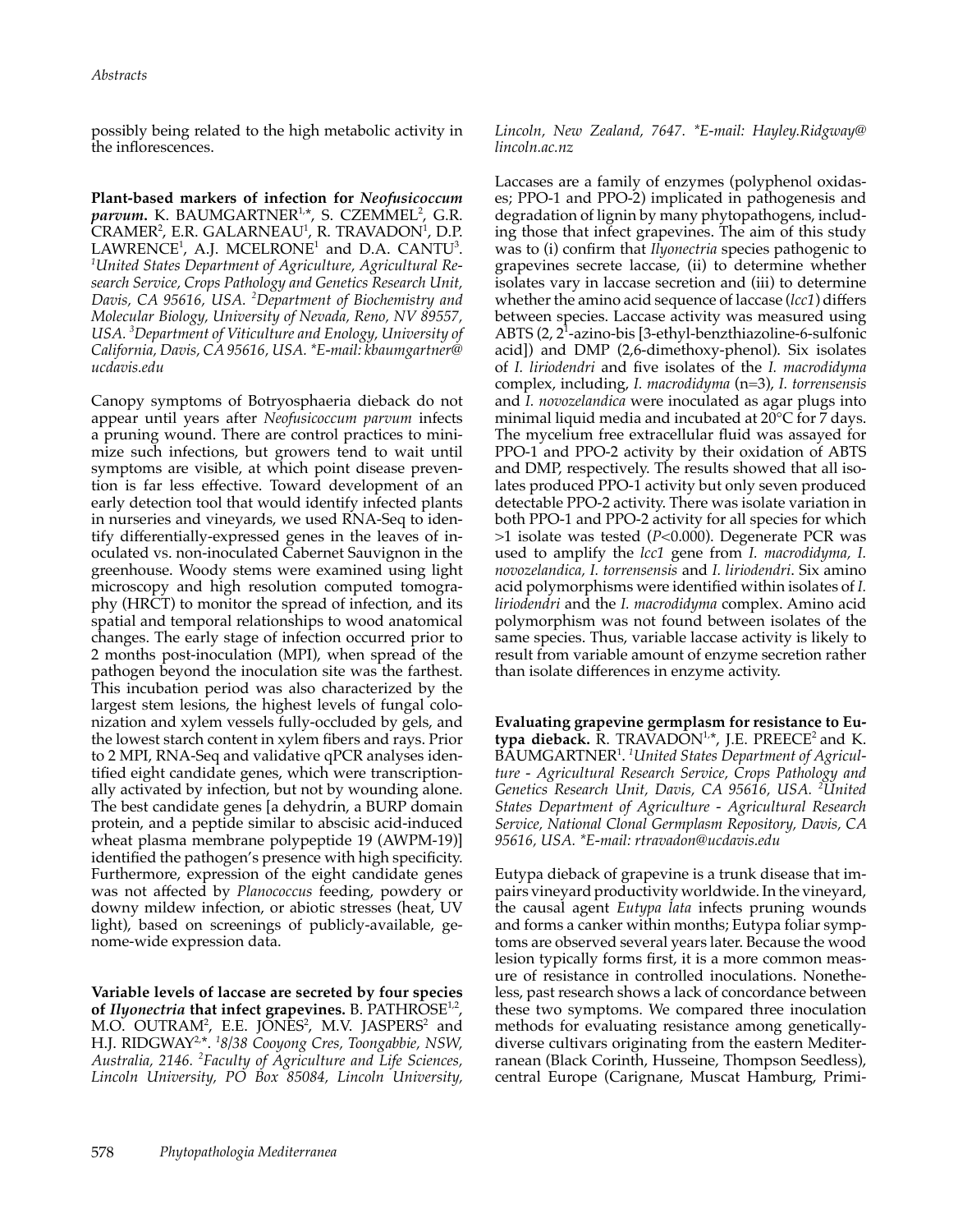tivo), and Western Europe (Merlot, Palomino, Peloursin). We also monitored Eutypa foliar symptoms under field conditions in the USDA National Clonal Germplasm Repository (Winters, California, USA). Using a traditional inoculation assay, rooted, dormant cuttings developed stem lesions and foliar symptoms after 12 months, with Primitivo and Merlot as the most resistant cultivars. The relative resistance of cultivars was similar using inoculations of mist-propagated, rooted, green cuttings, which led to development of stem lesions, but no foliar symptoms after a 4-month incubation period. Inoculations of detached, dormant cuttings produced foliar symptoms within only 5 weeks, but no stem lesions, and confirmed Primitivo and Merlot as the most resistant cultivars. Of the >1,200 *Vitis vinifera* cultivars monitored in the Germplasm Repository, approximately 200 cultivars expressed foliar symptoms in at least one of three growing seasons, including Husseine, Muscat Hamburg, and Thompson Seedless. Our germplasm surveys and fast screening/phenotyping assays will help identify resistant germplasm for future breeding programs.

**Searching for resistance to grapevine trunk diseases.**  M.R. SOSNOWSKI<sup>1,</sup>\*, M.R. AYRES<sup>1</sup>, T.J. WICKS, M. Mc-CARTHY<sup>1</sup> and E.S. SCOTT<sup>2</sup> . *1 South Australian Research and Development Institute, GPO Box 397, Adelaide SA 5001, Australia. 2 School of Agriculture, Food and Wine, The University of Adelaide, Waite Campus, Glen Osmond SA 5064 Australia. \*E-mail: mark.sosnowski@sa.gov.au*

Eutypa and botryosphaeria dieback contribute to grapevine decline, reducing productivity and longevity. Vines are infected through pruning wounds by species of Diatrypaceae and Botryosphaeriaceae, which colonise wood, causing dieback and eventual vine death and, in the case of eutypa dieback, stunting of shoots and leaf distortion. Previous reports of varying susceptibility of *Vitis vinifera* cultivars to trunk disease prompted this research to identify potential sources of resistance or tolerance. The germplasm collection in the Barossa Valley, South Australia utilised for this study consisted of 178 mature (31-36 yo) *V. vinifera* winegrape cultivars sourced from around the world. Previous research suggested that the vines were subject to natural infection by eutypa and botryosphaeria dieback pathogens via pruning wounds. Vines were assessed in spring 2012 and 2013 for severity of eutypa dieback foliar symptoms and overall trunk disease symptoms, including presence of dead spurs, cordon die-back and trunk cankers. Severity of symptoms ranged from 0 to 98%, with a number of cultivars observed to have few or no symptoms. Experiments were conducted using a detached cane assay to evaluate; i) a selection of cultivars from the germplasm collection and ii) rootstock genotypes from a breeding program. All cultivars and

rootstocks were susceptible to infection by *Eutypa lata*  and *Diplodia seriata*, but the rate of growth varied significantly, suggesting possible tolerance or resistance in some accessions. Potted vines will be evaluated to confirm these findings. Clones of Shiraz and Cabernet Sauvignon will also be evaluated to substantiate anecdotal reports of varying susceptibility.

**Brown stripe in Botryosphaeria dieback: differential responses of three grapevine cultivars.** A. SPAGNO-LO<sup>1</sup>, M. MAGNIN-ROBERT<sup>1</sup>, T. D. ALAYI<sup>2</sup>, C. CILIN-DRE<sup>3</sup>, C. SCHAEFFER-REISS<sup>2</sup>, A. VAN DORSSELAER<sup>2</sup>, C. CLÉMENT<sup>1</sup>, P. LARIGNON<sup>4</sup>, M. SUERO-RAMIREZ<sup>5</sup>, J.  $CHONG<sup>5</sup>$ , C.  $BERTSCH<sup>5</sup>$ , E. ABOU-MANSOUR<sup>6</sup> and F. FONTAINE1,\*. *<sup>1</sup> Université de Reims Champagne-Ardenne, URVVC EA 4707, Laboratoire Stress, Défenses et Reproduction des Plantes, BP 1039, 51687 Reims Cedex 2, France. <sup>2</sup> Université de Strasbourg, IPHC, UMR 7178, Laboratoire de Spectrométrie de Masse Bioorganique, 67087 Strasbourg, France. <sup>3</sup> Université de Reims Champagne-Ardenne, Laboratoire d'Œnologie et Chimie Appliquée. <sup>4</sup> Institut Français de la Vigne et du Vin Pôle Rhône- Méditerranée, France, Domaine de Donadille, 30230 Rodilhan, France. <sup>5</sup> Université de Haute-Alsace, UFR PEPS, Laboratoire Vigne, Biotechnologie et Environnement, 33 rue de Herrlisheim, 68008 Colmar cedex, France. <sup>6</sup> Plant Biology Department, University of Fribourg, 3 rue Albert Gockel, 1700 Fribourg, Switzerland. \*E-mail: florence.fontaine@univ-reims.fr*

Botryosphaeria dieback, esca and Eutypa dieback are three significant grapevine trunk diseases (GTDs) involving several xylem-inhabiting fungi. These GTDs represent a threat for viticulture worldwide due to the decreased production of affected plants and their premature death. Botryosphaeria dieback is characterized by a typical wood discoloration called "brown stripe". Herein, a proteome comparison of the brown striped wood from Botryosphaeria dieback-affected standing vines cultivar 'Chardonnay', 'Gewurztraminer' and 'Mourvèdre' was performed. These three cultivars were selected since cv. 'Chardonnay' is less susceptible than cv. 'Gewurztraminer' and cv. 'Mourvèdre' to Botryospheria dieback and esca disease. The transcript analysis for 15 targeted genes and the quantification of both total phenolics and specific stilbenes were also performed. Several pathogenesis-related proteins and members of the antioxidant system were more abundant in the brown striped wood of the three cultivars, whereas other defence-related proteins were less abundant. Additionally, total phenolics and some specific stilbenes were more accumulated in the brown striped wood.

Strongest differences among the cultivars concerned especially proteins of the primary metabolism, which looked to be particularly impaired in the brown striped wood of 'Chardonnay'. Low abundance of some pro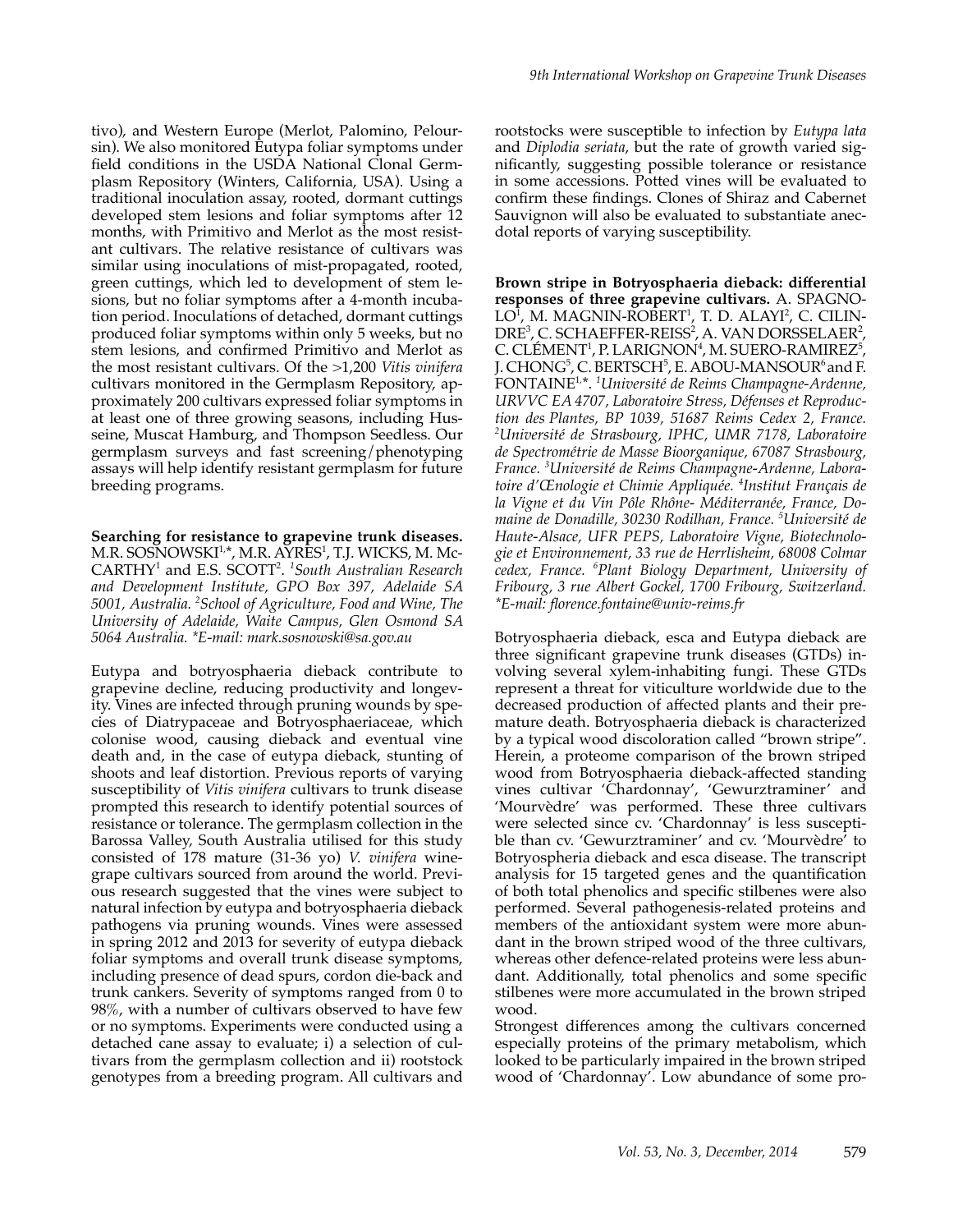teins involved in defence response probably contributes to the insufficient response to avoid the symptom development. The differential susceptibility of the three grapevine cultivars could be linked to the diverse expression of various proteins involved in defense response, stress tolerance and metabolism.

**Genomics of Grapevine Trunk Diseases.** A. MO- $RALES-CRUZ<sup>1</sup>$ .  $\overline{K}$ .C.H. AMRINE<sup>1</sup>, , D.P. LAW-RENCE<sup>2</sup>, R. TRAVADON<sup>2</sup>, K. BAUMGARTNER<sup>2</sup>, P.E. ROLSHAUSEN<sup>3</sup> and D. CANTU<sup>1,\*</sup>. <sup>1</sup>Department of Viti*culture and Enology, University of California Davis, USA. 2 United States Department of Agriculture, Agricultural Research Service, Crops Pathology and Genetics Research Unit, Davis, CA 95616, USA. <sup>3</sup> Department of Botany and Plant Sciences, University of California Riverside, USA. \*E-mail: dacantu@ucdavis.edu*

Grapevine trunk pathogens all cause chronic wood infections, but they vary in their wood-decay mechanisms, especially in terms of enzyme and toxin production. Variability in these mechanisms, which contribute to pathogen virulence, may initiate different host-defense strategies, and this has important implications for research on detection, disease management, and grapevine breeding. In 2013, we released draft genome sequences of pathogens associated with three trunk diseases: Esca (*Togninia minima*), Botryosphaeria dieback (*Neofusicoccum parvum*), and Eutypa dieback (*Eutypa lata*). To provide insights in the transcriptional regulation of putative virulence factors, and to enhance our protein-coding gene prediction pipeline, we used genome-wide transcriptional profiling and comparative analysis of candidate virulence factors, for isolates grown *in vitro* and *in planta*. Protein annotation focused on key families of genes involved in: (i) wood degradation (CAZymes, peroxidases, cytochrome P450s, cellular transporters) and (ii) secondary metabolism, namely toxin production (non-ribosomal peptide synthases, polyketide synthases, terpene synthases). Gene family expansions and contractions, due to gene duplications/ losses, were then correlated with isolates or growth conditions to identify unique wood-decay mechanisms and secondary metabolism pathways. Esca pathogens were clearly different in their genomic virulence repertoire from *E. lata* and *N. parvum*. The latter two showed a dramatic expansion of the number of genes related to secondary metabolism, in particular polyketide synthases class I, and secreted glycoside hydrolases*.*

**Grapevine leaf stripe disease: a metabolomic approach by GC-MS identifies affected vines before symptom appearance.** L. CALAMAI, A. GORETTI, G. SURICO and L. MUGNAI\**. Dipartimento di Scienze delle Produzioni Agroalimentari e dell'Ambiente (DiSPAA), Sez.* 

*Patologia vegetale ed Entomologia, Università degli Studi di Firenze, Piazzale delle Cascine 28, 50144 Florence, Italy. \*Email: laura.mugnai@unifi.it*

Foliar symptom fluctuation from year to year is a very typical characteristic of grapevine leaf stripe disease (GLSD) - probably more than in any other disease. Several still unpredictable factors induce changes in the normal leaf metabolism that lead to the typical interveinal and marginal discolorations and necrosis. The present research approach used derivatization by metabolomic fingerprinting (MSTFA) and gas chromatography mass spectrometry (GC-MS) analysis of either bleeding sap or leaf extracts from vines collected throughout the growth season. Eighty vines symptomatic in the previous 4 years and 80 asymptomatic vines (cv. Sangiovese) were sampled during the growth season. At the end of that season, the leaves were classified as "future symptomatic" or "future asymptomatic" on the basis of symptom appearance. Bleeding sap and leaf extracts were analysed by GC-MS (after derivatization with MSTFA), and the compounds present were detected and compared. From cane bleeding 88 compounds were separated, and 87 from leaf extracts; these were mostly sugars, acid, phenols and polyphenols, alcohols and polyalcohols. All peak areas were normalized over internal standards on the basis of their respective chemical classes. The normalyzed peak areas were subjected to principal component analysis (PCA) for constructing latent variables to be used for linear discriminant analysis (LDA). Cane bleeding content did distinguish vines that were going to become symptomatic whereas a significant discrimination was found with leaf extracts; about 90% of grapevines could be predicted to become symptomatic 2‒3 weeks before symptoms appeared on the basis of their metabolic profiles.

**Response of five Portuguese grapevine cultivars to infection by** *Phaeomoniella chlamydospora***.** J. SOFIA1,\*, M.T. GONÇALVES<sup>1</sup> and C. REGO<sup>2</sup>. <sup>1</sup>Centre for Function*al Ecology, Department of Life Sciences, University of Coimbra. Calçada Martim de Freitas, 3000-446. Coimbra, Portugal. <sup>2</sup> Instituto Superior de Agronomia, University of Lisbon, Tapada da Ajuda, 1349-017 Lisboa, Portugal. \*E-mail: jorge. sofia@drapc.mamaot.pt*

Despite Esca and Petri disease being common and destructive diseases of grapevine, little is known about the response of the most common cultivars in the Portuguese Dão wine region to the causal agents of these diseases. In previous works, *Phaeomoniella chlamydospora* has been found to be one of the major causal agents of both diseases in the Dão wine region. In the present study, plants from five common Dão grapevine cultivars, including Tempranillo, Jaen, Touriga nacional, Alfrocheiro, and Encruzado were infected with *Pa.*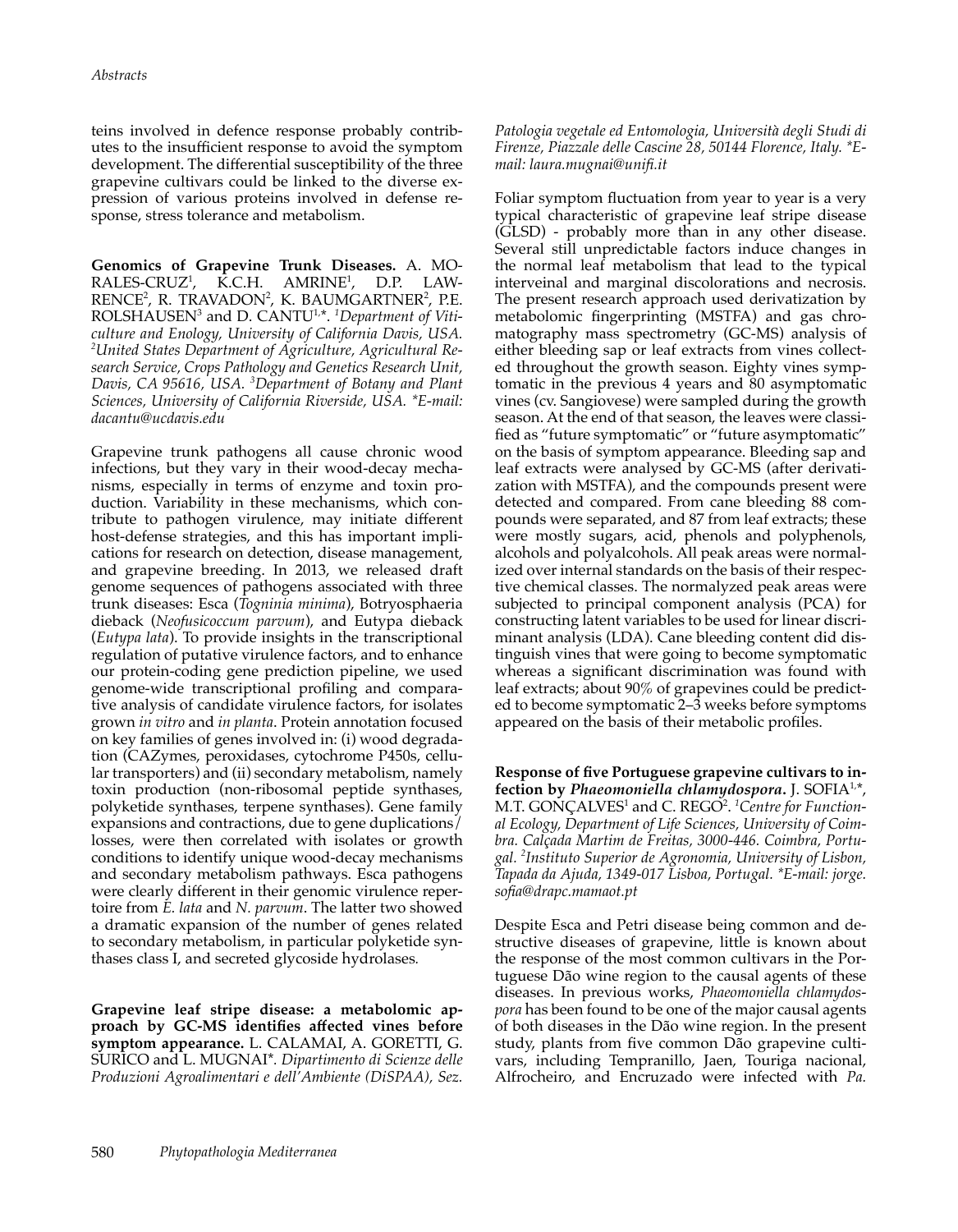*chlamydospora*. The infection was performed twice (2012 and 2013) in the field on freshly pruned spurs on standing vines with three different *Pa chlamydospora* isolates from different Portuguese origins and a water control. One year after inoculation (2013 and 2014) previously infected spurs were cut off, and analysed for internal lesions. Lesions, when found, were measured and spur's transversal sections from the middle and bottom lesion as well as from wood below the lesion, were analysed and cultured in order to recover *Pa. chlamydospora*. Also, grapes from the canes grown from the infected spurs were collected and analysed for pH of must and alcohol content. Material infected in 2013 is still being analysed, but results obtained so far indicate that all grapevine cultivars are susceptible to the *Pa. chlamydospora* isolates.

**Expression of defence related genes and phenotypes of** *Vitis vinifera* **cell cultures to** *Trichoderma atroviride* **and** *Eutypa lata* **culture filtrates.** C. MUTAWILA<sup>1</sup> , C.  $STANDER<sup>2</sup>$ , F. HALLEEN<sup>1,3</sup>, M.VIVIER<sup>2</sup> and L. MOS-TERT1,\*. *<sup>1</sup> Department of Plant Pathology, University of Stellenbosch, Private Bag X1, Matieland, 7602, South Africa. <sup>2</sup> Institute of Wine Biotechnology, Department of Viticulture and Oenology, University of Stellenbosch, 7600, South Africa. 3 Plant Protection Division, ARC Infruitec-Nietvoorbij (The Fruit, Vine and Wine Institute of the Agricultural Research Council), Private Bag X5026, Stellenbosch, South Africa 7599. \*E-mail: lmost@sun.ac.za*

Cell suspension cultures of *Vitis vinifera* cv. Dauphine were used in a comparative study of the early response of grapevine to a biological control agent, *Trichoderma atroviride*, used in grapevine pruning wound protection, and the vascular pathogen *Eutypa lata*. The expression of genes coding for enzymes of the phenylpropanoid pathway and pathogenesis related (PR) proteins was profiled over a 48-hour period using quantitative reverse transcriptase PCR. The cell cultures responded to elicitors of both fungi with a hypersensitive-like response that lead to a decrease in cell viability. Similar genes were triggered by both the pathogen and biocontrol agent but the patterns and magnitude of expression was dependent on the specific fungal elicitor. Culture filtrates of both fungi caused up-regulation of phenylalanine ammonia-lyase (PAL), 4 coumaroyl Co-A ligase (CCo-A) and stilbene synthase (STS), and a down regulation of chalcone synthase (CHS) genes. The pathogen filtrate caused a biphasic pattern in the up-regulation of PAL and STS genes which was not observed in cells treated with filtrates of the biocontrol agent. Phenotypic assays showed significantly higher total phenolic content and chitinolytic enzyme activity in the cell cultures treated with the *T*. *atroviride* filtrate than the pathogen filtrate which caused a higher expression of PAL and chitinase class IV genes. The response of the cell cultures to *T*. *atroviride* filtrate putatively signifies that the induction of grapevine resistance contributes to wound protection by the biocontrol agent.

#### **Disease Management**

**Developing effective pruning wound protection**  against eutypa dieback in grapevine. M.R. AYRES<sup>1,\*</sup> T.J. WICKS<sup>1</sup>, E.S SCOTT<sup>2</sup> and M.R. SOSNOWSKI<sup>1</sup>.<br><sup>1</sup>South Australian Research and Development Institute *South Australian Research and Development Institute, GPO Box 397, Adelaide SA 5001, Australia. <sup>2</sup> School of Agriculture, Food and Wine, The University of Adelaide, Waite Campus, Glen Osmond SA 5064 Australia. \*E-mail: matthew.ayres@sa.gov.au*

Eutypa dieback is a major fungal disease of grapevines worldwide, causing decline and eventual death of vines. Pruning wounds are infected by spores of the fungus *Eutypa lata* and, in Australia, only two products are registered as pruning wound protectants, both of which must be applied by hand. To optimise control of eutypa dieback, appropriate rates of fungicides need to be determined and efficient methods of spray application developed. Vineyard trials were conducted to evaluate a range of fungicides and alternative products for efficacy as pruning wound protectants. The fungicides tebuconazole, pyrimethanil, pyraclostrobin and fluazinam, representing four chemical activity groups, provided up to 88, 77, 71 and 58% disease control, respectively. Garlic juice and lactoferrin provided 52 and 65% disease control, respectively. Detached cane assays were also conducted and confirmed the efficacy of the above fungicides. Commercial spray equipment was assessed for efficacy in applying pruning wound treatments in the field. There was a positive correlation  $(R^2=0.5)$  between spray coverage and disease control. The most effective sprayers were those that best targeted the vine cordons. Recycle and purpose-built sprayers achieved up to 93% disease control, equivalent to that achieved by hand-painting of wounds. Most commercial sprayers are designed to spray foliage and therefore require nozzle adjustment to target the pruning wound zone and high water volumes  $(>600 \text{ L/ha})$  to achieve maximum wound coverage. This research provides new options for grape-growers to manage eutypa dieback and contributes to the long-term sustainability of the Australian wine industry.

**Field evaluation of fungicides against Botryosphaeria**  canker and Phomopsis cane and leaf spot. C. REGO<sup>1,\*</sup>, P. REIS<sup>1</sup>, A. DIAS<sup>2</sup> and R. CORREIA<sup>3</sup>. <sup>1</sup>*Instituto Superior de Agronomia, Technical University of Lisbon, Tapada da Ajuda, 1349-017 Lisboa, Portugal. <sup>2</sup> Sustinia, INOVISA, Tapada da Ajuda, 1349-017 Lisboa, Portugal. <sup>3</sup> Syngenta Crop Protection, Ribera de Loira 8-10 3ª planta, 28042 Madrid, Spain. \*E-mail: crego@isa.utl.pt*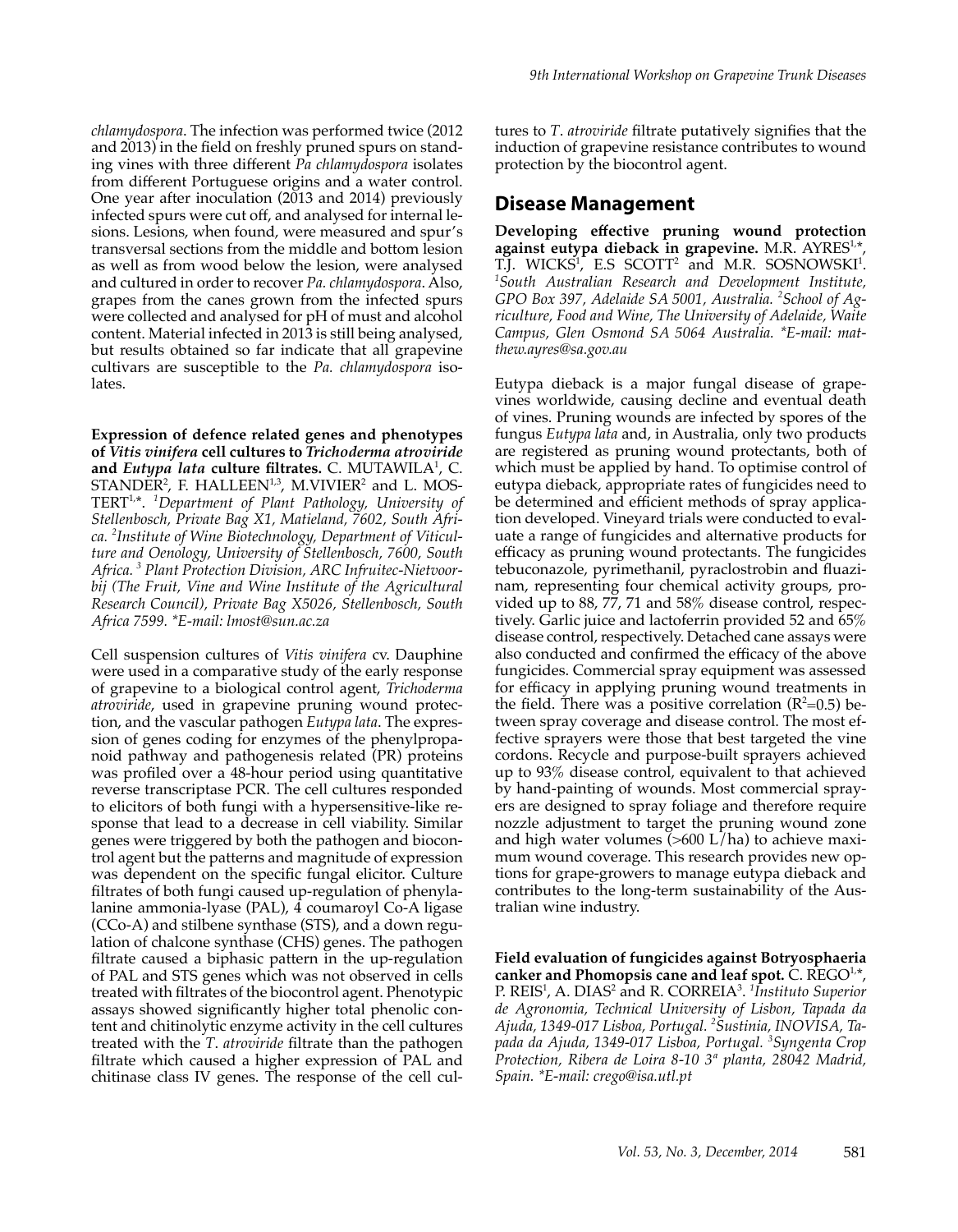A three year trial was conducted in a 15-year-old vineyard of cv. Aragonez in Alentejo, Portugal, to evaluate the effectiveness of selected products (azoxystrobin (Quadris®), copper oxychloride (Cuprocol®), difenoconazole (Score®), tebuconazole (Horizon®), and two mixtures of Cuprocol + acibenzolarSmethyl (Bion®) and Score + acibenzolarSmethyl (Bion®)) against Botryosphaeria canker and Phomopsis cane and leaf spot. Each year, three spray applications were carried out: after pruning, at growth stages C/D (leaf tip visible/ first leaf separated from shoot tip) and after pruning + growth stages C/D. A total of 18 treatments were applied on the grapevines in a completely randomized design. Incidence and severity were evaluated. In the last year of the trial, the number of dead plants, yield and vigour of plants were recorded. The adoption of the yearly practice of protecting pruning wounds and plants by a full crown spray at phenological stage C/D has demonstrated the capacity to reduce both diseases incidence and severity. Treated vines showed consistently low levels of incidence and severity when compared with control plants. One application of Bion + Cuprocol after pruning followed by one application of Bion + Score at phenological stage C/D was the most efficient treatment. Also, the lowest number of dead plants, the highest yield per plant and the highest percentage value for plant vigour were achieved with the same combination of products/spray application timing. As conclusion, this combination of treatments appears to be a good strategy to control Botryosphaeria canker and Phomopsis cane and leaf spot.

**Influence of mustard biofumigation on growth, conidial germination and propagule recovery of** *Ilyonectria macrodidyma***-complex species.** J.E. BAR-BOUR<sup>1</sup>, H.J. RIDGWAY<sup>1</sup> and E.E. JONES<sup>1,\*</sup>. <sup>1</sup> Faculty of *Agriculture and Life Sciences, Lincoln University, PO Box 85084, Lincoln University, Lincoln, New Zealand, 7647. \*Email: Eirian.Jones@lincoln.ac.nz*

Black foot caused by *Ilyonectria* spp. is a significant economic problem resulting in the decline and death of vines. Biofumigation using mustard has recently shown potential to reduce this disease. *In vitro* sandwich plate assays and a soil box assay were used to compare the effect of biofumigation using standard brown mustard and a recently released cultivar Caliente 199 to suppress *Ilyonectria macrodidyma, I. novozelandica* and *I. torresensis* isolates associated with black foot disease in New Zealand. Both mustards reduced mycelial growth and conidial germination of all isolates, but overall efficacy of the two mustards varied between experiments and is probably related to plant physiology at harvest. In combination with soil, however, mustard efficacy was reduced. Isolates within a species differed in susceptibility to biofumigation. In addition, the relative effect

of biofumigation on mycelial growth versus conidial germination varied for isolates, with *I. macrodidyma*  Ack1a the most susceptible isolate with regards to conidial germination but least with regards to mycelial growth. Recovery of mesh bags containing mycelial or conidial inoculum of each species after burial in mustard amended or unamended soil in the box bioassay indicated the rapid conversion of inocula into chlamydospores. Amending soil with either mustard cultivar did not change the overall dynamics of propagule conversion over time, however, it significantly affected the numbers of conidia and chlamydospores recovered from conidial inoculum after different incubation times. Mustard biofumigant crops have potential to be incorporated into an integrated strategy for management of black foot in vineyards and nurseries.

**Interaction between arbuscular mycorrhizal fungi and rootstock cultivar on the susceptibility to infection by**  *Ilyonectria* species. E.E. JONES<sup>1,\*</sup>, S. HAMMOND<sup>1</sup>, C. BLOND<sup>1</sup>, D.S. BROWN<sup>1</sup> and H.J. RIDGWAY<sup>1</sup>. <sup>1</sup>Faculty of *Agriculture and Life Sciences, Lincoln University, PO Box 85084, Lincoln University, Lincoln, New Zealand, 7647. \*Email: Eirian.Jones@lincoln.ac.nz*

Arbuscular mycorrhizal fungi (AMF) have been shown to increase tolerance of grapevine rootstocks to black foot disease caused by *Ilyonectria* spp. The effect of precolonisation of different rootstocks with two AMF species on the susceptibility to *Ilyonectria* spp. was determined. Three rootstocks (3309C, 5C and Schwarzmann) commonly used in New Zealand colonised with either *Acaulospora laevis, Funneliformis mosseae* or untreated were grown in soil and inoculated with a mixture of *Ilyonectria* spp. isolates representing the species diversity recovered from New Zealand grapevines. After 9 months growth, root and shoot dry weight and trunk base infection by *Ilyonectria* spp., and the catabolic function of the rhizosphere microbial community using MicroResp™ was assessed. Both *A. laevis* and *F. mosseae* increased root dry weight, with no effect on shoot dry weight. Grapevine rootstocks varied in susceptibility with 5C being most susceptible. AMF species altered rootstock susceptibility, with *A. laevis* inoculation of 5C decreasing disease severity and *F. mosseae* having no effect on disease severity of this rootstock. However, *Funneliformis mosseae* inoculation of Schwarzmann decreased disease compared with *A. laevis*. In the absence of the pathogen, the catabolic function of the microbial community in the rhizosphere of 3309C and Schwarzmann differed significantly from that of 5C, but this difference was not apparent following *Ilyonectria* spp. inoculation. AMF inoculation had no effect on the carbon utilisation profile of the rhizosphere microbial community. The results suggested a direct effect of AMF inoculation on rootstock susceptibility rather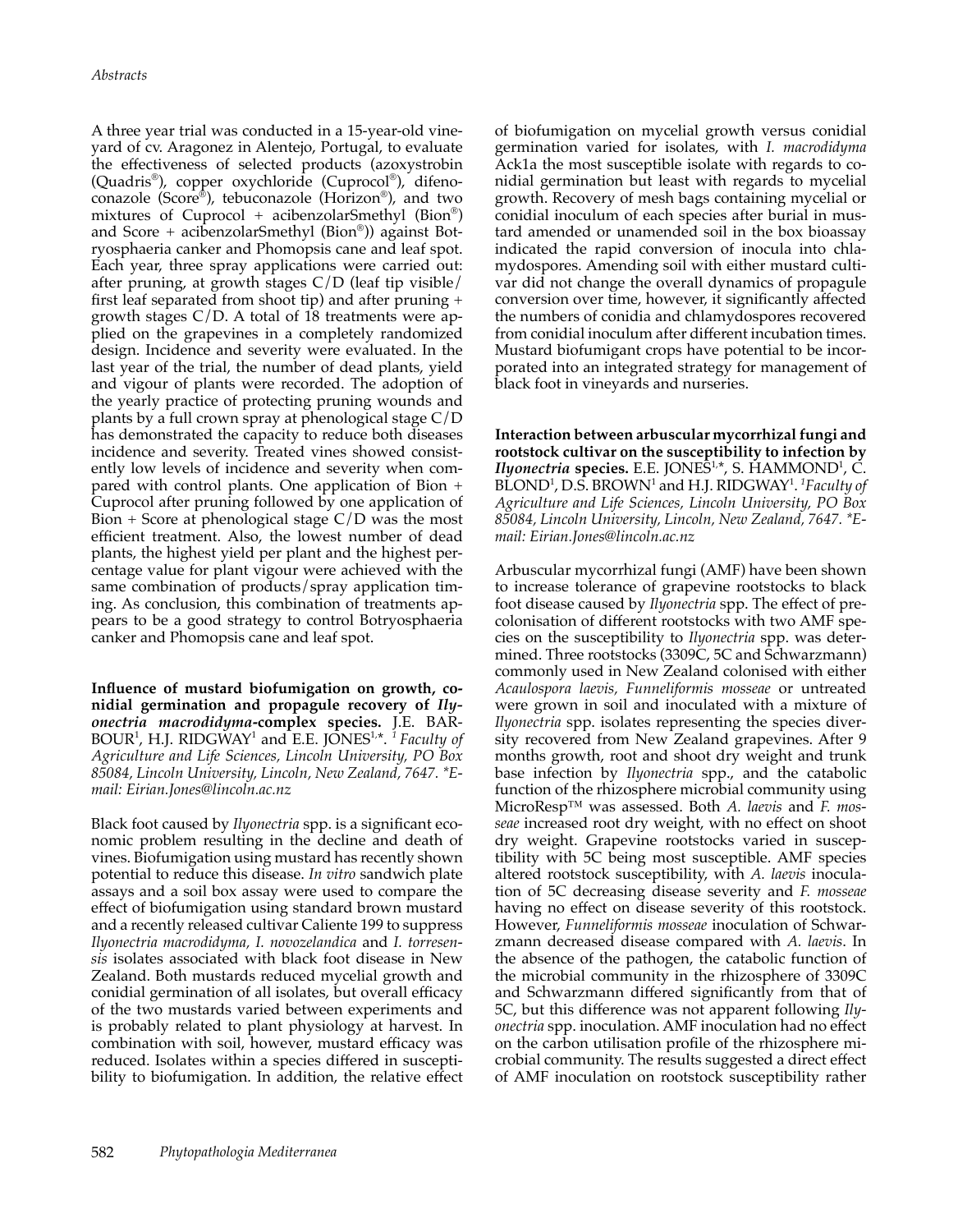than changes in the function of the rhizosphere microbial community.

**Control of leaf stripe disease leaf symptoms by specif**ic formulations for foliar nutrition. F. CALZARANO<sup>1,\*</sup>, V. D'AGOSTINO<sup>1</sup>, L. MUGNAI<sup>2</sup>, S. SCHIFF<sup>2</sup> and S. DI MARCO<sup>3</sup> . *1 Facoltà di Bioscienze e Tecnologie Agro-Alimentari e Ambientali, Università degli Studi di Teramo , Via C.R. Lerici, 1, 64023 Mosciano S.A. (TE), Italy. <sup>2</sup> Dipartimento di Scienze delle Produzioni Agroalimentari e dell'Ambiente (DiSPAA), Sez. Patologia vegetale ed Entomologia, Università degli Studi di Firenze, Piazzale delle Cascine 28, 50144 Florence, Italy. 3 Istituto di Biometeorologia (IBIMET), CNR, Via Gobetti 101, 40129 Bologna, Italy. \*E-mail: fcalzarano@ unite.it*

Possible approaches for the control of esca complex diseases including both reduction of wood infections and reduction of foliar symptoms development associated with infections. On this second approach there is no viable solution available at present. Preliminary observations on the influence of grapevine nutrition on the disease, suggested the application of foliar fertilizers based on Ca chloride, Mg nitrate and *Fucales* seaweeds on grapevine leaf stripe disease (GLSD) symptoms. During 2010–2012 growth seasons, 9 treatments were applied in 3 vineyards in the Teramo province. The applications had a 10 day interval from the start of growth to pre- bunch closure. The protocol was planned in order to interfere with the activity of virulence factors and of the plant defence response, at the base of the typical GLSD leaf chlorosis and necrosis. Mixed and single component applications were tested in one cv. Trebbiano D'Abruzzo, and in two cv. Montepulciano d'Abruzzo vineyards. The results were always consistent and showed the highest symptoms reduction with the full components mixture, while lower effects could be obtained with partial mixtures or single components. Quality and quantity of grape production were also evaluated, showing a significant increase in the treated vineyard portion. No phytotoxic effect was ever recorded. Higher *trans*-resveratrol, flavonoids and druse crystals present in the treated and asymptomatic leaves suggest that the treatment enhances the defence response of the vines in general. The positive results obtained can be a promising and suitable base to assess the mechanisms involved in foliar symptoms development.

**An economic case for early adoption of preventative practices for management of grapevine trunk dis**eases. J.D. KAPLAN<sup>1,\*</sup>, R. TRAVADON<sup>2</sup>, M. COOPER<sup>3</sup>, V.HILLIS<sup>4</sup>, M. LUBELL<sup>4</sup> and K. BAUMGARTNER<sup>2</sup>. <sup>1</sup>De*partment of Economics, Sacramento State University, 6000 J Street, Sacramento CA 95819-6082, USA. <sup>2</sup> United States* 

*Department of Agriculture, Agricultural Research Service, Crops Pathology and Genetics Research Unit, Davis, CA 95616, USA. <sup>3</sup> University of California Cooperative Extension, Napa County, 1710 Soscol Avenue, Suite 4, Napa, CA 94559-1315, USA. <sup>4</sup> Department of Environmental Science and Policy, University of California Davis, One Shields Avenue, Davis CA 95616. USA. \*E-mail:kaplanj@csus.edu*

The trunk diseases Botryosphaeria dieback, Esca, Eutypa dieback, and Phomopsis dieback, significantly decrease yields and vineyard longevity in California. Despite high disease prevalence and substantial yield impacts, most growers routinely wait to adopt preventative practices until vineyards are 8+ years-old and have a 10–40% disease incidence. Grower hesitation may arise in part because the economic benefits from early adoption are difficult to predict. Published experimental trials have demonstrated disease-control efficacy ranging from 28–100%, depending on the disease, of three preventative practices (in order of increasing cost): delayed pruning, 'hand-painting' thiophanate-methyl (TopsinM) onto pruning wounds, and double pruning. We estimated the benefits of adopting these practices in five California regions for a vineyard with a 25-year lifespan, using economic simulations for winegrape production under varying disease-control efficacy levels  $(25\%, 50\%, 75\%)$  and vineyard ages  $(3, 5, 10 \text{ years-old}).$ In Northern San Joaquin, Northern California, and Central Coast regions, taking no action results in negative overall returns. In these same three regions, which have relatively low winegrape prices, even lower overall returns are predicted when waiting until year 10 to adopt double pruning (the most expensive practice), and assuming only 25% disease-control efficacy. In contrast, adopting practices in years 3 or 5, and assuming 50–75% disease-control efficacy, translates into positive overall returns in all regions. Further, adopting these practices in years 3, and assuming 75% disease-control efficacy, corresponds to 13 more years of positive returns (>50% increase), thereby increasing profitability to nearly 99% of those from a healthy vineyard.

**Effect of the length of the pruned internode on the colonization of grapevine canes by** *Diplodia seriata* **and** *Phaeomoniella chlamydospora***.** G. ELENA1,\* and J. LUQUE<sup>1</sup> . *1 IRTA Cabrils, Ctra. de Cabrils km 2, E-08348 Cabrils, Spain. \*E-mail: georgina.elena@irta.cat*

The objective of this study was to determine the effect of the length of the pruned internode on fungal survival and colonization of canes by the pathogens *Diplodia seriata* and *Phaeomoniella chlamydospora*. In winter (January), 240 canes were pruned in a 'Chardonnay' vineyard leaving two different lengths between the top node and the pruning wound: 2 and 5 cm. Pruning wounds (n=20 per treatment) were either inoculated separately with a conidial suspension of the pathogens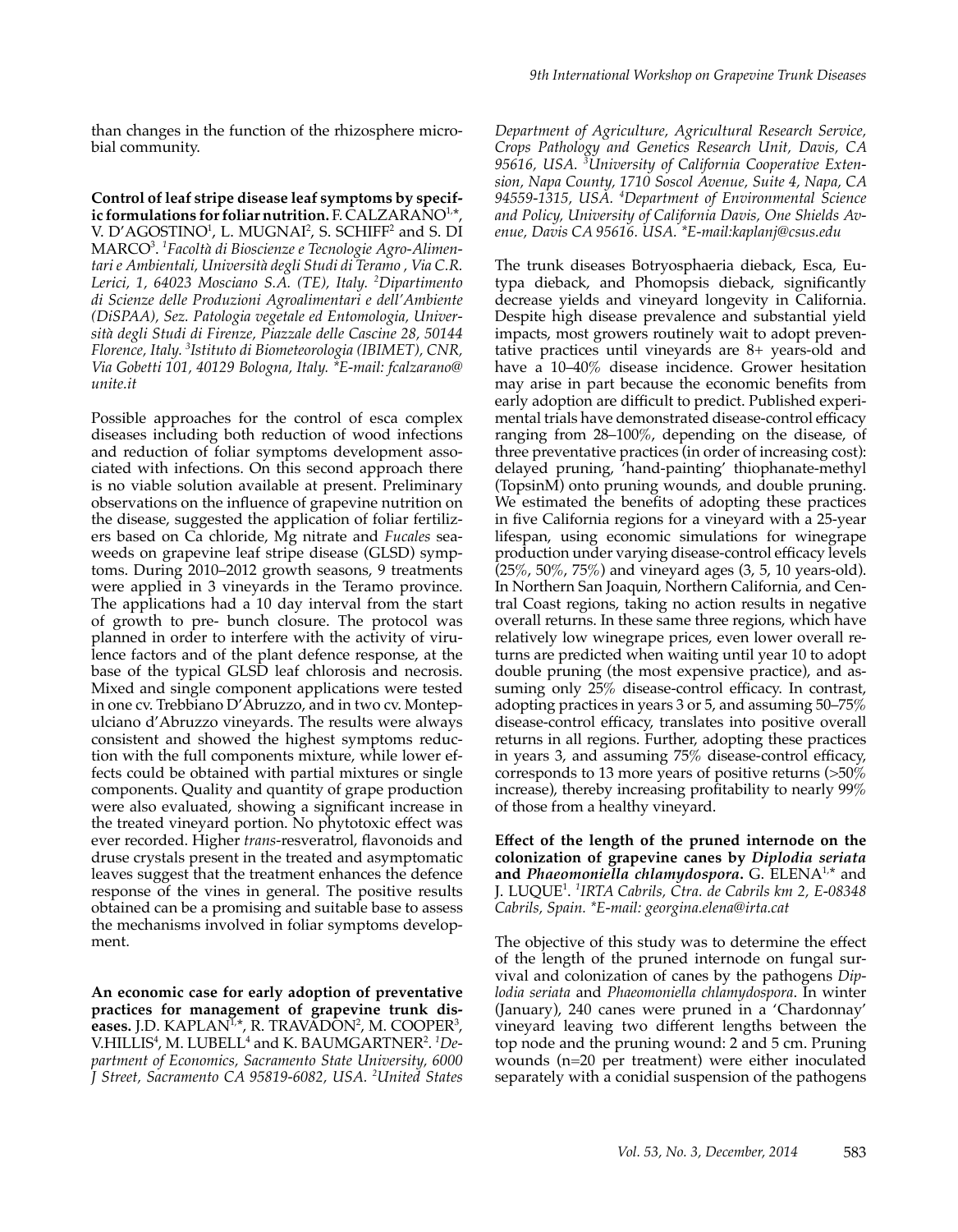or left untreated. During spring and autumn seasons after inoculations, fungi were recovered from the canes at different sites above and below the top node. Reisolation percentages for each length of internode, site of recovery, season and pathogen were determined. The experiment was repeated twice. In spring, low recovery percentages of *D. seriata* were obtained below the node in 2 cm canes (5%) whereas no fungal recovery was recorded below the node in 5 cm canes. Figures for *P. chlamydospora* recovery were 17% below the node in 2 cm canes and 7% in 5 cm canes. In autumn, recovery of *D. seriata* and *P. chlamydospora* below the node in 2 cm canes was over 35% for both pathogens. In 5 cm canes, the recovery below the top node was lower than 15% for both pathogens in autumn. These results indicated that fungi required more time to colonize the pruned cane when the internode was longer, and this would suggest that leaving a long internode when pruning could make difficult the posterior pathogenic colonization of canes.

**Optimizing techniques for evaluating** *Eutypa lata* **infection in grapevines.** G. ELENA1,\*, C. BENETREAU<sup>2</sup> , P. LECOMTE<sup>2</sup>, M.R. AYRES<sup>3</sup>, M.R. SOSNOWSKI<sup>3</sup> and J. LUQUE<sup>1</sup> . *1 IRTA Cabrils, Ctra. de Cabrils km 2, E-08348 Cabrils, Spain. <sup>2</sup> INRA, University of Bordeaux, Institute of Vine and Wine Sciences, UMR SAVE, CS 20032, 33882 Villenave d'Ornon cedex, France. <sup>3</sup> South Australian Research and Development Institute, GPO Box 397, Adelaide SA 5001, Australia. \*E-mail: georgina.elena@irta.cat*

This study aimed to optimize inoculation, sterilization and incubation procedures for investigating *Eutypa lata* infection of grapevine wounds. Two experiments were conducted to determine the minimum inoculum potential: 1) in a 'Shiraz' vineyard in Australia, and 2) in a greenhouse with 'Cabernet Sauvignon' detached canes in France. In both experiments freshly cut pruning wounds were inoculated with 10, 50, 100, 200, 500 or 1000 ascospores. In the field assay, additional double inoculations of pruning wounds on different days were included: 2×100, 2×250 and 2×500 ascospores. In the field assay, canes were harvested 7 or 11 months after inoculation and in the detached cane assay, two weeks later. In another experiment, three incubation periods were tested for detached canes: two, four and six weeks after inoculation. Four different surface-sterilization techniques were compared for isolating *E. lata* from detached canes: 1) 70% ethanol for 4 min, 2) 2.5% sodium hypochlorite (SH) for 10 min, 3) 70% ethanol with flaming, and 4) same as 3) but with a bark surface disinfection with 0.5% SH for 20 min before inoculation. Infection incidence was determined by isolation onto potato dextrose agar and malt extract agar. Optimal infection (75%) was achieved in field vines inoculated with 200 ascospores per wound and in detached canes

with 500 ascospores. Incidence of infection did not differ between harvest dates in the field but was optimal after 4 weeks incubation in detached canes. The most effective sterilization technique was by SH 0.5% for 20 min and flaming with ethanol.

**A detached cane assay is an effective tool for evalu**ating pruning wound infection. M.R. AYRES<sup>1,\*</sup>, D.C.  $MUNDY<sup>2</sup>$ , T.J. WICKS<sup>1</sup>, E.S SCOTT<sup>3</sup> and M.R. SOS-NOWSKI<sup>1</sup> . *1 South Australian Research and Development Institute, GPO Box 397, Adelaide SA 5001, Australia. <sup>2</sup> The New Zealand Institute for Plant & Food Research Limited, Marlborough Wine Research Centre, PO Box 845, Blenheim 7240, New Zealand. <sup>3</sup> School of Agriculture, Food and Wine, The University of Adelaide, Waite Campus, Glen Osmond SA 5064 Australia. \*E-mail: matthew.ayres@sa.gov.au*

Eutypa and botryosphaeria dieback, caused by species of the Diatrypaceae and Botryosphaeriaceae, are major diseases of grapevines, infecting pruning wounds, causing dieback and eventual death of vines. A detached cane assay (DCA) has been adapted to evaluate pruning wound infection. Single node cuttings of Shiraz and Sauvignon Blanc grapevines were placed in polystyrene boards on water. Wounds were inoculated with varying spore doses of trunk pathogens and cuttings removed at different times, sectioned and placed on potato dextrose agar (PDA). In the first experiment, wounds were inoculated with 500–1000 *Eutypa lata* spores, cuttings removed 4–12 weeks later and colonization distance measured. The distance varied between 4 and 9 mm with no significant difference between doses or incubation times. In the second experiment, wounds were inoculated with 10–500 spores of *E. lata* and cuttings removed 4 weeks later. *E. lata* recovery ranged from 20–80% from lowest to highest dose. In the third experiment, *Neofusicoccum luteum, N. parvum*  and *E. lata* were each applied to wounds either following treatment with tebuconazole fungicide or not. Each species was recovered from 15–85% of cuttings and fungicide significantly reduced infection by *N. parvum*. In the final experiment, wounds were inoculated with 1000 spores of *Diplodia seriata* or *N. australe* and 4 weeks later, each species was recovered with a distinct yellow pigment produced only by *N. australe* following 3-5 days incubation on PDA. The DCA is currently being used to evaluate pruning wound susceptibility, wound treatments and potential resistance of grapevine to trunk diseases.

**Sustainable control of grapevine trunk diseases (COST Action FA1303).** F. FONTAINE1,\* and J. AR-MENGOL<sup>2</sup> . *<sup>1</sup> Université de Reims Champagne-Ardenne, URVVC EA 4707, Laboratoire Stress, Défenses et Reproduction des Plantes, BP 1039, 51687 Reims Cedex 2, France.*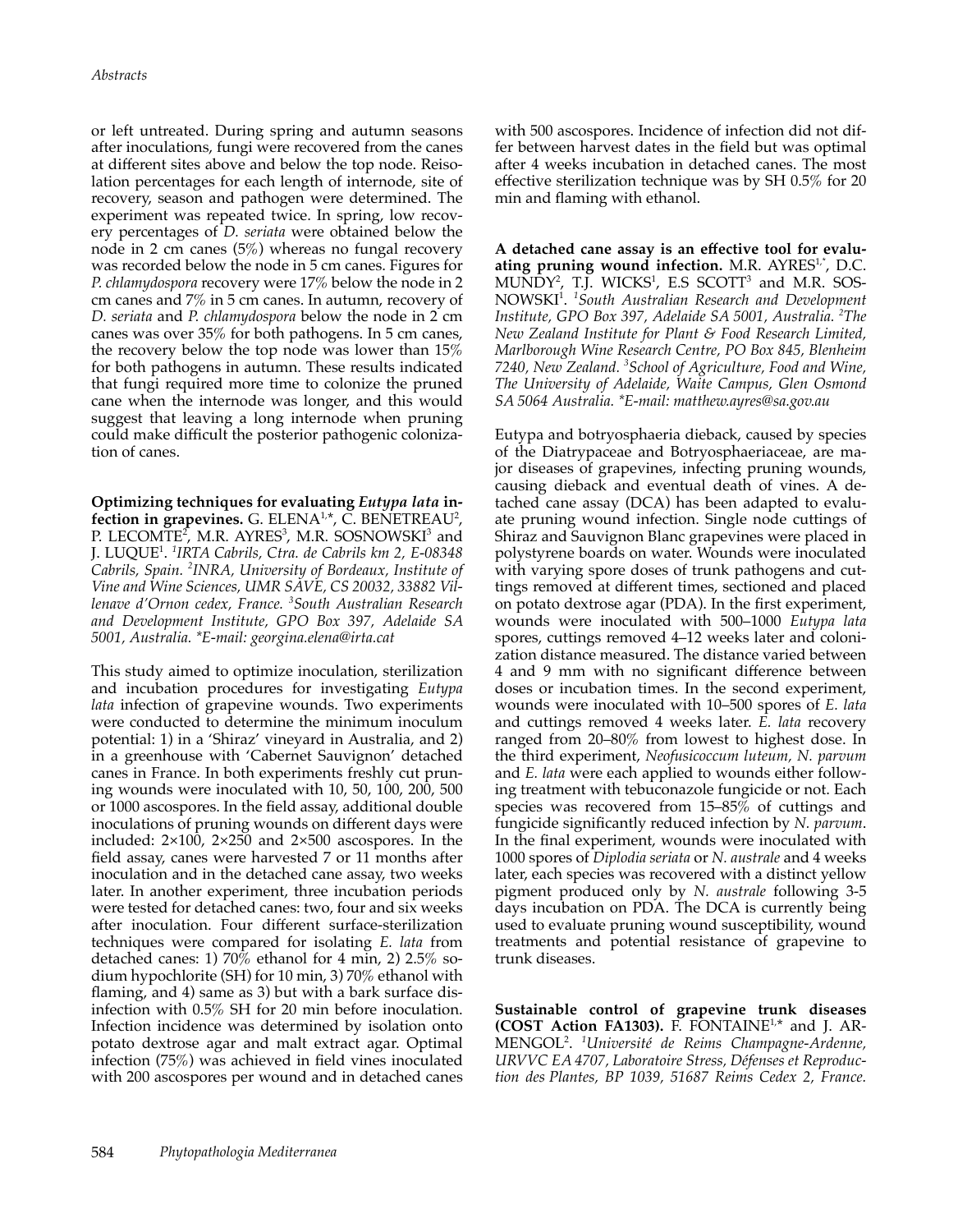#### *2 Vice-Chair, Instituto Agroforestal Mediterráneo, Universidad Politécnica de Valencia, Camino de Vera s/n, 46022-Valencia, Spain. \*E-mail: florence.fontaine@univ-reims.fr*

Grapevine trunk diseases (GTDs) are among the most destructive diseases of vineyards worldwide. Fungicides with the potential to control GTDs have been banned and there are no highly effective treatments available. Developing sustainable alternatives to manage GTDs is therefore required. Currently, there is not a coordinated research approach in Europe, even though a strong demand for innovative disease management strategies is given. The goal of this COST Action FA1303 would be to develop a network of European expertise to improve understanding of GTDs by acquiring knowledge on occurrence of pathogens, vine-pathogen interaction, ecology of wood-inhabiting microorganisms, and to develop new management protocols and biocontrol approaches. This COST Action gathers leading multidisciplinary academic researchers and institutes within Europe to propose new recommendations for the management of GTDs and establish Europe as a world leader in GTD research to safeguard vineyards. This knowledge will be promoted in an effort to increase knowledge and awareness of the problem by disseminating information to end-users and authorities in the viticulture sector, and to the general public. Presently, experts from nearly 50 institutions and companies in 20 European (AT, BG, CH, CZ, DE, GR, ES, FR, HR, HU, IL, IT, MT, NL, PL, PT, RO, SE, SI, UK) and near neighbour (Algeria) countries have already responded to join this Action that leads on the period 2013–2017 (http:// managtd.eu/).

#### **Examination of different** *Trichoderma* **isolates as potential biopesticide in laboratory and field experi**ments. CS. KOVÁCS<sup>1</sup>, E. SÁNDOR<sup>1</sup>, P. BALLING<sup>2</sup>, Z.  $\rm BHARI^{2}$  and F.  $\rm PELES^{1}$

*1 University of Debrecen, Faculty of Agricultural and Food Sciences and Environmental Management, Food Science Institute, Böszörményi Street 138., H-4032 Debrecen, Hungary. <sup>2</sup> Research Institute for Viticulture and Enology, Könyves Kálmán Street 54., H-3915 Tarcal, Hungary E-mail: kovacs.csilla@agr.unideb.hu*

The aims of the laboratory experiments were to examine the mycelial growth of 11 *Trichoderma* sp. isolates (TR01-TR11) obtained from asymptomatic plants in the Tokaj wine region, Hungary, and to test their mycoparasitic ability against the pathogen *Diplodia seriata*. The pathogen isolate was obtained from a trunk of a diseased vine in the same vineyard. Mycelial growth rates of the *Trichoderma* isolates were determined at different temperatures (18.5°C, 22.5°C, 25°C, 30°C and 37°C). They showed different mycelial growth rates within the studied temperature range. Some of them

(TR01-TR04) grew slower at lower temperatures whereas others (*Trichoderma harzianum* group, TR07-TR10) showed lower rates at highest temperatures. The TR05 and TR06 isolates (*Trichoderma longibrachiatum* group) showed the highest growth rates among all the isolates within the full temperature range, and their growth rates were especially high at 30 and 37°C. All *Trichoderma* isolates overgrew the *Diplodia seriata* mycelium, thus the Biocontrol Index was established at 100% for all *Trichoderma* isolates. The aim of the field experiment was to examine the effect of 10<sup>7</sup> conidia ml<sup>-1</sup> *Trichoderma* spore suspension of mixed TR04 and TR05 on the pruning wounds on canes. *Diplodia seriata* had earlier been detected from all tested trunks. Three months later only *Trichoderma* species could be isolated from four grapevines, and the symptoms reduced on all but one of the ten tested trunks.

**Calculating the economic cost of trunk disease**  spread. D.C. MUNDY<sup>1,\*</sup>, V. RAW<sup>1</sup> and A.R.G. McLA-CHLAN<sup>2</sup> . *1 The New Zealand Institute for Plant & Food Research Limited, Marlborough Wine Research Centre, PO Box 845, Blenheim 7240, New Zealand. 2 The New Zealand Institute for Plant & Food Research Limited, Private Bag 11600, Palmerston North, New Zealand. \*E-mail: dion.mundy@ plantandfood.co.nz*

Under New Zealand conditions eutypa and botryosphaeria dieback, caused by species of Diatrypaceae and Botryosphaeriaceae, respectively, are major fungal diseases of grapevines. The main point of entry is through infected pruning wounds, causing cane dieback and eventual vine death. Observations of vine death and foliar symptoms from 2005 to 2010 for a mature block of Sauvignon blanc grapes provided information to produce an economic calculator of potential decline in production. Infection of the canepruned vines in this block probably occurred because of large mechanical pruning wounds to vines before the start of monitoring. The block has no history of active management such as using pruning wound pastes, so infections may have occurred before or after the large mechanical cuts were made and represents a worst case scenario. The observed rate of vine death was integrated into an interactive spreadsheet to allow growers to estimate the potential cost of replacing or not replacing missing vines in a block projecting forward for a 10-year period. Further development is underway to use the data to enhance the prediction of the spread of symptoms in blocks which are expressing trunk diseases.

**Trunk pathogens and wood-colonizing fungi in minimally-pruned versus cordon-pruned vines in**  southern France. R. TRAVADON<sup>1</sup>, P. LECOMTE<sup>2</sup>, B.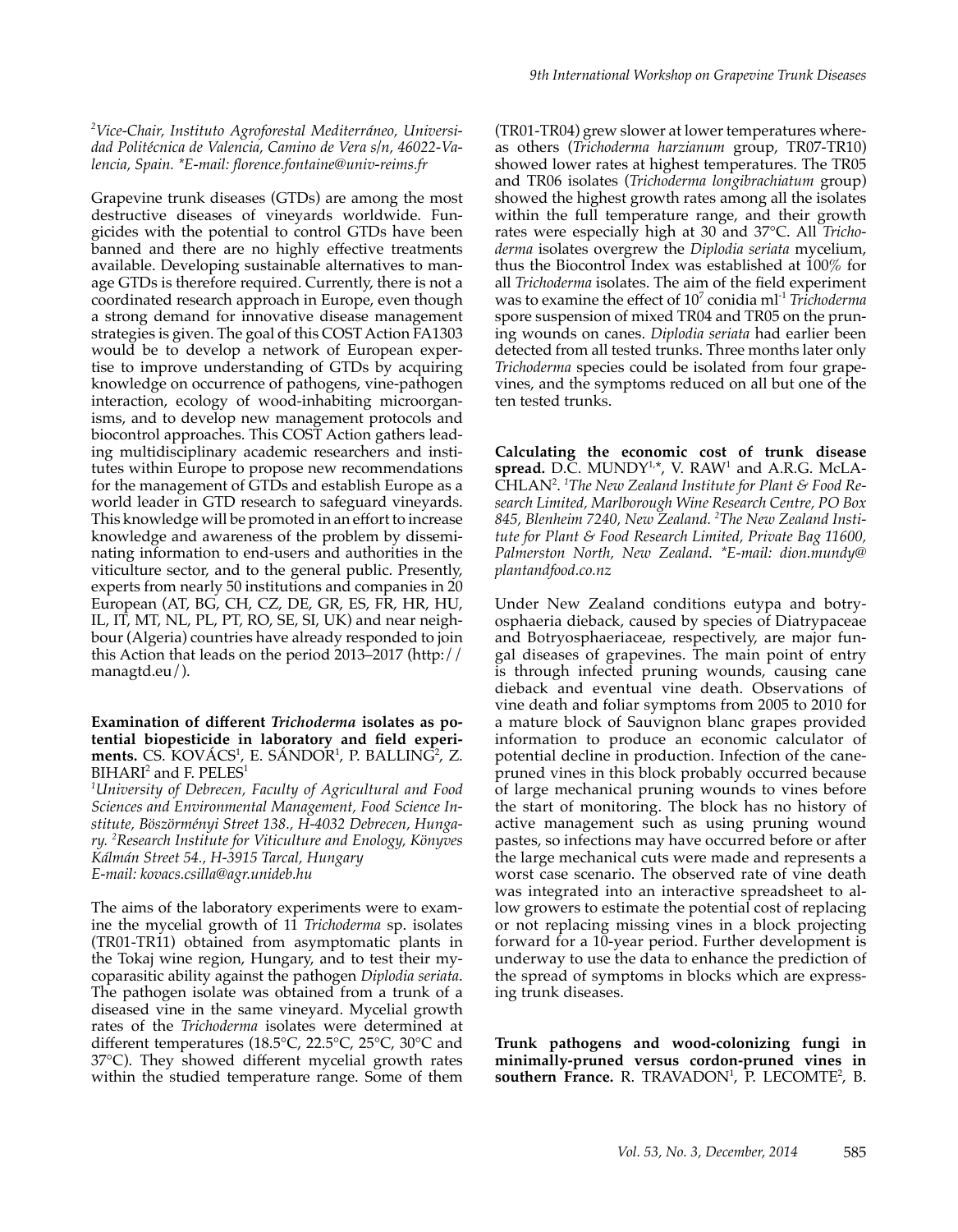$DIARRA<sup>2</sup>$ , J. VALLANCE<sup>2,3</sup>, H. OREDA<sup>4</sup>, P. REY<sup>2,3</sup> and K. BAUMGARTNER<sup>1</sup> . *1 United States Department of Agriculture, Agricultural Research Service, Crops Pathology and Genetics Research Unit, Davis, CA 95616, USA. <sup>2</sup> INRA, UMR 1065 SAVE, Université de Bordeaux, ISVV, CS 20032, 33882 Villenave d'Ornon cedex, France. <sup>3</sup> Université de Bordeaux, ISVV, UMR 1065 SAVE, Bordeaux Sciences Agro, CS 20032, 33882 Villenave d'Ornon cedex, France. 4 INRA, UE0999, Unité expérimentale de Pech Rouge, 11430 Gruissan, France. \*E-mail: rtravadon@ucdavis.edu*

The main infection courts for grapevine trunk pathogens are thought to be pruning wounds. Indeed, control practices typically involve modifications to pruning. As such, we expect pruning practices that require fewer/smaller wounds to be associated with fewer pruning-wound infections. In turn, minimal pruning may lead to less wood necroses and a lower diversity of trunk pathogens. To test this hypothesis, we examined wood-colonizing fungi in the trunks of 14-year-old vines (cultivars Mourvèdre and Syrah) that were either cordon pruned or minimally pruned, at an experimental station in southern France (INRA Pech-Rouge). For each cultivar, the trunks of eight minimally-pruned and eight cordon-pruned vines were characterized in terms of proportions of necrotic wood (in longitudinal section) and communities of cultivable fungi (from 64 wood pieces per vine). Cordon-pruned vines had significantly higher proportions of necrotic wood (35%) than minimally-pruned vines (20%). From all 32 vines, 90 fungal taxa were identified following ITS-DNA sequencing of representative isolates, including 29 taxa of known and putative trunk pathogens. Among the 32 vines, the most prevalent trunk pathogens were *Diplodia seriata* (81% of vines), *Phaemoniella chlamydospora* (66%), *Togninia minima* (47%), *Neofusicoccum parvum* (34%), *Diaporthe neotheicola* (25%), *Phomopsis viticola* (19%), *N. australe* (13%), *Eutypa lata* (9%) and *N. luteum* (9%). There were no significant differences in their recovery between cordon-pruned and minimally-pruned vines, suggesting that either infections occurred before minimal pruning was adopted (year 4), or that natural wounds (e.g., crevices in the periderm), in addition to pruning wounds, are alternative infection courts for these pathogens.

**Bacteria colonizing Esca-BDA diseased grapevines**  in the North of Tunisia. A. REZGUI<sup>1,2,3</sup>, A. BEN GH-NAYA-CHAKROUN<sup>1,2,3</sup>, J. VALLANCE<sup>2,3</sup>, E. BRUEZ <sup>2,3</sup>, M. DRIDI<sup>4</sup>, M.R. HAJLAOUI<sup>4</sup>, P. REY<sup>2,3,\*</sup> and N. SADFI-ZOUAOUI<sup>1</sup> . *<sup>1</sup> Laboratoire des Microorganismes et Biomolécules Actives, Département de Biologie, Faculté des Sciences de Tunis. Campus Universitaire, 2092 Tunis, Tunisie. <sup>2</sup> Université de Bordeaux, Bordeaux Sciences Agro, ISVV, UMR1065 SAVE, F-33140 Villenave d'Ornon, France. <sup>3</sup> INRA, UMR1065 Santé et Agroécologie du Vignoble (SAVE), ISVV, F-33140 Villenave d'Ornon, France.* 

*4 Laboratoire de Protection des végétaux, Institut National de la recherche Agronomique de Tunisie (INRAT) 2049, Ariana Tunisie. \*E-mail: prey@bordeaux.inra.fr*

Grapevine trunk diseases (GTDs) such as Esca and Black Dead Arm (BDA) are of major concern for viticulture worldwide. In Tunisia, little is known about these diseases but their incidence is increasing, and no effective treatment currently exists. Our study aimed at comparing the bacterial microflora that colonized the wood tissues of Esca-leaf symptomatic and asymptomatic vines sampled in two regions of Tunisia, *i.e.* Mornag and Bordj el Amri, using microbiological and molecular approaches. Fingerprinting analyses (Single Strand Conformation Polymorphism) showed that specific complex microflora colonize the wood of both the necrotic and apparently healthy wood tissues of the sampled vines, with no differences between the two regions. Nineteen bacterial strains were isolated from necrotic and non-necrotic tissues. Biochemical, physiological and molecular criteria were used to characterized those strains. Sequencing of the 16S rRNA gene led to the identification of four genera: *Bacillus*, *Pantoea*, *Pseudomonas* and *Erwinia*. Community-level physiological profiling (CLPP) showed that the bacteria metabolized the carbon sources differently. The strains were also screened for antibiotics genes (4 fengycines A, B, D and E; 1 bacillicine), phosphates solubilization, pathogenicity on tobacco leaves and *in vitro* confrontations against 4 fungal pathogens (*Neofusicoccum parvum*, *Phaeomoniella chlamydospora*, *Lasiodiplodia pseudotheobromae* and *Schizophyllum commune*). The most interesting strain, a *Bacillus* spp., was selected from those screening tests and it is currently under evaluation in a greenhouse assay in order to protect vines inoculated by *N. parvum* and *P. chlamydospora*.

**Greenhouse screening for efficacy of various bacterial strains to control** *Neofusicoccum parvum* **in grapevine**  plantlets. R. HAIDAR<sup>1</sup>, A. DESCHAMPS<sup>1</sup>, J. ROUDET<sup>1</sup>, P. REY1,2,\* and M. FERMAUD<sup>1</sup> . *1 INRA, UMR1065 Santé et Agroécologie du Vignoble (SAVE), ISVV, CS 20032, 33882 Villenave d'Ornon, France. <sup>2</sup> Bordeaux Sciences Agro, Université de Bordeaux, ISVV, UMR1065 SAVE, 33140 Villenave d'Ornon, France. \*E-mail: prey@bordeaux.inra.fr*

In France, it has been estimated that Grapevine Trunk Diseases (GTDs) are responsible for *ca* 13% of unproductive vineyards. Wood cankers are among the most frequent GTDs. No appropriate and efficient treatment is currently available against their fungal causal agents. Therefore, detection and use of antagonistic microorganisms as efficient biological control tools to prevent wood infections would be an important alternative practice. Our aim was to carry out a screening *in planta* of 26 bacterial strains for antagonism against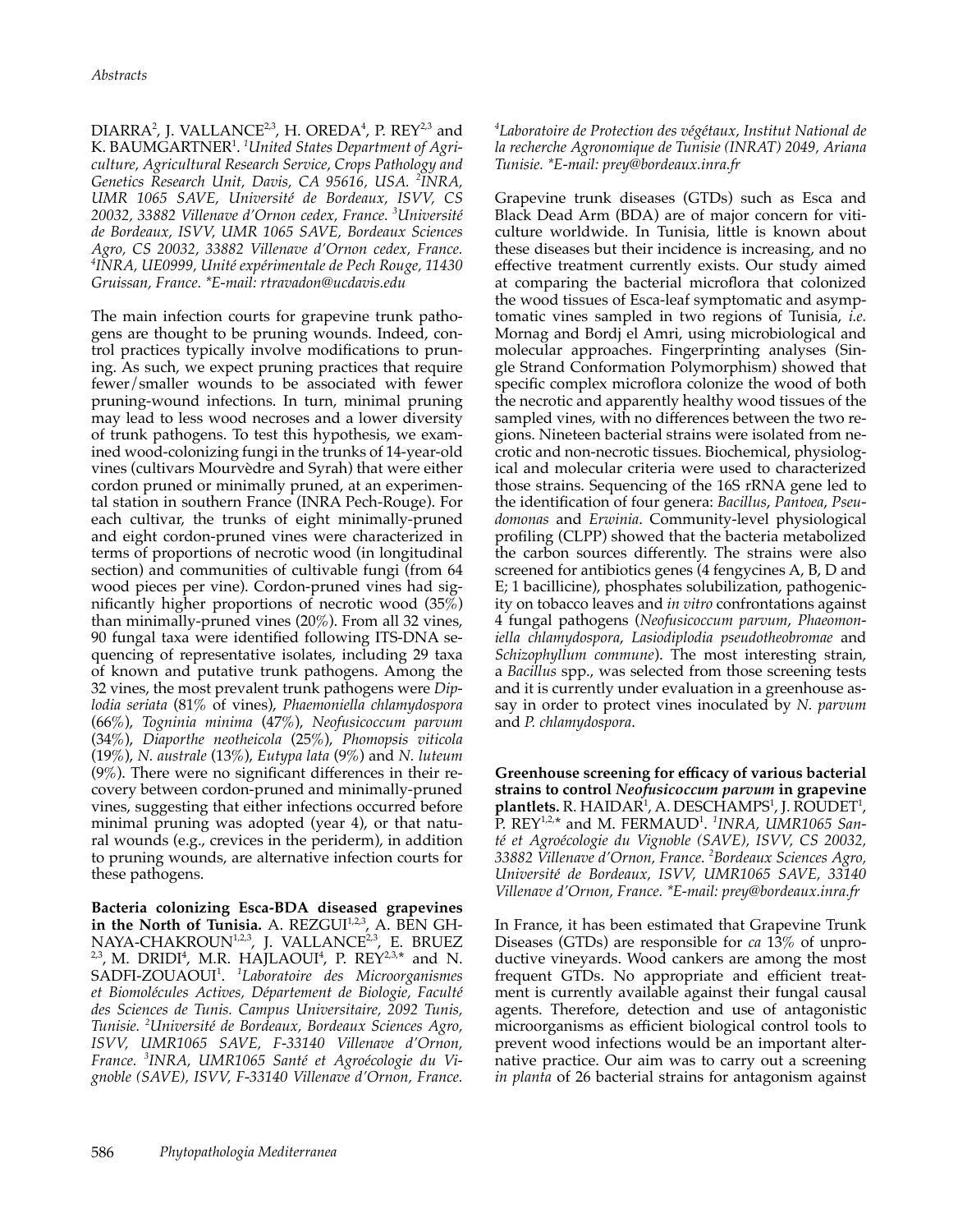*Neofusicoccum parvum*. All tested bacterial strains were isolated from grapevine in Bordeaux vineyards (either from grape berry surface or wood tissues) in order to test their antagonism ability in the grapevine wood environment. Under greenhouse conditions, the woody stems of 672 rooted cuttings (Cabernet sauvignon and Ugni blanc) were wounded and co-inoculated with each bacterial strain and one virulent strain of the pathogen (control cuttings were inoculated by the pathogen only). After an approximately three-month incubation period, disease severity was measured visually considering i) the frequency or incidence of external cankers and ii) total internal necrotic lesion length in absolute (mm) and relative  $(\%)$  values. According to internal lesion length, we detected two bacterial strains of interest belonging to the same undetermined *Pantoea* species. They showed significant antagonistic ability compared with the controls. As further studies, these strains will be investigated to better understand the bacteria-fungi relationships *in planta* with the ultimate goal of an effective biocontrol strategy against one of the major fungal agents of wood diseases in vineyards.

**Improved application of** *Trichoderma* **biocontrol agents.** C. MUTAWILA<sup>1</sup>, F. HALLEEN<sup>1,2</sup> and L. MOS-TERT1,\*. *<sup>1</sup> Department of Plant Pathology, University of Stellenbosch, Private Bag X1, Matieland, 7602, South Africa. <sup>2</sup> Plant Protection Division, ARC Infruitec-Nietvoorbij (The Fruit, Vine and Wine Institute of the Agricultural Research Council), Private Bag X5026, Stellenbosch, South Africa 7599. \*E-mail: lmost@sun.ac.za*

The protection of grapevine pruning wounds is essential to prevent infection by aerial inoculum of grapevine trunk disease pathogens. To improve the efficacy of *Trichoderma* biocontrol agents the time of application and the method of application was investigated. The effect of pruning time (early or late) and five timings of application of the biocontrol agent after pruning on pruning wound colonisation by *T. atroviride* and *T*. *harzianum* were determined. Chenin blanc and Cabernet Sauvignon vineyards were pruned in July (early) and August (late) of 2011 and 2012, and pruning wounds were treated with suspensions of the *Trichoderma* spp. at 0, 6, 24, 48 and 96 hours after pruning. Wound colonisation was depended on the physiological state of the vine at pruning for both cultivars. However, for the 2012 season in Chenin blanc, wound colonisation was similarly high for both pruning times, which was attributed to high rainfall and humidity. Application of the biocontrol agents 6 hours after pruning consistently resulted in high wound colonisation by the *Trichoderma* spp. in both cultivars and pruning times. In both cultivars, pruning wound infection due to natural inoculum was higher in wounds made in late winter than those made earlier. Three different application methods were

compared. Two Cabernet Sauvignon vineyards were treated with *T. atroviride* 6 hours after pruning with a paint brush, backpack sprayer or gator (quad bike). The backpack sprayer and painted wounds did not differ significantly and both had significantly higher *T. atroviride* incidences than the gator sprayer.

**Preliminary findings on the grapevine yield response to Brassica biofumigation soil treatments.** M. WHITELAW-WECKERT<sup>1,\*</sup>, L. RAHMAN<sup>1</sup>, J. CAPPEL-LO<sup>1</sup> and K. BARTROP<sup>2</sup>. <sup>1</sup>New South Wales Department *of Primary Industries, National Wine and Grape Industry Centre, Charles Sturt University, Locked Bag 588, Wagga Wagga, NSW, 2678, Australia .<sup>2</sup> Riverina Wine grapes Marketing Board, 182 Yambil Street, PO Box 385, Griffith NSW 2680. \*E-mail: mweckert@csu.edu.au.*

Young vine decline in the Riverina has been associated with *Ilyonectria* spp. (grapevine black-foot disease agents) and Botryosphaeriaceae infections of rootstock cuttings and contaminated nursery soil. *Ilyonectria* soil inoculum builds up with repeated planting. As a recent New Zealand study showed that incorporation into soil of Brassica biofumigation products may reduce this inoculum, we initiated a trial with five replicates of eight under-vine treatments: 1) control; 2) 2t/ha mustard seed meal; 3) 4t/ha mustard seed meal; 4) 4t/ha 'deactivated' mustard seed meal (with negligible glucosinolates); 5) Benomyl fungicide (positive control); 6) inter-row BQ mustard plants slashed, side thrown and buried at flowering; 7) 2t/ha canola seed meal; and 8) 4t/ha rate canola seed meal. The grapevines were 6-year-old Pinot Noir/Ramsey infected with *Ilyonectria* spp. and Botryosphaeriaceae. After one season, three treatments significantly increased the number of bunches produced by diseased grapevines: fungicide (+36%); 4t/ha deactivated mustard seed (+32%); and 4t/ha active mustard seed meal (+26%). Two treatments increased the total yield from diseased grapevine: deactivated and active mustard seed meals  $(+51\% \text{ and } +61\% \text{ respectively})$ . We could thus conclude that 4t/ha mustard seed meal, with and without glucosinolates, significantly improved the growth and yield parameters when buried under diseased grapevines. The beneficial effects of deactivated seed meal may be explained by increased rhizosphere beneficial microbial populations but further investigation is required to test this hypothesis. In season two we will replace BQ mustard with Caliente 199 mustard and investigate the efficacy of *Trichoderma* and *Streptomyces* biological control products in soil applications.

**Remedial surgery for the management of Botryosphaeria dieback in grapevines.** S. SAVOCCHIA1,\*, M. AY- $RES<sup>2</sup>$ , R. BILLONES-BAAIJENS<sup>1</sup> and M.R. SOSNOW-SKI<sup>2</sup> . *1 National Wine and Grape Industry Centre, Charles*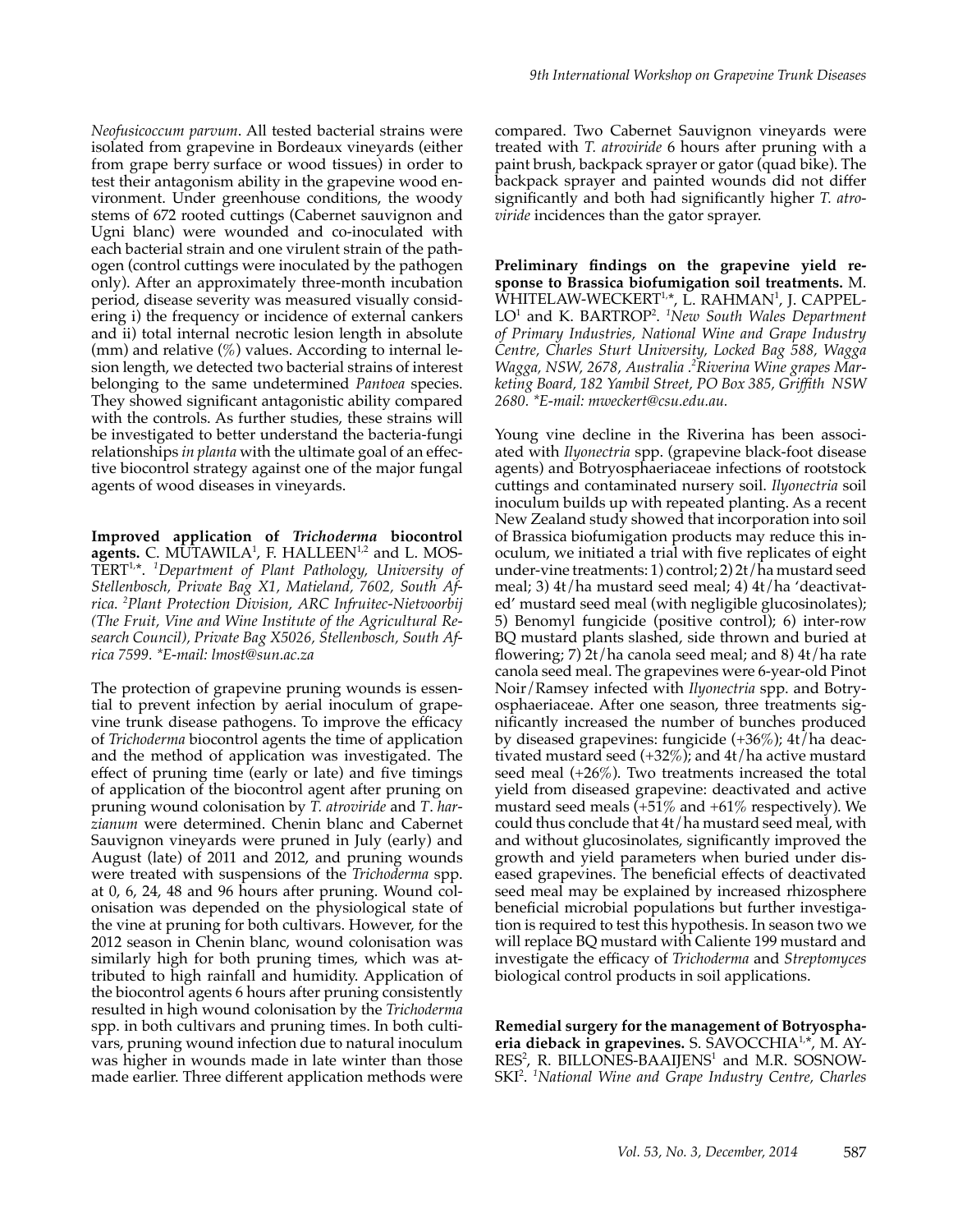*Sturt University, School of Agricultural and Wine Sciences, Locked Bag 588, Wagga Wagga NSW 2678 Australia. <sup>2</sup> South Australian Research and Development Institute, GPO Box 397, Adelaide SA 5001, Australia. \*E-mail: ssavocchia@csu. edu.au*

Remedial surgery has been demonstrated to control Eutypa dieback in grapevines. In order to ascertain if remedial surgery could also be applied to control Botryosphaeria dieback, field trials were established in two vineyards (cv. Semillon) in the Hunter Valley, New South Wales, Australia. Prior to remedial surgery in October 2013, the severity of dieback was assessed for each grapevine and found to vary from 20–90% and 10–95% for Vineyard 1 (24 year-old grafted vines) and Vineyard 2 (20 year-old own-rooted vines), respectively. Following assessment, the trunks were cut either high (just below crown), mid (mid-point between ground and crown) or low (20 cm above graft union or ground), cordons and trunks removed, and the cross-section of each trunk was assessed for necrotic staining. The severity of internal staining (wedge and/or central necrosis) varied from 4% (low cut) to 25% (high cut). The incidence of internal staining ranged from 55% (low cut) to 98% (high cut) in Vineyard 1 and 73% (low cut) to 94% (high cut) in Vineyard 2. Botryosphaeriaceae were isolated from all symptomatic wood samples. In Vineyard 1, 15% (low cut) to 64% (high cut) of grapevines produced water-shoots from the scion. In contrast, 46% of grapevines (low cut) and 15% (high cut) produced water-shoots from the rootstock. In Vineyard 2, watershoot production was 100% (low cut) and 99% (high cut). These trials have demonstrated that Botryosphaeria dieback may be controlled via remedial surgery and grapevines will continue to be monitored for disease recurrence.

**Evaluation of Gelseal for control of eutypa dieback.** M.R. SOSNOWSKI<sup>1,\*</sup>, D.C. MUNDY<sup>2</sup> and T. BE-LAYNEH<sup>3</sup> . *1 South Australian Research and Development Institute, GPO Box 397, Adelaide SA 5001, Australia. <sup>2</sup> The New Zealand Institute for Plant & Food Research Limited, Marlborough Wine Research Centre, PO Box 845, Blenheim 7240, New Zealand. <sup>3</sup> Omnia Specialties Australia, PO Box 3418 Morwell Vic 3840, Australia. \*E-mail: mark.sosnowski @sa.gov.au*

Eutypa dieback (*Eutypa lata*) causes decline and eventual death of grapevines worldwide. Pruning wounds are infected by airborne spores and efficient control can be achieved by applying wound protectants. Gelseal (430 g  $L^{-1}$  tebuconazole) and Gelseal Ultra (430 g/L tebuconazole + 15 g  $L^{-1}$  boric acid + 17.5 g  $L^{-1}$  Octhilinone) were evaluated for control of eutypa dieback. They were applied until runoff with a backpack sprayer at rates between 15 and 60 mL/100 L to freshly pruned wounds of 1-year-old canes of Cabernet Sauvignon in South Australia and Sauvignon Blanc in Marlborough, New Zealand during August 2013. Wounds were inoculated with approximately 500 spores of *E. lata.* Inoculated and uninoculated controls were included. Treated canes were harvested from vines in June 2014 and returned to the laboratory for assessment by isolation onto potato dextrose agar. *E. lata* was recovered from 44 and 35% of the untreated control canes and 4 and 3% of naturally infected canes in Australia and New Zealand, respectively. In Australia, Gelseal significantly reduced the recovery of *E. lata* to between 21 and 4% when applied at 15-60 mL/100 L, providing 51–83% disease control. In comparison, Folicur (430 g  $L^{-1}$  tebuconazole) applied to wounds at 30 mL/100 L provided 79% control. In New Zealand, Gelseal Ultra significantly reduced recovery to between 9 and 2% when applied at 30–60 mL/100 L, providing 80–94% disease control. In comparison, Folicur applied at 60 mL/100 L and Greenseal (10 g  $L^{-1}$ tebuconazole) painted on wounds provided 80 and 88% disease control, respectively.

**New wound infections are really relevant for grapevine leaf stripe disease? The case of** *Trichoderma* pruning wound protection. S. DI MARCO<sup>1</sup>, F. REG- $GIORI<sup>2</sup>, M. BALEANI<sup>2</sup>, M. BENANCHI<sup>2</sup>, D. BOSSIO<sup>2</sup>,$ F. OSTI<sup>3</sup>and L. MUGNAI3,\*. *<sup>1</sup> CNR, IBIMET, Via Gobetti 101, 40129 Bologna, Italy. <sup>2</sup> Isagro, via Caldera 21, 20153 Milano, Italy. <sup>3</sup> Dipartimento di Scienze delle Produzioni Agroalimentari e dell'Ambiente (DiSPAA), Sez. Patologia vegetale ed Entomologia, Università degli Studi di Firenze, Piazzale delle Cascine 28, 50144 Florence, Italy. \*E-mail: laura.mugnai@unifi.it*

The use of *Trichoderma* products to protect pruning wounds from wood pathogens, has been proposed since many years, first of all in New Zealand. Variable results were obtained with different formulations, in different countries and towards different wood pathogens. In Italy, as in all of Europe, the main grapevine wood disease is certainly the esca complex and grapevine leaf stripe disease in particular. Artificial inoculation trials were carried out during three winters, with a commercial formulation including two strains, *Trichoderma gamsii* and *T. asperellum,*  that showed an enhanced ability to colonize wound surface at different temperatures. The commercial formulation showed a variable ability (from 100% protection down to just a reduction in the amount of wood colonised) in avoiding infections by *Phaeomoniella chlamydospora*. The product was also applied in 19 commercial vineyards in 5 different regions and with different cultivars in Italy. Application was carried out with the farm sprayers in March, when temperatures were more suitable for a positive colonization, independently of the pruning time. Treated and untreated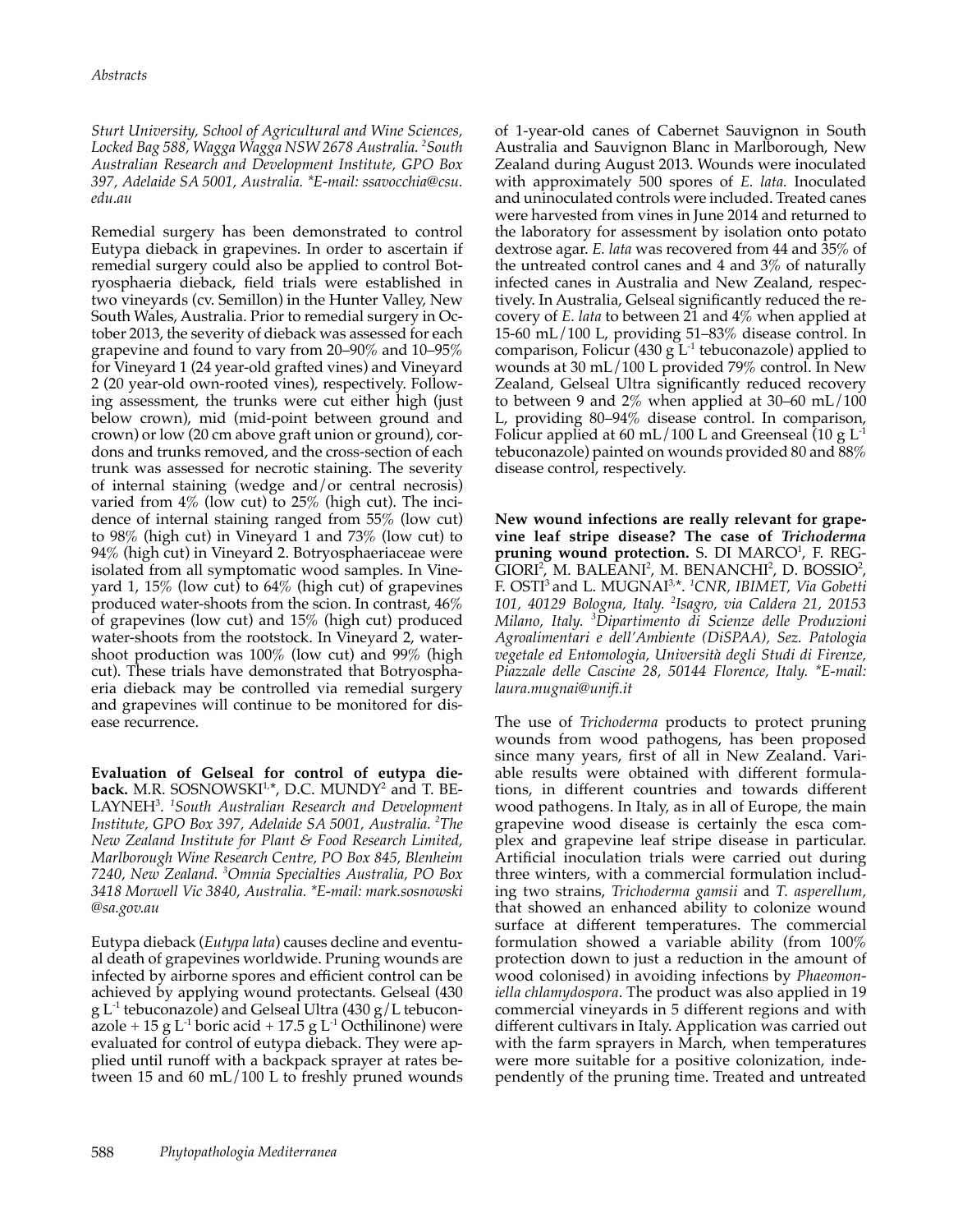vineyard portions were monitored from three to four years, and leaf stripe disease and apoplexy were monitored at the end of the season. A significant reduction in foliar symptoms expression was obtained usually at the second-third year of application. These results strongly support the idea that, independently from the internal trunk and cordon colonization, the new infections, close to the new bud, have a strong link with foliar symptoms development.

## **Nursery Propagation**

**Distribution of Botryosphaeriaceae species and genotypes within a rootstock mother vine indicates mul**tiple inoculum sources. R. BILLONES-BAAIJENS<sup>1,2,:</sup> H.J. RIDGWAY<sup>1</sup>, E.E. JONES<sup>1</sup> and M.V. JASPERS<sup>1</sup>.<br><sup>1</sup>Eaculty of Agriculture and Life Sciences, Lincoln Uni-*Faculty of Agriculture and Life Sciences, Lincoln University, PO Box 85084, Lincoln University, Lincoln, New Zealand, 7647. <sup>2</sup> National Wine and Grape Industry Centre (NWGIC), Charles Sturt University, Mckeown Drive, Wagga Wagga, NSW 2678 Australia. \*E-mail: rbaaijens@ csu.edu.au*

Infected rootstock and scion cuttings by Botryosphaeriaceae fungi have been reported as major sources of infection for young grapevines. To investigate the potential infection pathways of Botryosphaeriaceae species within a rootstock mother vine, a universally-primed polymerase chain reaction (UP-PCR) was conducted. This method differentiated the genotypes within two *Neofusicoccum* species, namely *N. luteum* and *N. parvum*. The first study showed that multiple Botryosphaeriaceae species and genotypes can infect a single mother vine. It further showed that the trunk and shoot isolates of the same species from the same vine were of the same or different genotypes, suggesting multiple infections from different inoculum sources. The second study that investigated the spatial distribution of Botryosphaeriaceae fungi within an entire dormant cane also showed that multiple species and genotypes were distributed along the cane, but most isolates were sited within the bark and less frequently in the wood, suggesting they were latent in surface tissues. Some adjacent wood and bark infections were caused by the same genotypes also suggesting that wood infection may have originated from the bark. The third study further showed that the *Neofusicoccum*  isolates recovered by washing the cuttings were of the same or different genotypes from those isolated from adjacent internal tissues, again suggesting multiple sources of external inoculum. These fungi appear to cause latent infections in the bark of dormant cuttings which are used in plant propagation, thus providing an additional infection pathway for a disease that is known to show obvious symptoms only in older vineyards.

**Management of** *Botryosphaeria* **species infection in grapevine propagation materials.** R. BILLONES-BAAIJENS<sup>1,2,\*</sup>, A. ALLARD<sup>1,3</sup>, Y. HONG<sup>1,4</sup>, E.E. JONES<sup>1</sup>, H.J. RIDGWAY<sup>1</sup> and M.V. JASPERS<sup>1</sup> . *1 Faculty of Agriculture and Life Sciences, Lincoln University, PO Box 85084, Lincoln, New Zealand. <sup>2</sup> National Wine and Grape Industry Centre (NWGIC), Charles Sturt University, Mckeown Drive, Wagga Wagga, Australia. <sup>3</sup> Institut National de la Recherche Agronomique UMR 1334, Montpellier, France. 4 Department of Conservation Biology, Southwest Forestry University, Kunming City, China. \*E-mail: rbaaijens@csu. edu.au*

In New Zealand grapevine propagation nurseries, *Botryosphaeria* spp. were isolated from 23% of grapevine plant materials. The pathogens were widespread in mother vine blocks and infections were often present in the bark, not wood, of cuttings. Studies into control methods began with attempts to wash the *Botryosphaeria* conidia from cuttings, however they were unsuccessful as conidia adhered rapidly (within 5 min) to canes. Hot water treatment (HWT) of rootstock 5C cuttings, previously infected with *Neofusicoccum parvum* and *N. luteum*, at 50°C for 30 min resulted in internal infection incidences of 50% and 100%, respectively. HWT at 53°C for both 30 and 60 min reduced infection incidence for *N. luteum* and *N. parvum* to 0 and 8.5%, respectively, but killed the buds. In naturally infected cuttings, 50°C for 30 min reduced infection incidence from 35% in controls, to 0–15% over all *Botryosphaeria* spp*.* Shorter periods of HWT, at 55°C for 5 min, designed to kill bark infections, were ineffective. To determine fungicide efficacy for eliminating bark infection, Sauvignon blanc cuttings superficially infected with *N. luteum* were soaked for 30 min in carbendazim, tebuconazole, thiophanate methyl or flusilazole, with and without an organosilicone adjuvant. Results showed that carbendazim with no adjuvant and tebuconazole with  $0.5$  mL  $L^{-1}$ adjuvant eliminated 100% of bark infections. A further experiment that soaked 2,000 cuttings (Sauvignon blanc and Pinot noir) in a carbendazim solution prior to rooting found that all cuttings were free of *Botryosphaeria* spp. infection, compared to 13% natural incidence.

**Survival of Botryosphaeriaceae species after hot water treatment.** J. LUQUE<sup>1,\*</sup>, G. ELENA<sup>1</sup>, V. DI BELLA<sup>2</sup> and J. ARMENGOL<sup>3</sup> . *1 IRTA Cabrils, Ctra. de Cabrils km 2, 08348 Cabrils, Spain. <sup>2</sup> Università degli Studi di Palermo, Viale delle Scienze, Edificio 4 Ingr. B, 90128 Palermo, Italy. 3 Instituto Agroforestal Mediterráneo, Universidad Politécnica de Valencia (IAM-UPV), Camino de Vera s/n, 46022 Valencia, Spain. \*E-mail: jordi.luque@irta.cat*

The use of hot water treatment (HWT) in the grapevine propagation process has been shown to be a potentially effective tool to control Petri and 'Black Foot'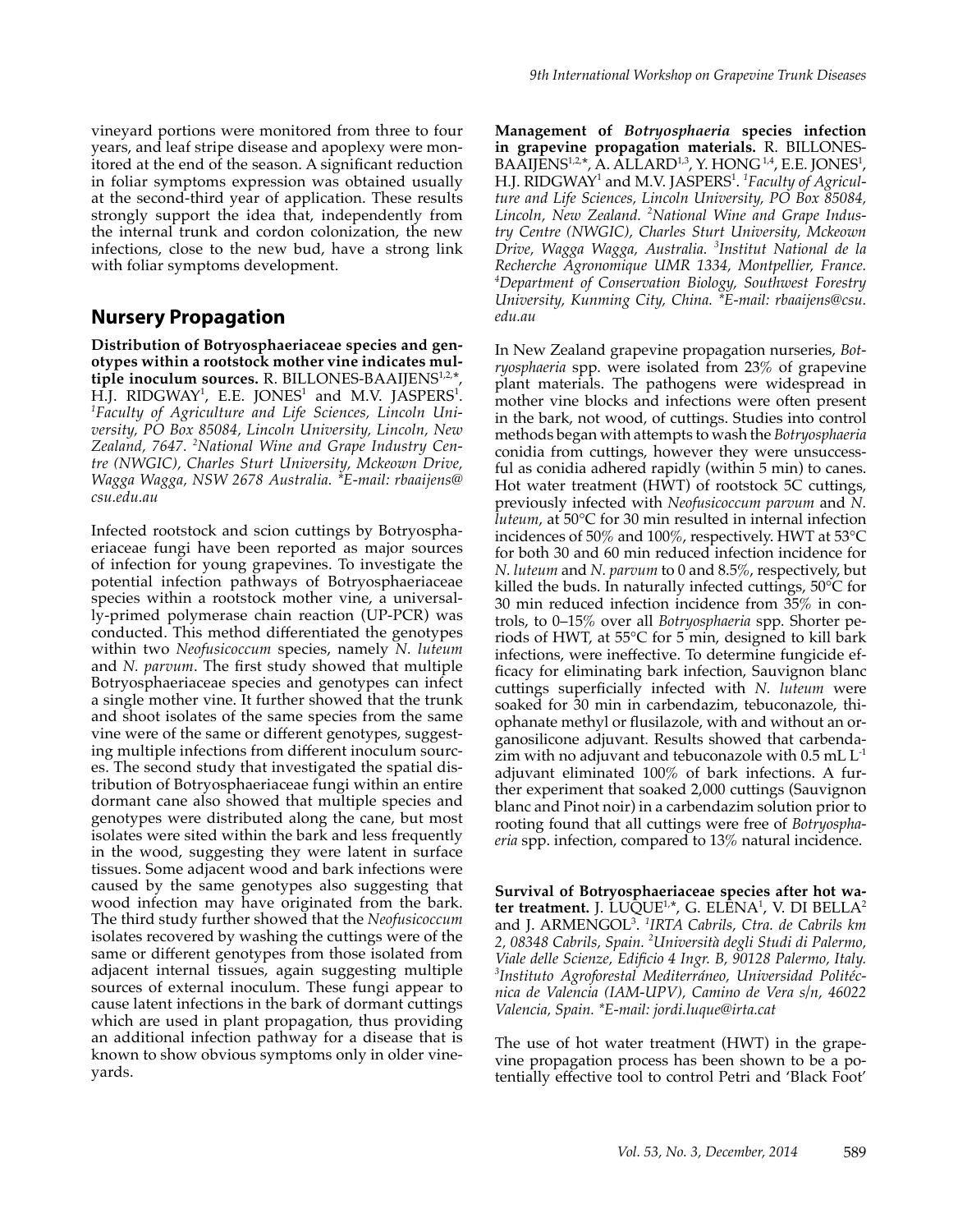fungal pathogens. However, effects of HWT on Botryosphaeriaceae species had not been previously studied. Therefore, our objective was to evaluate the survival of eight different species of Botryosphaeriaceae after HWT in two different experiments. First, mycelial plugs contained in Eppendorf tubes with sterile distilled water were subjected to different combinations of temperature (50–54°C) and exposure time (15, 30 and 45 minutes) in a hot water bath. In a second trial, the fungi were inoculated into Richter 110 rootstock canes previously subjected to HWT. Inoculated canes were incubated at 25°C for three weeks to allow for fungal wood colonization and then were subjected to HWT in the range 50–53°C for 30 minutes. Survival of fungi after HWT was assessed in both trials. In addition, growth rates of treated mycelia were compared to untreated controls. Significant differences in survival and growth for all factors (species, temperature and time) and their interactions were observed in the *in vitro* assay. *Diplodia seriata*, *Dothiorella viticola*, *Neofusicoccum luteum* and *N. parvum* were the most susceptible species to temperature while *Lasiodiplodia* sp. and *N. vitifusiforme* were the most tolerant. In the *in planta* experiment, all species sharply reduced their survival after 30 minutes at 51°C. At 50°C, *Lasiodiplodia* sp. was the most tolerant taxon whereas *N. luteum* was the most susceptible. These results demonstrate the feasibility of controlling these pathogens by HWT.

**Protection of** *Vitis vinifera* **L. pruning wounds from** *Phaeoacremonium aleophilum* **using ozonated water: A solution for integrated esca-associated fungi management in grapevine nurseries?** R.J.G. PIERRON<sup>1,2</sup>, M. PAGES<sup>3</sup>, C. COUDERC<sup>1,3</sup>, S. COM-PANT<sup>4</sup> , F. VIOLLEAU<sup>3</sup> and A. JACQUES1,\*. *<sup>1</sup> Université de Toulouse, Institut National Polytechnique de Toulouse, Ecole d'Ingénieurs de Purpan, Département des Sciences Agronomiques et Agroalimentaires, Equipe Vins Viticulture et Œnologie, 75 voie du TOEC, BP 57611, F-31076 Toulouse Cedex 03, France. <sup>2</sup> Université de Toulouse, LGC UMR 5503 (CNRS/UPS/INPT), Dept BIOSYM, INP-ENSAT, 1 avenue de l'Agrobiopole, 31326 Castanet-Tolosan, France. <sup>3</sup> Université de Toulouse, Institut National Polytechnique de Toulouse, Ecole d'Ingénieurs de Purpan, Département Sciences Agronomiques et Agroalimentaires, UPSP/DGER 115, 75 voie du TOEC, BP 57611, F-31076 Toulouse Cedex 03, France. <sup>4</sup> Bioresources Unit, Health & Environment Department, AIT Austrian Institute of Technology GmbH, 3430 Tulln, Austria. \*E-mail: alban. jacques@purpan.fr*

Ozone is often used as a sanitary agent in the agricultural and food industries. We will present results of our investigation of ozone dissolved into water (for convenience: ozonated water) to control growth of the esca-associated fungus *Phaeoacremonium aleophilum*. We

tested the fungicide properties of ozonated water in different contexts. (I) *In vitro*: we exposed *P. aleophilum* spores to several concentrations of ozonated water (2.2, 4.5, or 13.5  $g/m^3$  of ozone dissolved into water). (II) *In planta*: we tested ozonated water treatments on grapevine cuttings of cv. Cabernet-Sauvignon clone 15. For the latter, *P. aleophilum* DNA was quantified by a quantitative polymerase chain reaction (qPCR) in inoculated pruning wounds treated with ozonated  $(4.5 \text{ g/m}^3)$  or sterile water 4 and 9 weeks post inoculation. Finally effect of ozonated water on plant-defense genes expression was monitored by reverse-transcriptase qPCR (RT-qPCR) 48 hours post treatment. Our results reveal that ozonated water totally suppresses spore germination *in vitro*. In addition, at 9 weeks post inoculation, fungal development was significantly reduced *in planta*. RT-qPCR analysis shows that ozonated water did not induce plant-defense-related genes 48 hours posttreatment. The strong fungicide properties of ozonated water and the absence of gene induction *in planta* make ozonated water a promising candidate for limiting infection by *P. aleophilum*.

**Proteome analysis of two** *Vitis vinifera* **cvs. reveals different responses to hot-water treatment and cold storage and a diverse endophyte population.** H. WAITE<sup>1,2,\*</sup>, M. PADULA<sup>4</sup>, M. WHITELAW-WECK-ERT<sup>1,3</sup> and P. TORLEY<sup>1,2</sup>. <sup>1</sup>National Wine and Grape In*dustry Centre. <sup>2</sup> School of Agricultural and Wine Sciences. <sup>3</sup> New South Wales Department of Primary Industries; Charles Sturt University, Locked Bag 588, Wagga Wagga, NSW 2678, Australia. <sup>4</sup> School of Medical and Molecular Biosciences, University of Technology, Sydney, Thomas St, Ultimo, NSW 2007, Australia*. \**E-mail: hwaite@csu.edu.au*

Hot water treatment (HWT; 50°C for 30 min), is currently the most practical and consistently effective control for trunk disease pathogens in grapevine cuttings. However, HWT can reduce strike rate. The effects of HWT on cutting physiology were investigated using two-dimensional gel electrophoresis and tandem mass spectrometry. Expression of stress related proteins was studied in dormant *Vitis vinifera* cv. Pinot Noir [PN] and Cabernet Sauvignon [CS] cuttings 1 and 24 h after HWT, and after 13 weeks cold storage (2°C) in sealed (hypoxic) or unsealed storage bags. Although there was a subset of proteins common to both varieties, the base proteome of CS was much larger than that of PN. At 1 h post-HWT, protein expression was suppressed in CS, but increased in PN. Hypoxic cold storage suppressed protein expression in PN, but increased expression in CS. Relatively high levels of pathogenesis related PR10 in dormant tissue compared to non-dormant tissue may explain the absence of visible symptoms in dormant cuttings infected with trunk disease pathogens. Proteins from microorganisms including bacteria, yeasts and fungi were also found in both varieties suggesting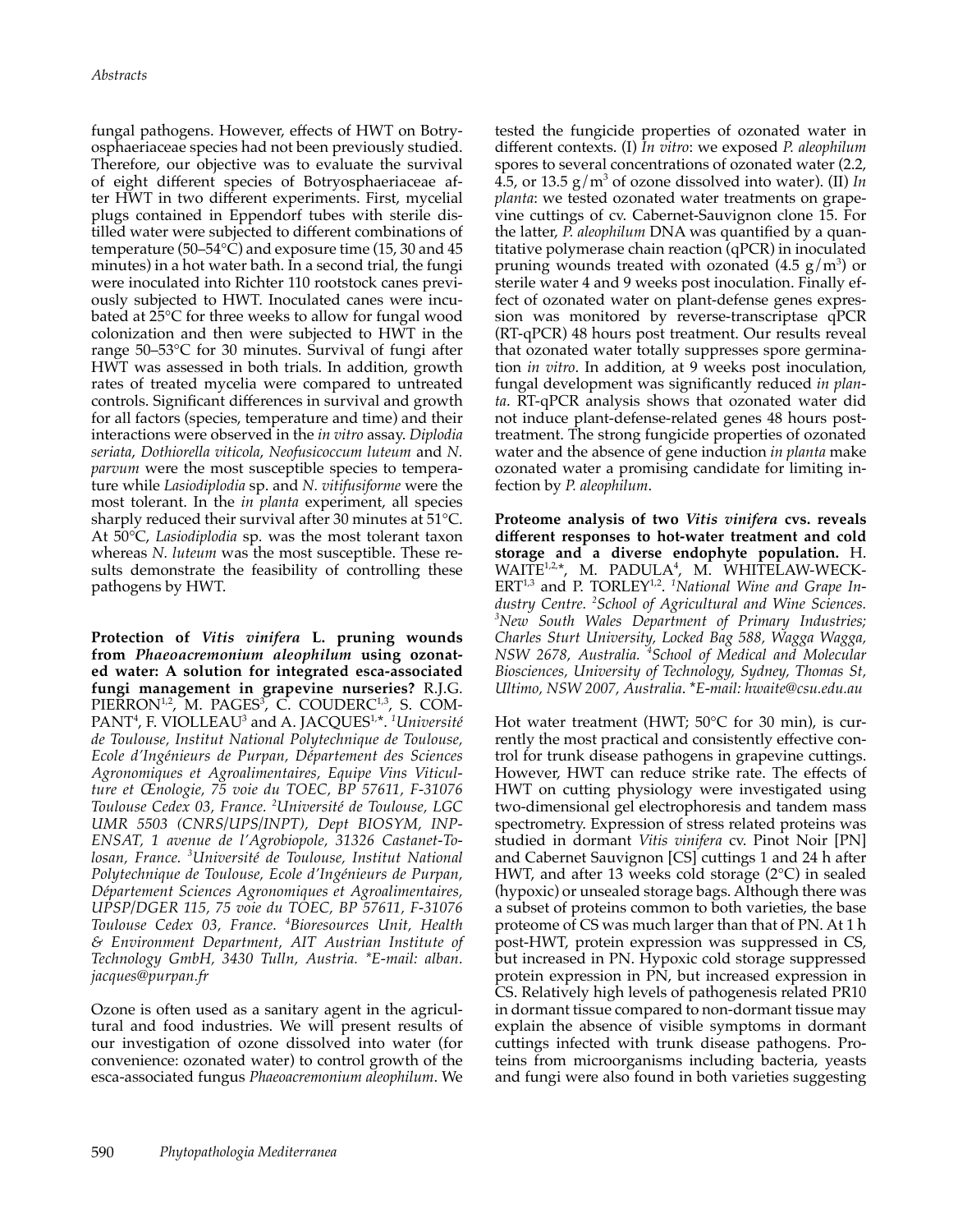a diverse population of endophytes. Some of these apparent endophytes are benign, but proteins attributed to known pathogens of plants and mammals were also present. A post HWT recovery period of 24 h is recommended before further processing of cuttings, particularly for CS. The different responses to hypoxic cold storage suggest that manipulating cold storage conditions for different varieties might be a useful means of prolonging storage life.

**Grapevine trunk diseases in 2014. How comparable to phylloxera in 1881?** R.E. SMART<sup>1,\*</sup> and F. FONTAINE<sup>2</sup>.<br><sup>1</sup>Smart, Viticulture, 31 N. Corner, Newlyn, TR. 185 IC. *Smart Viticulture, 31 N. Corner, Newlyn, TR 185 JG, Cornwall, UK. <sup>2</sup> Unité de Recherche Vignes et Vins de Champagne, EA 4707, Université de Reims Champagne Ardenne, BP 1039, 51 687 Reims Cedex 2, France. \*E-mail: richard@ smartvit.com.au*

This contribution will contrast two pestilences of vineyards, one older, one newer. Phylloxera, an insect native to North America began devastating French vineyards around 1863, and is now present in many regions of the world. Phylloxera spreads rapidly in most soils, and death is quick and conspicuous. Man is/has been the principal vector for phylloxera spread. The Bordeaux Phylloxera Congress of 1881 considered two solutions. Grafting to resistant rootstocks from North America was the most successful, and is the basis of the present vine nursery industry. Soil treatment by carbon bisulphide injection, vineyard flooding, and subsequently hybridising the European *Vinifera* vine with American species were all less successful. Grapevine trunk diseases GTD on the other hand are more widespread, perhaps present in all vineyard regions. Generally their presence is insidious, as spread, vine decline and death are slower. Even today GTD are infrequently recognised. Control based on genetic resistance seems remote, and chemical/biological control is not universally proven. Worse, some GTD are being spread much more systematically than phylloxera ever was, because nurserymen unwittingly use GTD infected rootstocks. Paradoxically, it may be the planting of virus-free rootstock mother vines 10-30 years ago, and their subsequent infection by some GTD, which is responsible for the apparent recent rise of GTD in many countries. South Australia, the site of the 9IWGTD, is one of a few areas in the world where phylloxera spread has been contained by quarantine. Which will be the bigger problem in 2050? Phylloxera or GTD? Or maybe LRV3?

**"***Fit Vine***". A mobile device application for rapid in-field pre-planting evaluation of grapevines.** H. WAITE<sup>1,2,\*</sup>, M. WHITELAW-WECKERT<sup>1,3</sup> and P. TOR-LEY1,2. *<sup>1</sup> National Wine and Grape Industry Centre. <sup>2</sup> School of Agricultural and Wine Sciences. <sup>3</sup> New South Wales Department of Primary Industries, Charles Sturt University,* 

*Locked Bag 588, Wagga Wagga, NSW 2678, Australia. \*Email: hwaite@csu.edu.au*

The leading causes of sporadic failures of newly planted vines and early decline of young vineyards have been traced to trunk disease infections and other defects in planting material. However, these defects often go unnoticed by nurseries and their customers until the vines fail in the vineyard, by which time a great deal of time and money have been lost. Until recently, there has been no objective standard for assessing the quality of grapevines planting material, but this situation has now been remedied with the publication of the Australian Standard for Grapevine Material (AS5588-2013) that describes quality standards for both cuttings and finished vines. To bridge the gap between the Standard and its practical application in nurseries and vineyards, a computer based tool called "*Fit Vine*" has been developed for evaluating the quality, disease status and over all "fitness" of grapevine material prior to planting. The "*Fit Vine*" tool has been developed as an application (app) for mobile devices (iPhones, iPads etc.) and enables nurseries to check the quality of vines before despatch and growers to evaluate vines prior to planting. "*Fit Vine*" is quick and easy to use and requires no special equipment or training. "*Fit Vine*" calculates a risk score for each batch of vines that can be used to determine if the vines are likely to underperform in the vineyard. It also provides an objective basis for negotiation should any disputes arise between nurseries and growers.

**The benefits of** *Trichoderma atroviride* **I-1237 for the protection of grapevines against trunk diseases: from the nursery to the vineyard.** E. MOUNIER\*, F. CORTES, M. CADIOU and E. PAJOT. *Agrauxine Lesaffre group, 2 rue Henri Becquerel, 49070 Beaucouzé, France. \*E-mail: emmanuelle.mounier@agrauxine.fr*

In viticulture severe damage can be caused by grapevine trunk diseases (GTD). The fungi responsible for these diseases are widely present, not only in French vineyards, but also in most plant nurseries. The development of control alternatives is necessary to stop the progression of GTD. The benefits of *Trichoderma atroviride* strain I-1237 to provide protection against GTD have been shown in the laboratory by several public research institutes. Using this strain, Agrauxine conducted trials on young plants in the nursery to demonstrate the efficacy of I-1237 against the infection of *Diplodia seriata, Phaeomoniellachlamydospora* and *Phaeoacremonium aleophilum,* three important GTD fungi. Results showed that dipping young plants in I-1237 treatment decreased the size of the necrosis produced by *D. seriata* and *P.chlamydospora*. Furthermore, a molecular analysis revealed a significant decrease in the quantity of these three pathogens in the wood based on qPCR